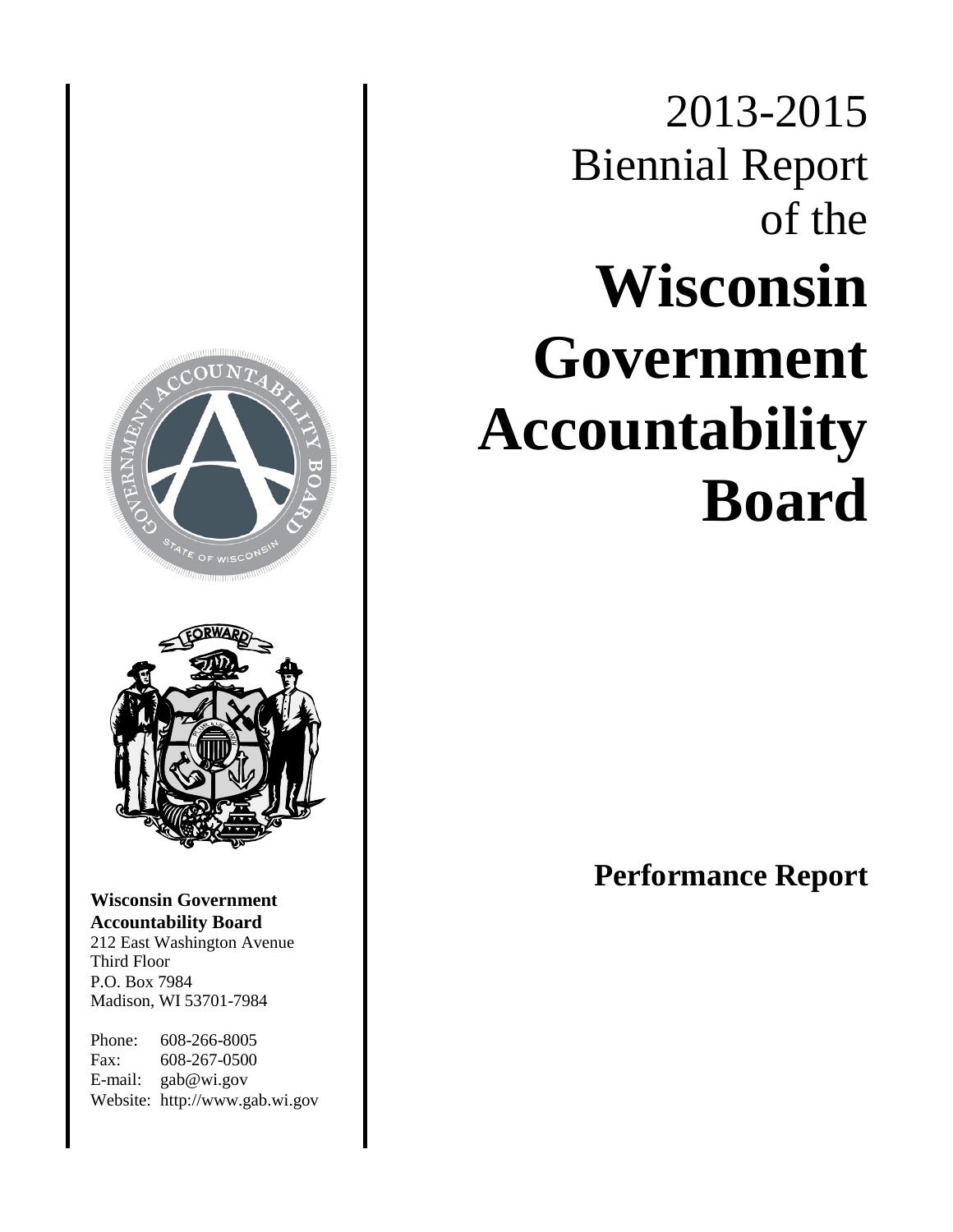# **Table of Contents**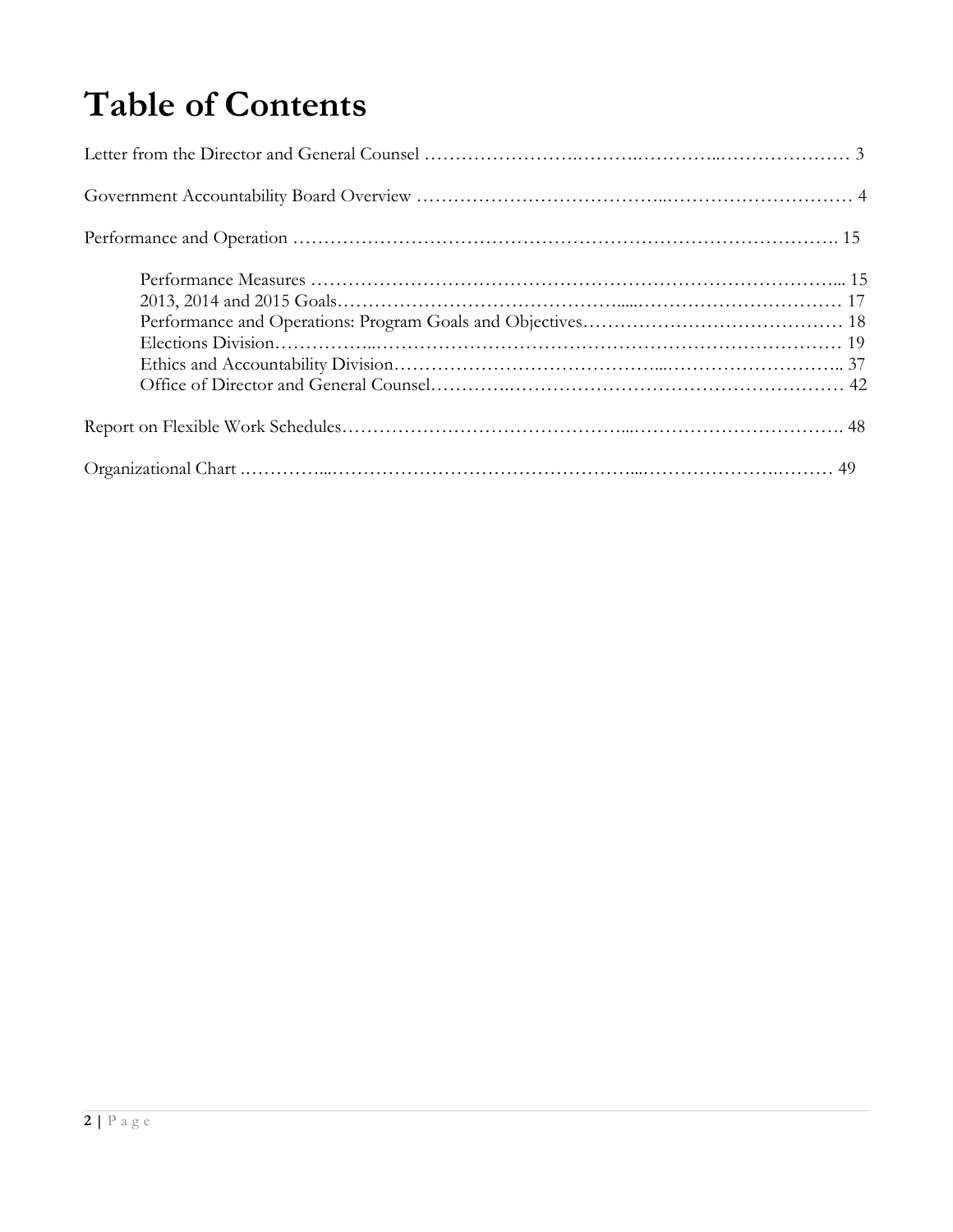# **Letter from the Director and General Counsel**

The past two years at the Wisconsin Government Accountability Board (G.A.B.) have been both challenging and successful. The six-member, non-partisan panel of former judges and staff have worked tirelessly under legislative scrutiny to continue Wisconsin's tradition of clean and open government through the administration of elections and ethics laws throughout the state. As the 2013-2015 Biennium commenced, the G.A.B. began preparing for the 2014 election cycle.

The G.A.B. continues to experience an unprecedented amount of work and challenges relating to both policy and logistics. Numerous policy and law changes have affected the agency in the past two years. The Voter Photo Identification Law increased our workload and our need to reach out to our partners and the public, but was quickly put on hold again by the courts. The agency benefitted from two comprehensive audits conducted by the Legislative Audit Bureau which provided the agency management team with a blueprint for continuing improvement. The Government Accountability Board has been recognized for its outstanding work by several groups. This recognition includes a top national ranking by the Pew Elections Performance Index, an award from Google for the agency's delivery of online information to voters and acknowledgement of the G.A.B.'s continued service to persons with disabilities by Disability Rights Wisconsin.

Since 2013, the G.A.B. has made major improvements to our Eye on Lobbying website, made major improvements to the ways in which we communicate with our local election official partners, launched a new voter information website, improved the voter registration process, implemented redistricting maps, and conducted hundreds of accessibility surveys at polling places across the state. This does not include the daily requirements of the agency such as regularly scheduled elections, monitoring disclosure and compliance of campaign finance, public official's financial interests and lobbying within the state.

The 2015-2017 Biennium will undoubtedly bring more substantive challenges and achievements for the Government Accountability Board. As the biennium closed, Voter ID had been reinstated by the U.S Supreme Court. A complete modernization of the Statewide Voter Registration System is nearing completion and it will be renamed WisVote. Three significant pieces of legislation will likely shape the agency structure and program responsibilities. In addition to a long overdue rewrite of campaign finance regulation, the legislation includes enabling election officials to use technology for online voter registration and electronic poll books as well as a proposed split of the agency into two separate commissions.

The Board Members and agency staff are proud of the agency's continued high level of performance. I hope the following pages help you understand the charge and the challenges to Wisconsin's agency governing campaign finance, elections, ethics and lobbying.

Kevin J. Kennedy

Kevin J. Kennedy Director and General Counsel

**3 |** Page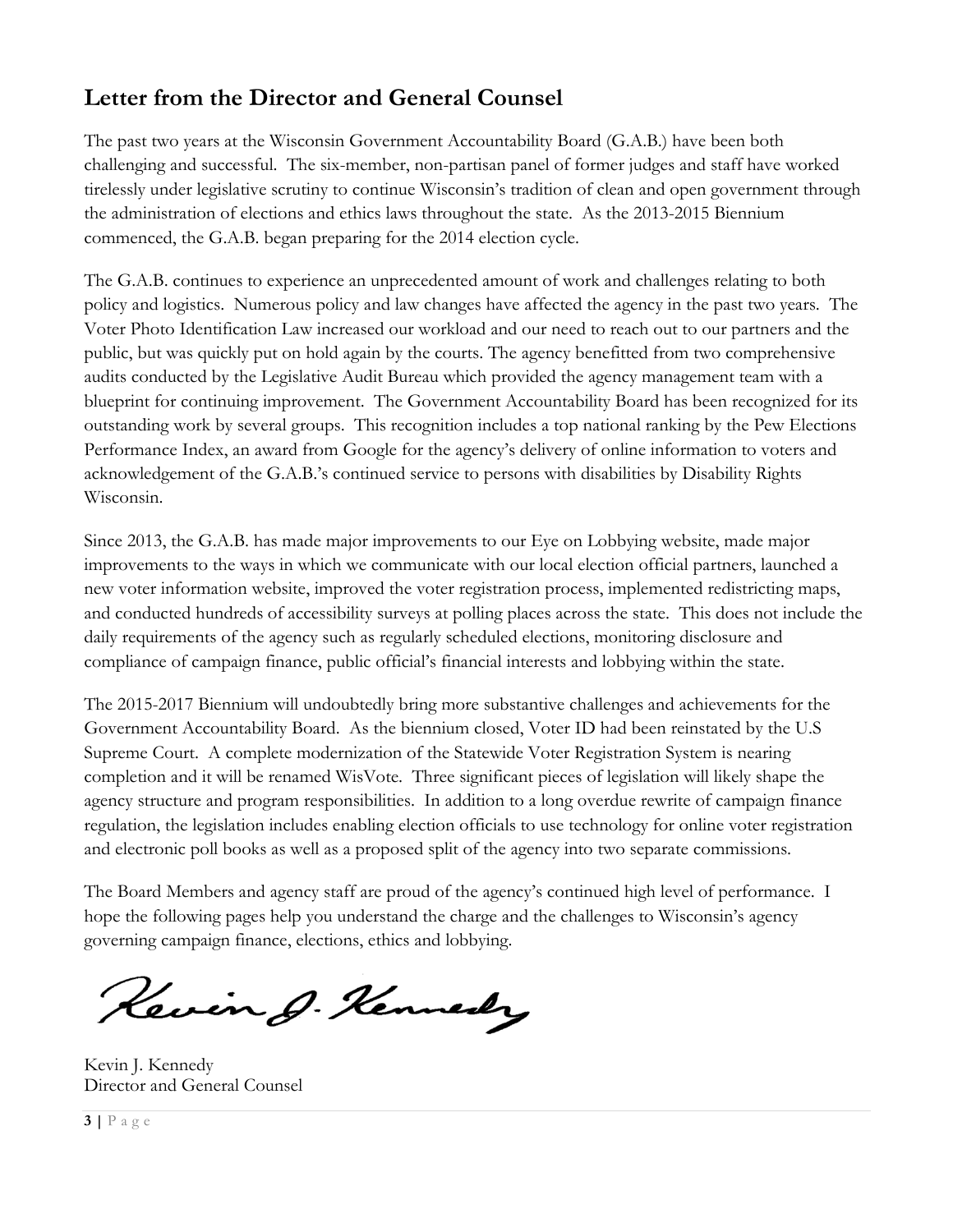# **Government Accountability Board Overview**

# **Agency Description**

The Wisconsin Government Accountability Board (G.A.B.) is responsible for the administration and enforcement of campaign finance, elections, ethics and lobbying laws. It is comprised of six non-partisan members, each of whom must have formerly been elected to and served as a judge of a court of record in Wisconsin. Members are appointed to six-year terms by the Governor from nominations submitted by the Government Accountability Candidate Committee, which consists of four current Court of Appeals judges, one from each appellate district, who are selected randomly by the Supreme Court Chief Justice.

The non-partisan agency staff is headed by the Director and General Counsel, who also serves as the state's chief election officer. The agency is organized into two divisions: Elections, and Ethics and Accountability, along with the Office of the Director and General Counsel.

In other states, elections and ethics are administered by elected or appointed partisan officials, or by bipartisan boards. The G.A.B. is unique to the United States, in that both the Board members may not hold another state or local public office (except as reserve judge), engage in partisan political activities, become a candidate for state or local elected office, make political contributions, or be a lobbyist or employed by a person who employs a lobbyist. They also have limitations on political activities and certain types of contributions both during and 12 months prior to a member's term. Board staff members must also be nonpartisan.

## **Mission**

The mission of the G.A.B. is to enhance representative democracy by ensuring the integrity of the electoral process and to further Wisconsin's tradition of clean and open government through its administration and enforcement of Wisconsin's elections and ethics codes, campaign finance and lobbying laws, and dissemination of information to the public.

# **History**

The Wisconsin Legislature established the G.A.B. in January 2007 through bipartisan passage of 2007 Wisconsin Act 1. Act 1 also abolished the former State Elections Board and State Ethics Board and merged the staffs within the new agency, with the exception of their executive directors.

In accordance with statutes, the Government Accountability Board Candidate Committee was chosen and it sent the names of 12 candidates to Governor Jim Doyle, who appointed the six original members on June 6, 2007. All members were confirmed by either the State Senate or the State Assembly.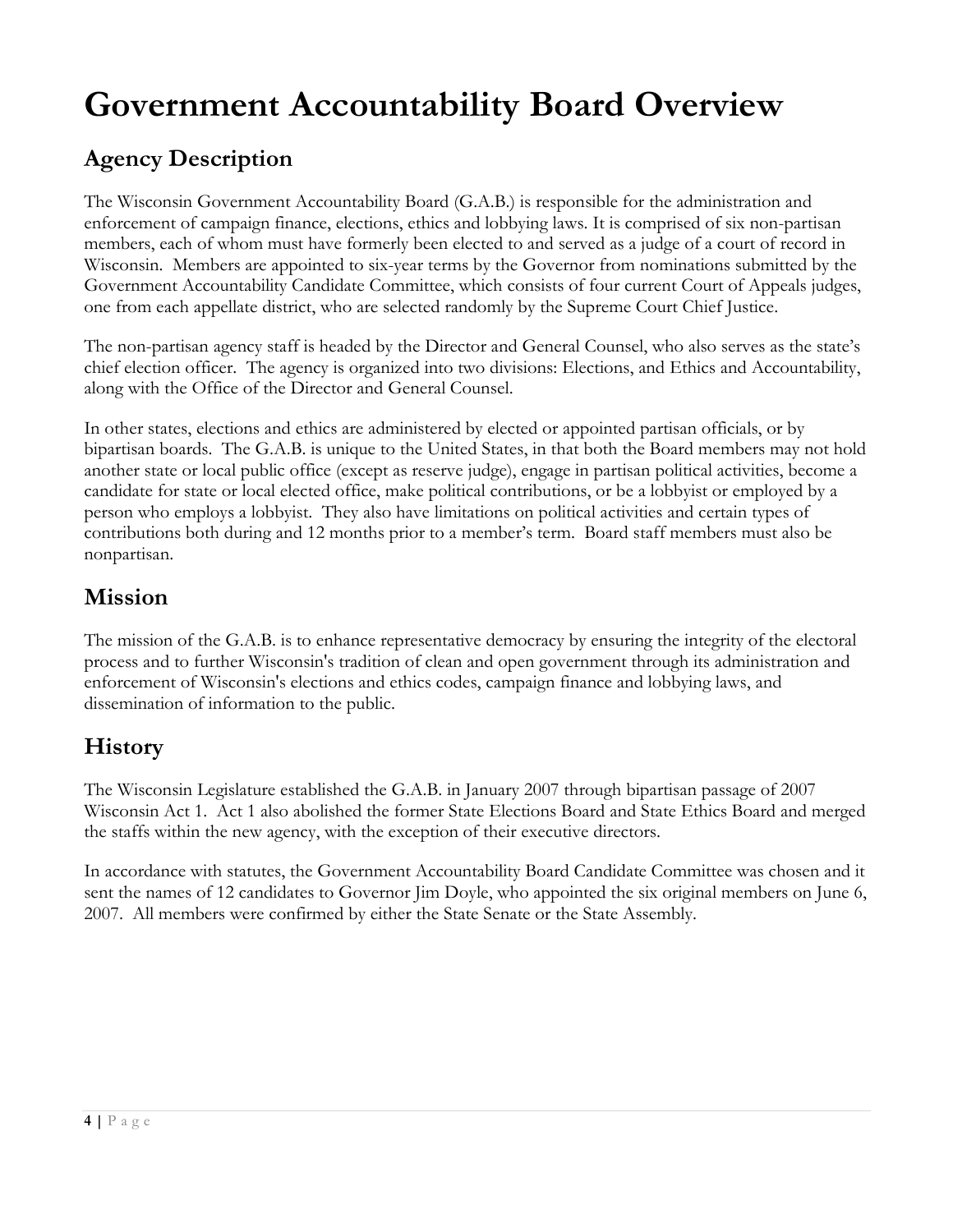#### **Original G.A.B. Members**

| Name                          | City        | <b>Term Expiration Date</b> |
|-------------------------------|-------------|-----------------------------|
| The Honorable Michael Brennan | Marshfield  | May 1, 2014                 |
| The Honorable Thomas Cane     | Wausau      | May 1, 2013                 |
| The Honorable David Deininger | Monroe      | May 1, $2009^1$             |
| The Honorable William Eich    | Madison     | May 1, 2010                 |
| The Honorable James Mohr      | Eagle River | May 1, $2011^1$             |
| The Honorable Gerald Nichol   | Madison     | May 1, 2012                 |

<sup>1</sup> Judges Deininger and Mohr both resigned in April 2008 after it was discovered that even though they were no longer in office, their judicial term of office had not yet expired, which is a statutory requirement.

The original six G.A.B. members met for the first time on August 23, 2007, and after a nationwide search hired a Director and General Counsel, Kevin J. Kennedy, executive director of the Wisconsin State Elections Board, on November 5, 2007. On January 10, 2008, the G.A.B. staff was officially merged and began work as a new agency. During its first year, the Board began a statutorily-required review of formal opinions, administrative rules, guidance and internal operating procedures during which the Board could reaffirm them or allow them to expire. In January 2009, the agency consolidated its offices on the Third Floor of 212 East Washington Avenue, Madison.

The G.A.B.'s first full biennium (July 2009 to June 2011) was a period of transition in which the agency continued to establish itself as a unified agency in dealing with its customers, the Legislature and the public. While the agency had completed its required review of administrative rules, in the previous Biennium, there were numerous legal issues regarding new rules on campaign finance. The agency also embarked on an ambitious five-year election administration plan and a study of early voting procedures. Finally, in early 2011 the Board and its staff began dealing with the first wave of State Senate recall elections and a statewide recount in the election for Supreme Court Justice.

The G.A.B.'s second biennium (July 2011 to June 2013) included a period of turmoil in state government precipitated by efforts to recall Governor Scott Walker, Lt. Governor Rebecca Kleefisch and four State Senators in 2012. Petitioners filed nearly 2 million signatures with the Board in January 2012, requiring establishment of an off-site facility for regular staff and temporary workers to process the petitions. The agency implemented voter photo ID for the low-turnout Spring Primary in February 2012, but courts struck down the law in March 2012. The Governor, Lt. Governor and three Senators survived the recall on June 5, 2012. Wisconsin held its 2012 Partisan Primary in August instead of September to comply with the federal Military and Overseas Voter Empowerment Act. The first six months of 2013 included Board review of voting equipment testing standards, new procedures for voting in nursing homes, and addressing clerks' workload concerns.

## **Board Operations**

The six members of the G.A.B serve six-year, staggered terms, so a new member is appointed each year. The Board typically holds six regular meetings each year, plus an organizational teleconference meeting in January during which the Board chair is chosen by lot, as required by statute. The vice chair and secretary for that year are also chosen by lot. The Board holds special meetings as needed.

Meetings of the Board are open to the public as required by the Open Meetings Law. At Board meetings, there is a four-vote minimum needed to pass any motion. In addition to acting on matters proposed by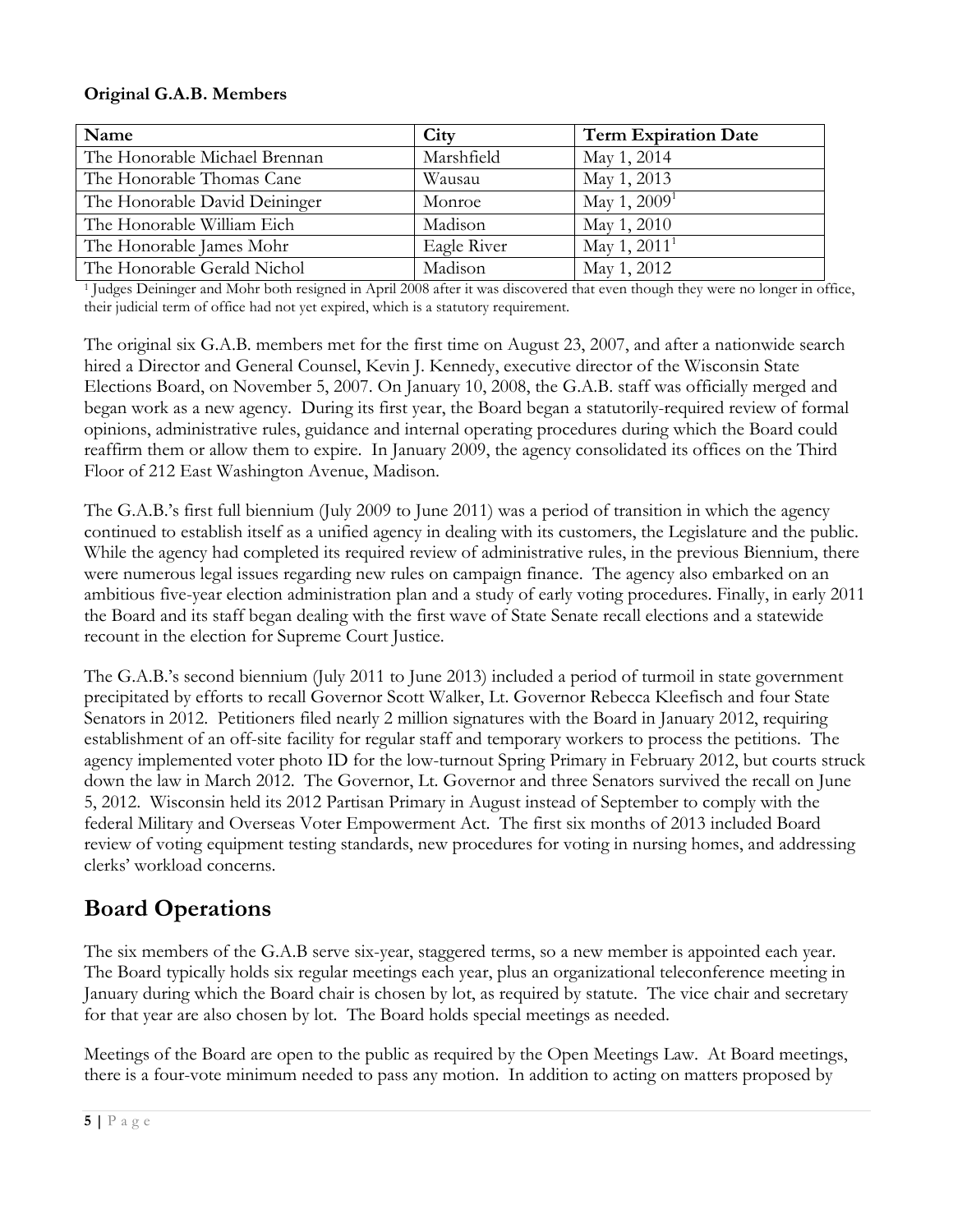staff, the Board also sets aside time to hear testimony from members of the public on agenda items and other general concerns.

By statute, the Board is required to consider the following matters in closed session:

- Deliberating on requests for advice under the Code of Ethics for Public Officials and Employees, lobbying law, and campaign finance law
- Investigating possible violations of the Code of Ethics for Public Officials and Employees, lobbying law, and campaign finance law
- Conferring with counsel concerning pending litigation, and
- Considering the performance evaluation data of a public employee over which it exercises responsibility.

Between Board meetings, the Director consults regularly with the Board Chair on day-to-day operations and on matters outlined in its annual Delegation of Certain Authority to the Director and General Counsel. Board Members receive regular communications from the staff about news affecting the agency and upcoming issues. At its organizational meetings in both 2014 and 2015, the Board required greater consultation by the Director before taking certain actions and it lowered the threshold for signing of contracts without Board approval.

#### **Board Members Serving During the 2013-2015 Biennium**

| Name                                           | City        | <b>Term Expiration Date</b> |
|------------------------------------------------|-------------|-----------------------------|
| The Honorable Michael Brennan                  | Marshfield  | May 1, 2014                 |
| The Honorable Thomas H. Barland <sup>1,6</sup> | Eau Claire  | May 1, 2015                 |
| The Honorable David G. Deininger <sup>4</sup>  | Monroe      | November 4, 2013            |
| The Honorable Timothy L. Vocke <sup>2</sup>    | Rhinelander | May 1, 2017                 |
| The Honorable Gerald C. Nichol <sup>3</sup>    | Madison     | May 1, 2018                 |
| The Honorable Harold Froehlich <sup>5</sup>    | Appleton    | May 1, 2016                 |
| The Honorable Elsa Lamelas                     | Shorewood   | May 1, 2019                 |
| The Honorable John Franke                      | Shorewood   | May 1, 2020                 |

<sup>1</sup> Board Chair in 2013

- <sup>2</sup> Board Chair in 2014
- <sup>3</sup> Board Chair in 2015

<sup>4</sup> Judge Deininger's appointment was withdrawn by the Governor in November 2013.

<sup>5</sup> Judge Froehlich was appointed in November 2013 to fill the unexpired term of Judge Deininger.<br><sup>6</sup> Judge Barland continued to serve after May 2015 absent an appointment of a new Board Member by Governor Walker.

# **Legislative Audit Bureau Reports**

The Legislative Audit Bureau (LAB) issued two reports based on audits conducted during the biennium.

Report 14-14 [\(http://legis.wisconsin.gov/lab/reports/14-14full.pdf\)](http://legis.wisconsin.gov/lab/reports/14-14full.pdf) was issued in December 2014, covered FY 2009-2010 through FY 2013-2014, and examined the overall operations of the Board, with the exception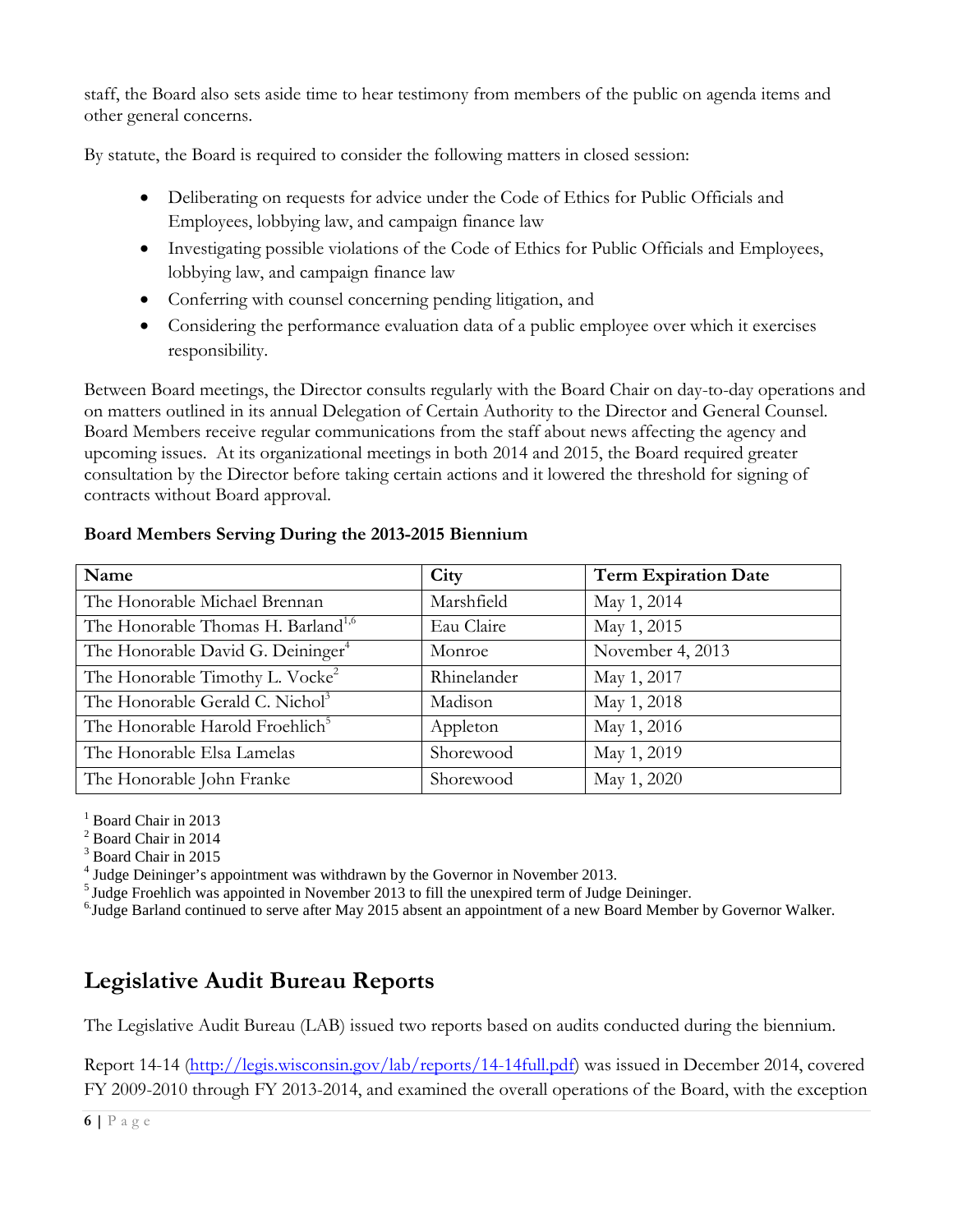of some statutorily confidential information regarding complaints and investigations. The Board and staff embraced the audit as an important management tool, and responded swiftly to LAB's recommendations. In April 2015, the Board reported it had corrected all the problems that LAB identified, answered the questions LAB raised, and addressed the issues LAB identified that would require changes in policy and state statutes. (http://legis.wisconsin.gov/lab/reports/follow-up/14-14 GAB.pdf)

After LAB reported it was unable to examine certain records of complaints and investigations, the Legislature amended statutes to permit the examination. Report 15-13 [\(http://legis.wisconsin.gov/lab/reports/15-13full.pdf\)](http://legis.wisconsin.gov/lab/reports/15-13full.pdf) was issued in August 2015, covered the period of FY 2010-2011 through FY 2013-14, and examined the Board's handling of complaints and investigations. The report found no major issues and made two recommendations, which the Board embraced.

In neither report did LAB make any recommendations for structural changes to the Government Accountability Board.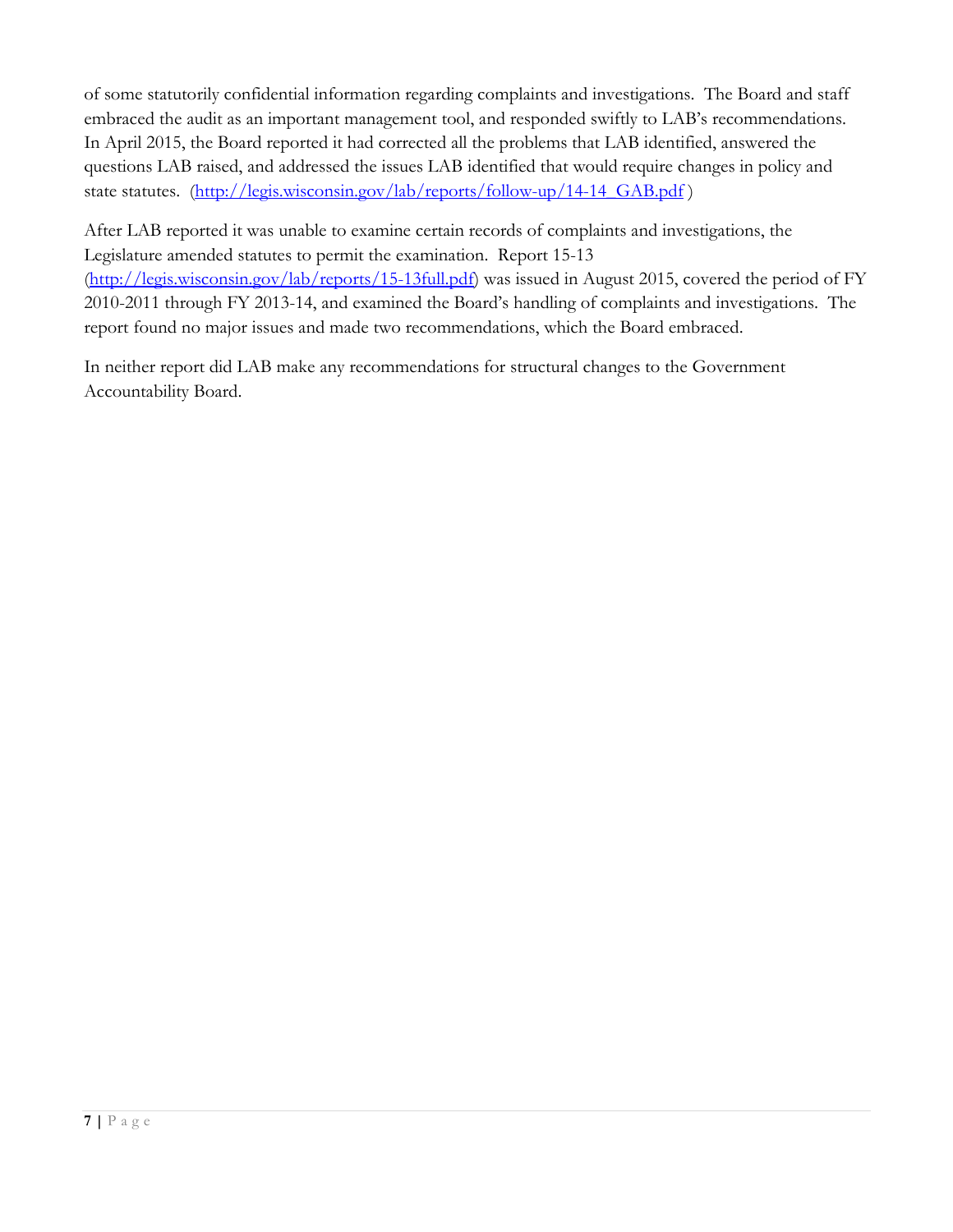# **Board Action Summary 2013 - 2015**

#### **August 12, 2013 – Regular Board Meeting**

*Actions:*

- Conditionally Approved Elections Systems & Software (ES&S) Unity 3401 Voting Equipment
- Authorized Continued Staff Evaluation of the Prime III Voting System
- Received Report on Voting Accessibility for Persons with Disabilities and Elderly Voters
- Approved Final Version of Proposed Chapter GAB 4
- Approved Scope Statements for Administrative Rules GAB 3/12, GAB 5, GAB 6.03/9.03, and GAB 20/21
- Approved Staff Interpretation of Supreme Court Rule Regarding Attorney Disclosures on Statement of Economic Interest
- Approved 2014 Government Accountability Board Meeting Schedule
- Closed Session

*Full meeting materials: <http://gab.wi.gov/about/meetings/2013/august>*

#### **October 2, 2013 – Special Board Meeting**

*Action:*

- Considered Nominating Petition Challenge to independent candidate in Assembly District 69 Special Election
- Closed Session

*Full meeting materials: <http://www.gab.wi.gov/about/meetings/2013/special-teleconference-october-2>*

#### **October 22, 2013 – Regular Board Meeting**

*Actions:*

- Reaffirmed Approval Conditions for ES&S Unity 3400 and 3401 Systems
- Approved Dominion Voting Systems Ballot Station 4.6.4D and Memory Card Device for the AccuVote-OS
- Approved Staff Interpretation of Election Inspector Nomination Statute
- Closed Session

*Full meeting materials: <http://www.gab.wi.gov/about/meetings/2013/october>*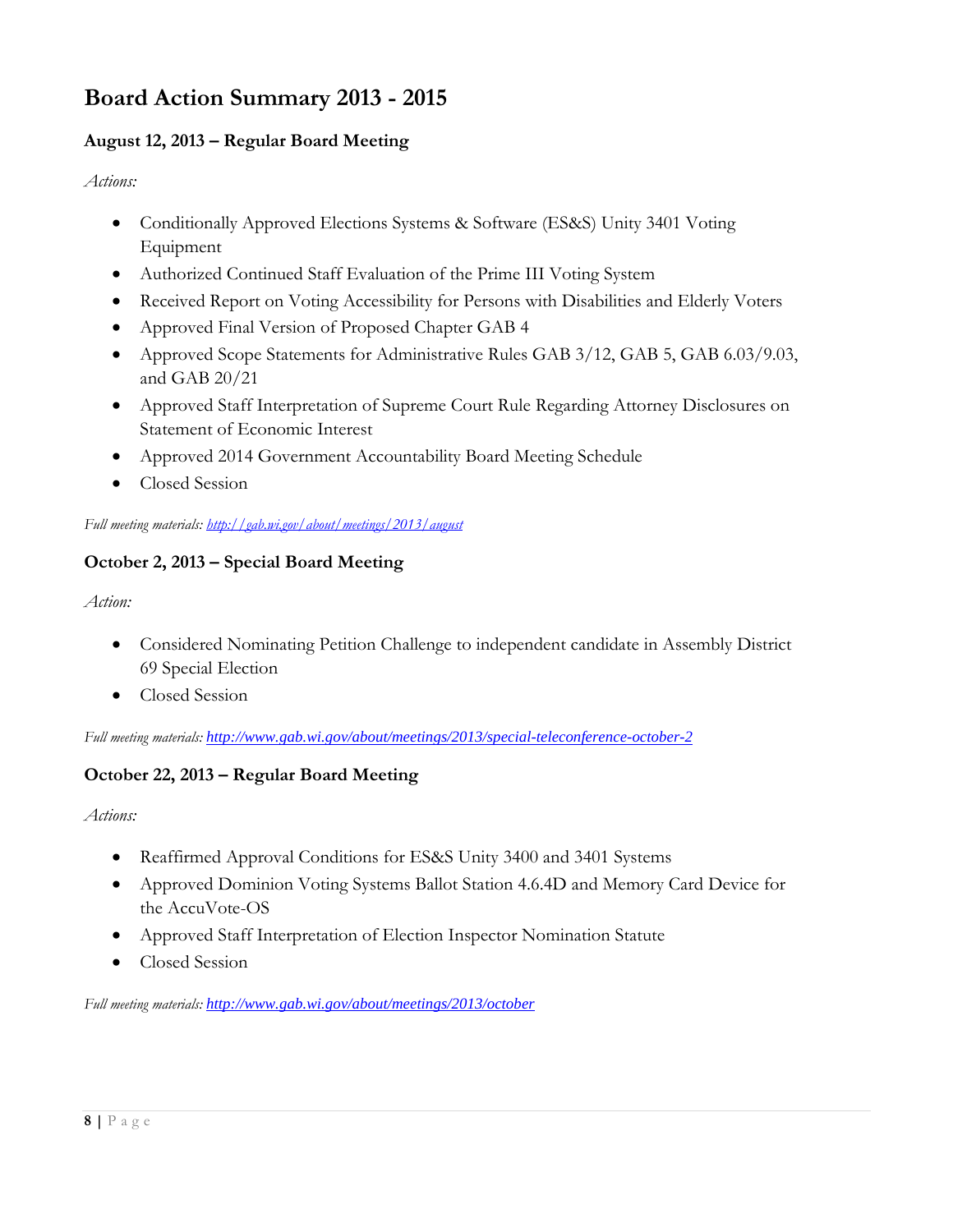#### **December 17, 2013 – Regular Board Meeting**

#### *Actions:*

- Accepted 2008-2012 Voting Equipment Audit Report
- Heard Interim Report on Use of Electronic Poll Books
- Approved Proposed Administrative Rule GAB 5
- Closed Session

*Full meeting materials[: http://gab.wi.gov/about/meetings/2013/december](http://gab.wi.gov/about/meetings/2013/december)*

#### **January 14, 2014 – Regular Board Meeting (Teleconference)**

*Actions:*

- Selected Board Officers
- Delegated Certain Authority to the Director and General Counsel
- Approved Ballot Access Report
- Closed Session

*Full meeting materials[: http://gab.wi.gov/about/meetings/2014/january](http://gab.wi.gov/about/meetings/2014/january)*

#### **February 25, 2014 – Special Board Meeting**

*Action:*

- Approved Prime III Voting Pilot Program
- Closed Session

*Full meeting materials: <http://www.gab.wi.gov/about/meetings/2014/special-teleconference-february-25>*

#### **March 19, 2014 – Regular Board Meeting**

*Actions:*

- Declined to Authorize Further Study of Electronic Poll Books
- Discussed Alternative Campaign Fundraising Approaches
- Adopted Board Per Diem Policy
- Closed Session

*Full meeting materials: <http://www.gab.wi.gov/about/meetings/2014/march>*

#### **April 17, 2014 – Special Board Meeting**

*Actions:*

• Approved Nomination Paper Sufficiency Standards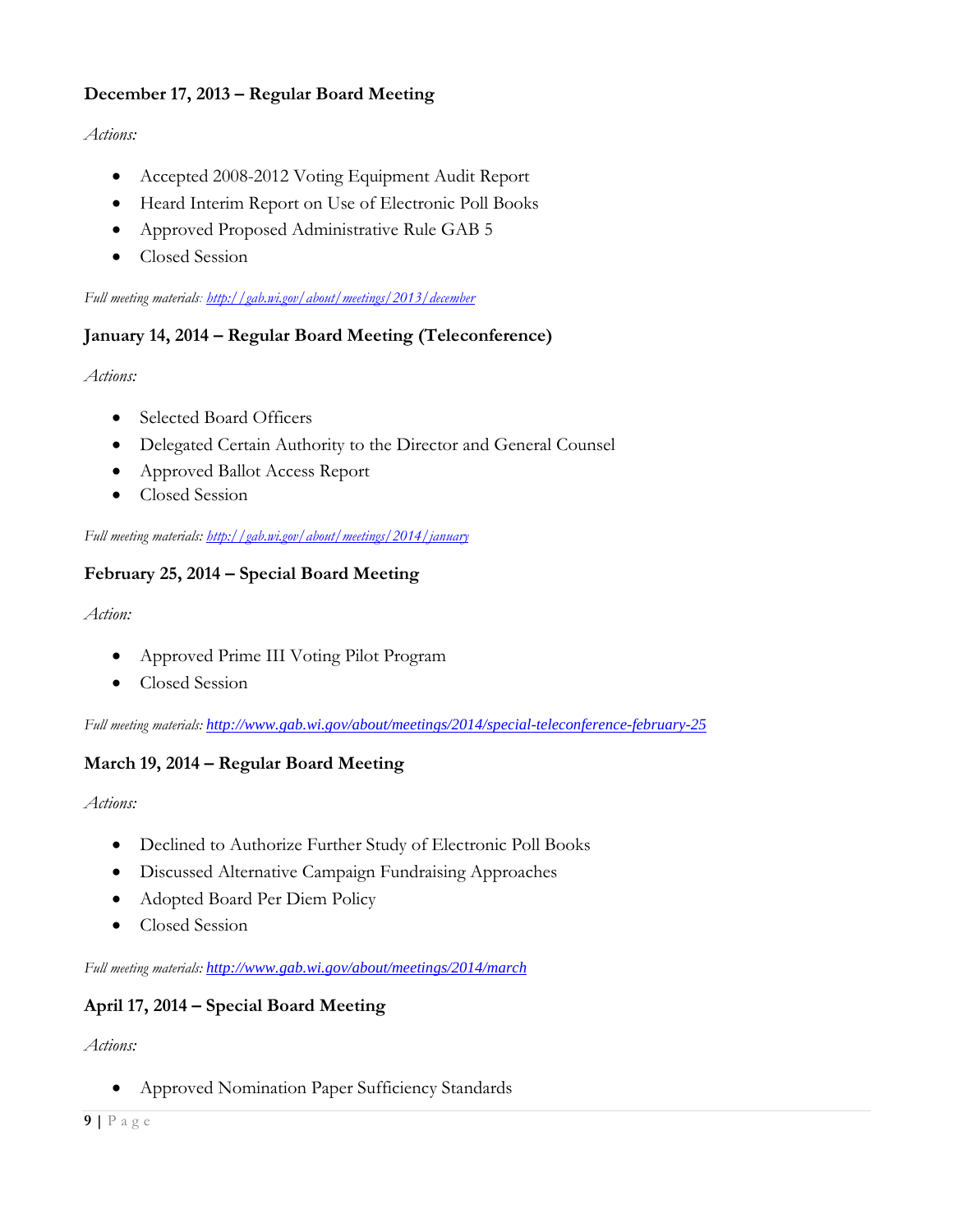- Received Legislative Status Report
- Closed Session

*Full meeting materials:<http://gab.wi.gov/about/meetings/2014/april-special>*

#### **May 21, 2014 – Regular Board Meeting**

*Actions:*

- Accepted Staff Report on Prime III Pilot
- Approved ES&S 3401 Unity Voting System
- Approved Proposed Guidance on Lobbyists Furnishing
- Approved Opinion on Scheduling Referenda
- Closed Session

#### *Full meeting materials: <http://gab.wi.gov/about/meetings/2014/may>*

#### **June 10, 2014 – Regular Board Meeting**

*Actions:*

- Approved 17 staff recommendations to grant and deny ballot access to candidates for the Partisan Primary
- Approved three staff recommendations on compliance review appeals.
- Approved staff report on ballot access issues.
- Adopted campaign finance guidelines for lobbyists furnishing
- Approved per-diem payments for meeting preparations
- Closed Session

*Full meeting materials: <http://gab.wi.gov/about/meetings/2014/june>*

#### **July 21, 2014 – Regular Board Meeting**

*Actions:*

- Selected Board Secretary
- Approved Changes to GAB Chapter 4, Election Observers
- Set New Date for August Meeting
- Closed Session

*Full meeting materials: <http://gab.wi.gov/about/meetings/2012/august>*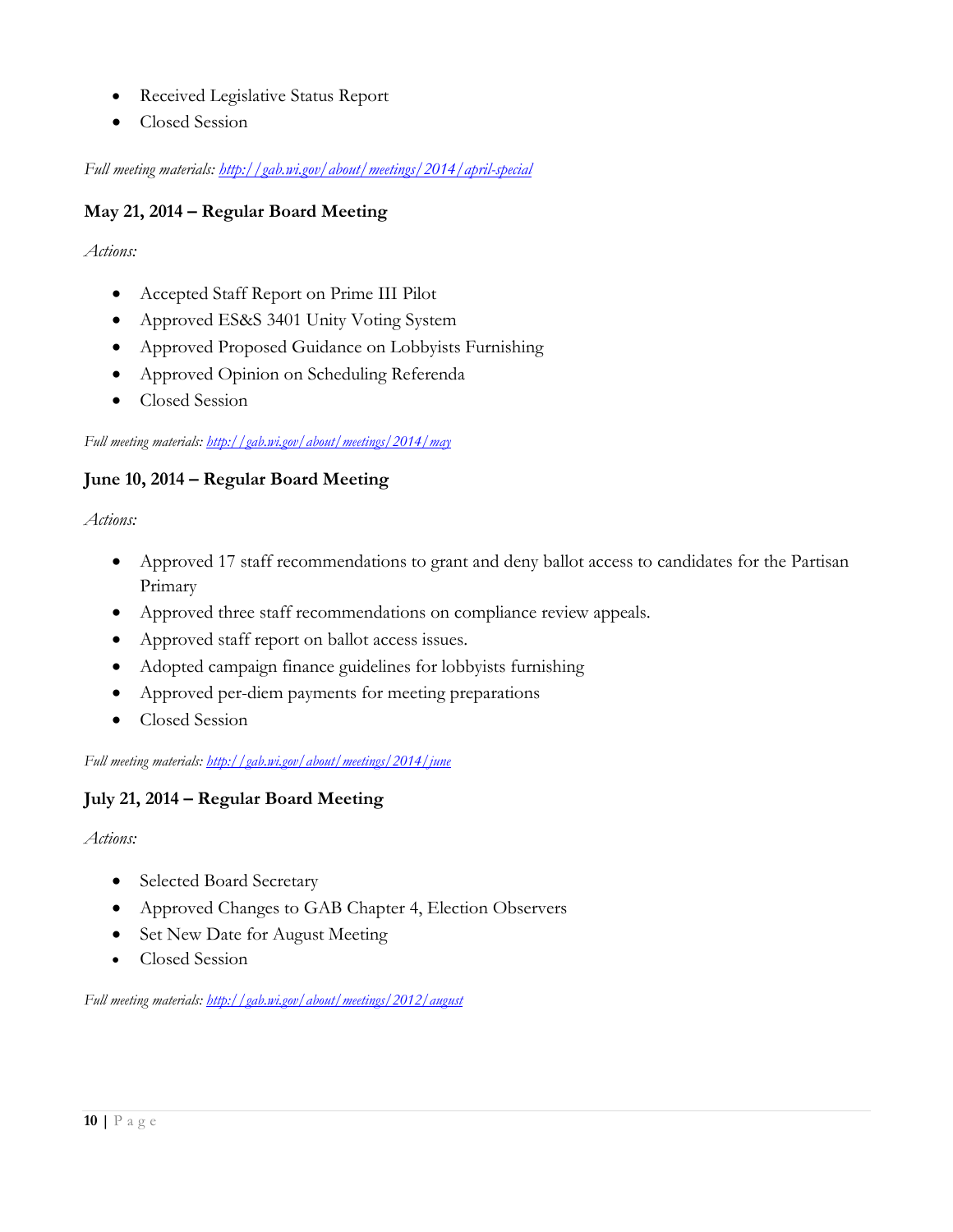#### **August 11, 2014 – Special Meeting**

*Actions:*

• Closed Session

*Meeting notice: <http://gab.wi.gov/about/meetings/2014/august-teleconference>*

#### **September 4, 2014 – Regular Board Meeting**

*Actions:*

- Approved ES&S Request for Approval of EVA 5200 and 5300 Systems
- Approved Decision Items for 2015-2017 Agency Budget
- Deferred Action on Requests for Statement of Economic Interests Disclosure Waiver
- Closed Session

*Full meeting materials[: http://gab.wi.gov/about/meetings/2014/september](http://gab.wi.gov/about/meetings/2014/september)*

#### **September 19, 2014 – Special Board Meeting**

*Actions:*

• Closed Session

*Full meeting materials[: http://gab.wi.gov/about/meetings/2014/september-19-special-teleconference](http://gab.wi.gov/about/meetings/2014/september-19-special-teleconference)*

#### **October 28, 2014 – Regular Board Meeting**

*Actions:*

- Accepted Award from Wisconsin National Guard
- Approved Advice Regarding Stale Conduit Funds
- Denied Request to Use Common Law Rule in Determining Age to Vote
- Approved Nomination Paper Standard for Printed Name
- Discussed Statement of Economic Interests Disclosure Waiver
- Approved Post-Election Audit Procedures
- Closed Session

*Full meeting materials[: http://gab.wi.gov/about/meetings/2014/october](http://gab.wi.gov/about/meetings/2014/october)*

#### **December 16, 2014 – Regular Board Meeting**

*Actions:*

- Directed Staff Response to LAB Audit Report
- Approved Ballot Format for Spring 2015 Election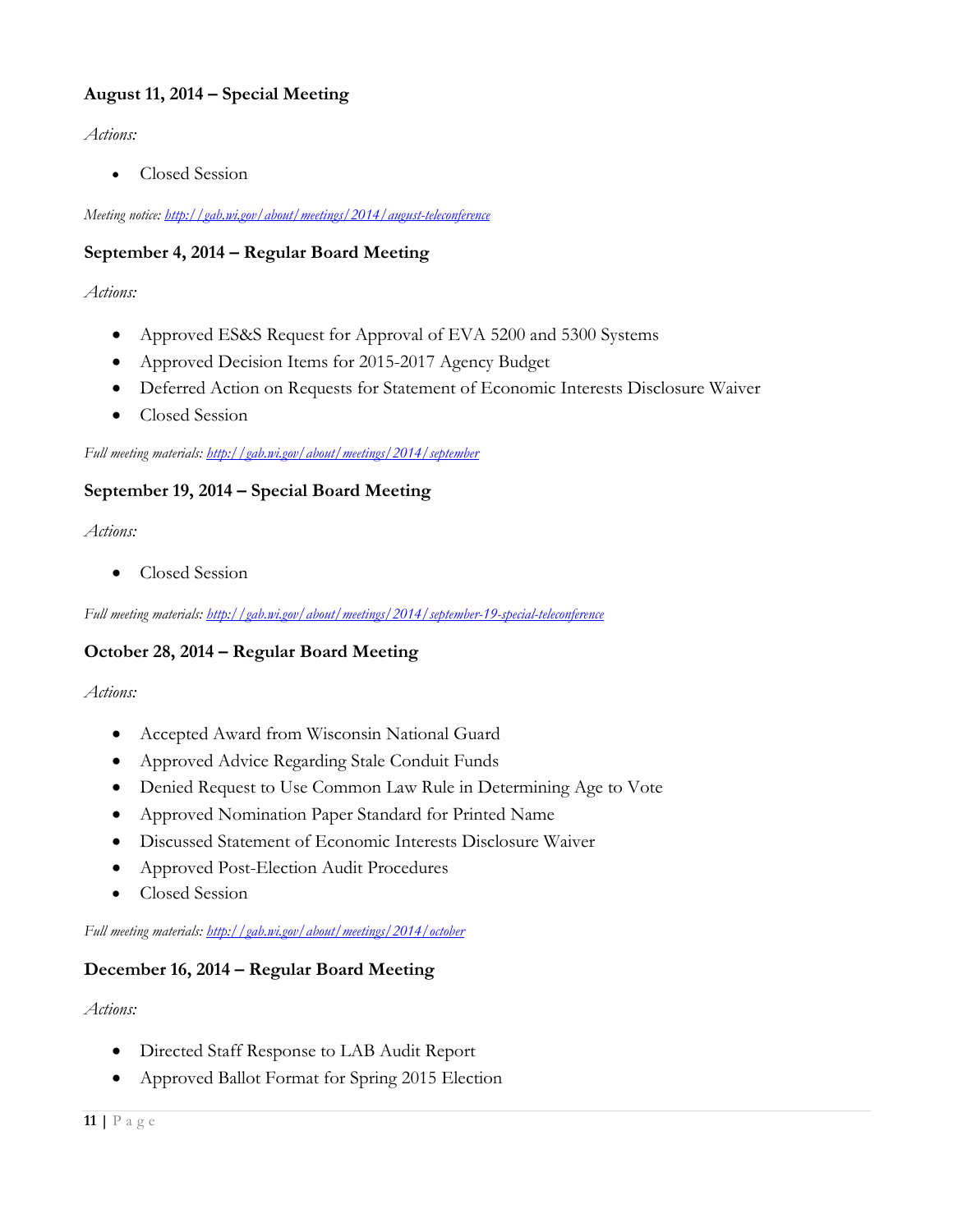- Approved Statement of Economic Interests Disclosure Waiver Standards
- Approved Two Disclosure Waivers, Denied One Waiver
- Discussed Rewriting Chapter 11, Wis. Stats
- Approved Revised 2015 Meeting Schedule
- Approved Per Diem Payments for December Board Meeting
- Accepted Director's Reports
- Closed Session

#### *Full meeting materials[: http://gab.wi.gov/about/meetings/2014/december](http://gab.wi.gov/about/meetings/2014/december)*

#### **January 13, 2015 – Regular Board Meeting (Teleconference)**

*Actions:*

- Selected new Board Officers
- Delegated specific statutory authority to Director and General Counsel
- Approved Ethics Guidance for Poll Workers
- Approved Ballot Access Report
- Approved Administrative Rule Scope Statements
- Approved Resolution to Legislature Regarding Campaign Finance Law
- Approved Ethics & Lobbying Legislative Agenda
- Closed Session

*Full meeting materials[: http://gab.wi.gov/about/meetings/2015/january](http://gab.wi.gov/about/meetings/2015/january)*

#### **January 21, 2015 – Special Board Meeting**

*Actions:*

• Closed Session

*Meeting notice:<http://www.gab.wi.gov/about/meetings/2015/january-21-special-teleconference>*

#### **March 4-5, 2015 – Regular Board Meeting**

*Actions:*

- Accepted Report on Post-Election Audit of Voting Equipment
- Approved Recommendations from LAB Audit
- Directed Drafting to Letter to Joint Committee on Finance
- Approved Process for Appointing EAC Standards Board Representatives
- Amended Delegation of Certain Duties to Director and General Counsel
- Closed Session

*Full meeting materials[: http://www.gab.wi.gov/about/meetings/2015/march](http://www.gab.wi.gov/about/meetings/2015/march)*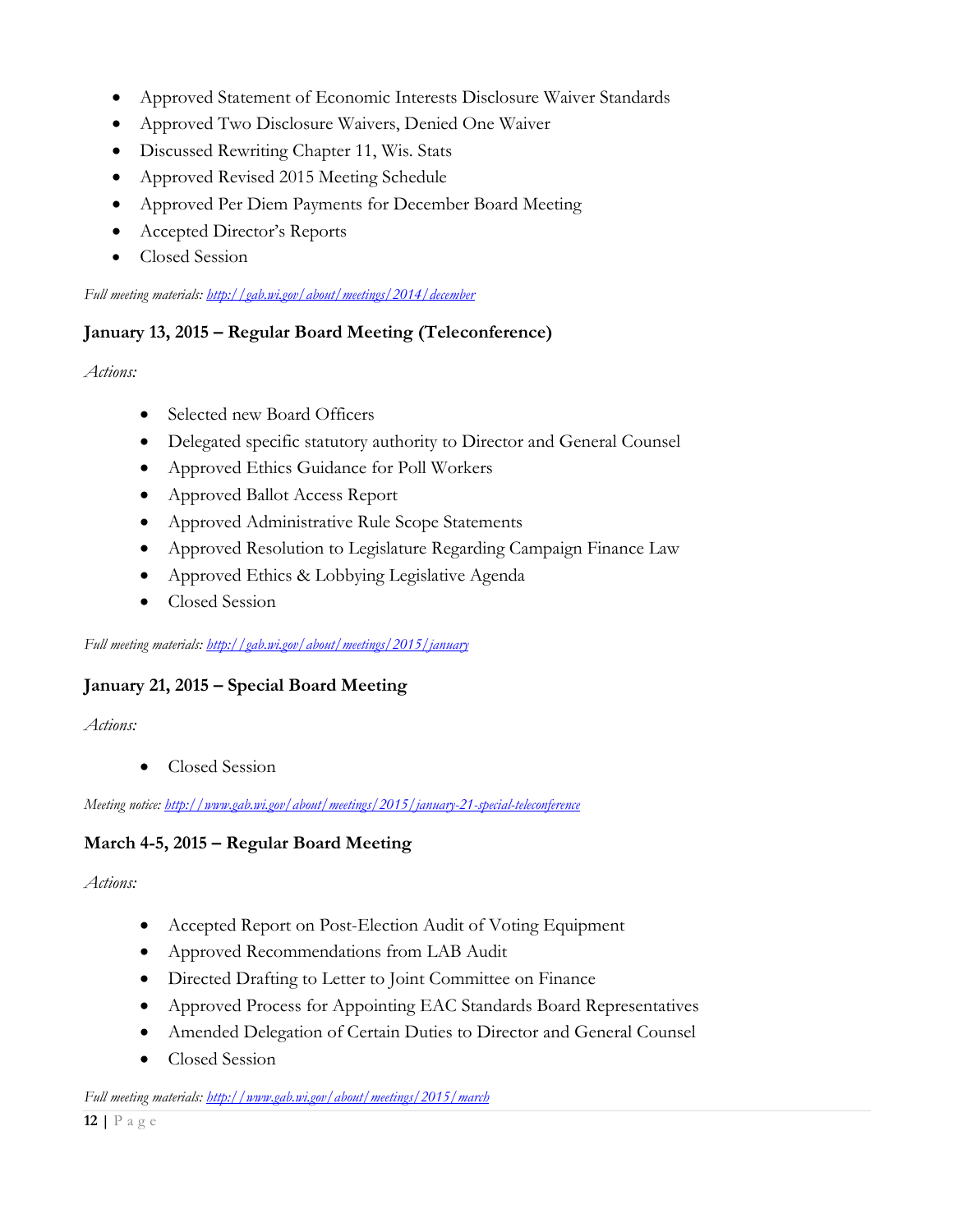#### **March 13, 2015 – Special Board Meeting**

*Actions:*

• Closed Session

*Meeting notice:<http://www.gab.wi.gov/about/meetings/2015/march-13-special>*

#### **March 25, 2015 – Special Board Meeting**

*Actions:*

- Approved New Settlement Offer Schedule for Campaign Finance Violations
- Closed Session

*Full meeting materials: <http://www.gab.wi.gov/about/meetings/2015/march-25-special>*

#### **April 10, 2015 – Special Teleconference Meeting**

*Actions:*

- Reviewed Draft Report to Joint Legislative Audit Committee on Compliance with LAB Recommendations
- Directed staff to schedule approval of the scope statement for GAB Ch. 10 for the Board's meeting April 29, 2015
- Closed Session

*Full meeting materials[: http://www.gab.wi.gov/about/meetings/2015/april-10-special](http://www.gab.wi.gov/about/meetings/2015/april-10-special)*

#### **April 29, 2015 – Regular Board Meeting**

*Actions:*

- Approved Canvass of Spring 2015 Election
- Issued Decision in G.A.B. Case 2015 EL-8
- Approved Elections Division Legislative Agenda
- Approved Certain Expenditures for Voter ID Implementation
- Approved Policy on SVRS Treatment of Voters Adjudicated Incompetent
- Approved Policy on Electronic Voting Equipment Engineering Change Orders
- Approved Drafting of Administrative Rules Scope Statements
- Approved SVRS-Related Contracts
- Approved Lobbying Forfeiture Settlement Schedule 15-Day Reporting
- Approved Guideline on Capitol Tours and Use of State Flag
- Closed Session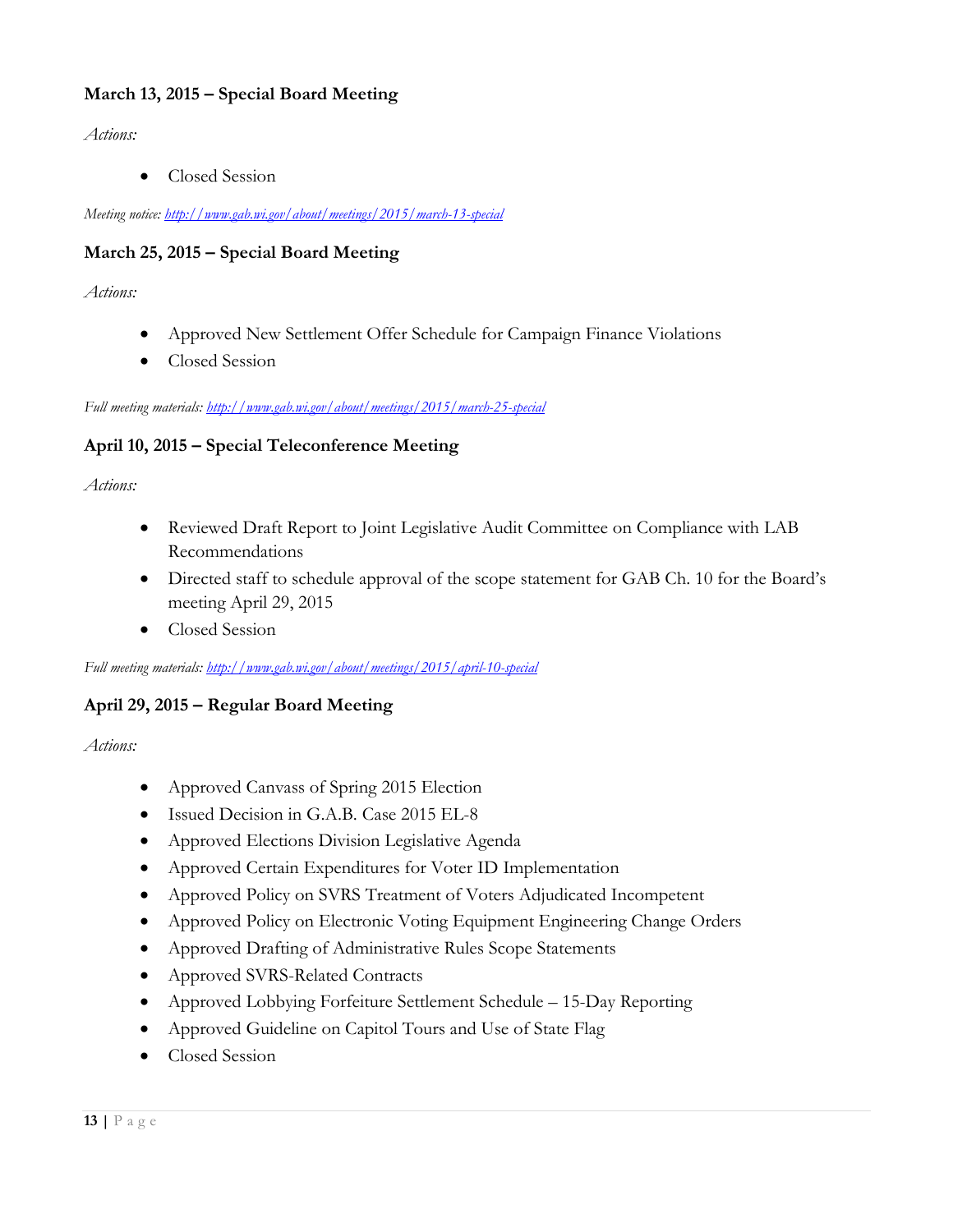#### **June 18, 2015 – Regular Board Meeting**

*Actions:*

- Approved Certification of Dominion Voting Equipment
- Approved Request for Attorney General's Opinion
- Approved Advice Regarding Municipal Court Withdrawal and Proof of Residence
- Approved Drafting of Administrative Rule Scope Statements
- Approved IT-Related Contracts

*Full meeting materials: <http://www.gab.wi.gov/about/meetings/2015/june>*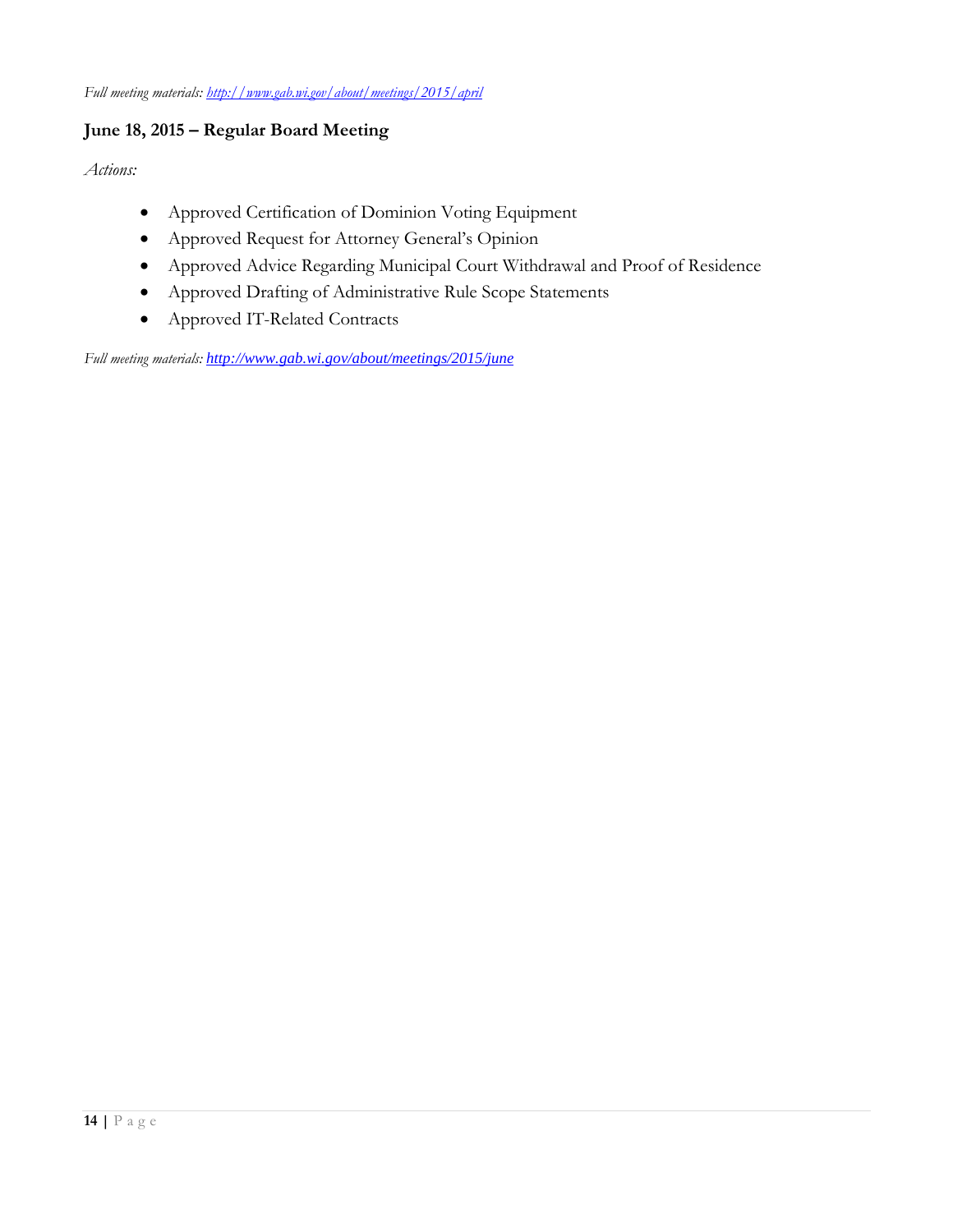# **Performance and Operation**

# **Performance Measures: 2013 and 2014 Goals and Actuals**

| Performance<br>Measure                                                                                                                                                                          | Goal<br>2013    | Actual<br>2013  | Goal<br>2014    | Actual<br>2014     |
|-------------------------------------------------------------------------------------------------------------------------------------------------------------------------------------------------|-----------------|-----------------|-----------------|--------------------|
| Monitor the number of<br>contacts the public<br>makes.                                                                                                                                          | 100,000         | 475,000         | 130,000         | 1,012,000          |
| Monitor public<br>satisfaction with the<br>G.A.B. through the<br>agency's complaint<br>system.                                                                                                  | 100             | 125             | 12              | 25                 |
| Consult with local<br>elections partners to<br>determine voter<br>satisfaction with<br>Wisconsin's electoral<br>processes.                                                                      | 4 consultations | 5 consultations | 3 consultations | 5 consultations    |
| Maintain data and<br>records on the number<br>of educational outreach<br>activities, training and<br>technical assistance<br>provided to local<br>elections partners and<br>the general public. | 75 activities   | 104 activities  | 220 activities  | 85activities       |
| Number of contacts<br>relating to requests for<br>campaign finance<br>information by Web<br>site hits to campaign<br>finance section.                                                           | 25,000 contacts | 87,000 contacts | 50,000 contacts | $100,000$ contacts |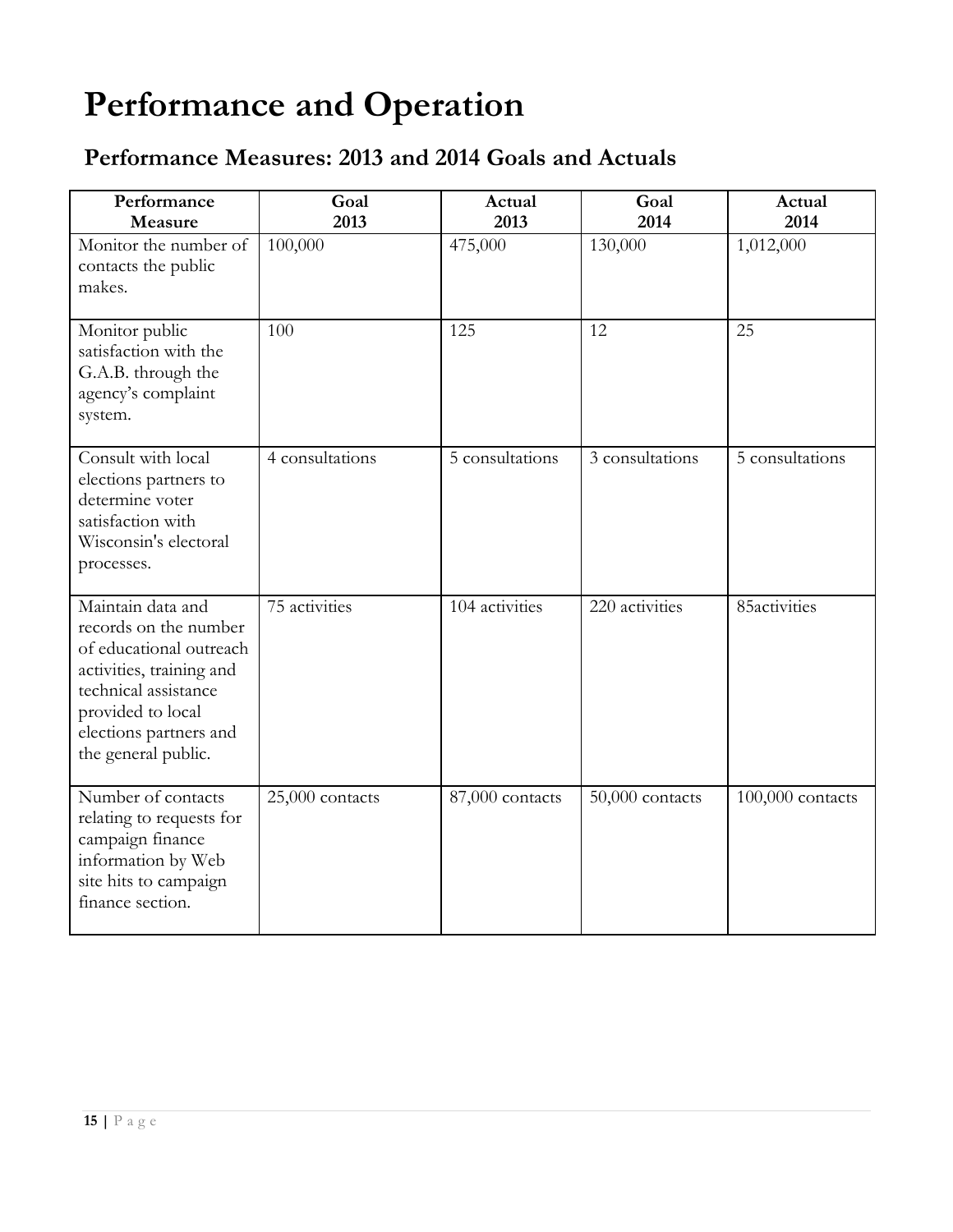|  | Performance Measures: 2013 and 2014 Goals and Actuals (continued) |  |
|--|-------------------------------------------------------------------|--|
|--|-------------------------------------------------------------------|--|

| Performance<br>Measure | Goal<br>2013                                                                                                                                                                      | Actual<br>2013                                                                                     | Goal<br>2014                                                                                                                                                                         | Actual<br>2014                                                                                     |
|------------------------|-----------------------------------------------------------------------------------------------------------------------------------------------------------------------------------|----------------------------------------------------------------------------------------------------|--------------------------------------------------------------------------------------------------------------------------------------------------------------------------------------|----------------------------------------------------------------------------------------------------|
| Customer satisfaction. | Oral and written<br>communications<br>indicate lobbying<br>organizations and<br>officials will be<br>satisfied with<br>reporting mechanisms.                                      | Comments from<br>lobbyists and<br>lobbying<br>organizations<br>have been<br>uniformly<br>positive. | Oral and written<br>communications<br>indicate lobbying<br>organizations and<br>officials will be<br>satisfied with<br>reporting<br>mechanisms.                                      | Comments from<br>lobbyists and<br>lobbying<br>organizations<br>have been<br>uniformly<br>positive. |
| Customer usage.        | Web site usage among<br>legislators, executive<br>branch and citizens<br>will remain high                                                                                         | Web site hits<br>continue to<br>demonstrate<br>high usage<br>$(300,000+$ page<br>views).           | Web site usage<br>among legislators,<br>executive branch<br>and citizens will<br>remain high                                                                                         | Web site hits<br>continue to<br>demonstrate high<br>usage (300,000+<br>page views).                |
| Impact.                | The number and<br>depth of publicity,<br>analysis and<br>commentary on<br>information related to<br>lobbying and financial<br>interests of state<br>officials will remain<br>high | The G.A.B. is<br>constantly in the<br>news.                                                        | The number and<br>depth of<br>publicity, analysis<br>and commentary<br>on information<br>related to<br>lobbying and<br>financial interests<br>of state officials<br>will remain high | The G.A.B. is<br>constantly in the<br>news.                                                        |

Note: Based on fiscal year.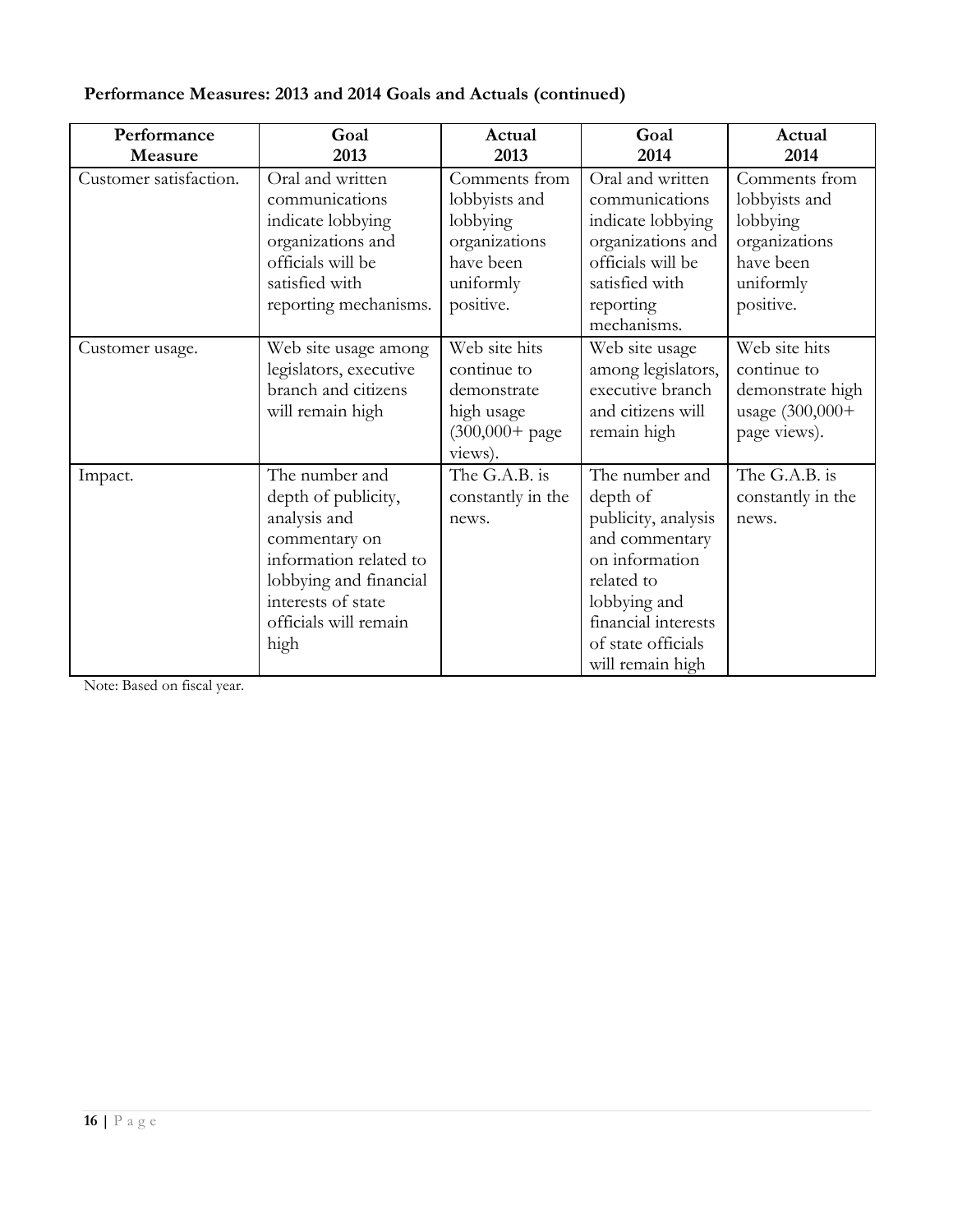# **2015, 2016 and 2017 Goals**

| <b>Performance Measure</b>                                                                                                                                                                | Goal<br>2015                                                                                                                          | Goal<br>2016                                                                                                                                   | Goal<br>2017                                                                                                                                      |
|-------------------------------------------------------------------------------------------------------------------------------------------------------------------------------------------|---------------------------------------------------------------------------------------------------------------------------------------|------------------------------------------------------------------------------------------------------------------------------------------------|---------------------------------------------------------------------------------------------------------------------------------------------------|
| Monitor the number of contacts<br>the public makes to G.A.B.                                                                                                                              | 750,000                                                                                                                               | 750,000                                                                                                                                        | 750,000                                                                                                                                           |
| Monitor public satisfaction<br>through media coverage through<br>agency's complaint system.                                                                                               | 550                                                                                                                                   | 250                                                                                                                                            | 550                                                                                                                                               |
| Maintain data and records on the<br>number of educational outreach<br>activities, training and technical<br>assistance provided to local<br>elections partners and the general<br>public. | 90 activities                                                                                                                         | 75 activities                                                                                                                                  | 90 activities                                                                                                                                     |
| Number of contacts relating to<br>requests for campaign finance<br>information by Web site hits to<br>campaign finance section.                                                           | 80,000 contacts                                                                                                                       | 80,000 contacts                                                                                                                                | 80,000 contacts                                                                                                                                   |
| Customer satisfaction.                                                                                                                                                                    | Oral and written<br>communications indicate<br>lobbying organizations and<br>officials will be satisfied<br>with reporting mechanisms | Oral and written<br>communications<br>indicate lobbying<br>organizations and<br>officials will be<br>satisfied with<br>reporting<br>mechanisms | Oral and written<br>communications<br>indicate<br>lobbying<br>organizations<br>and officials will<br>be satisfied with<br>reporting<br>mechanisms |
| Customer usage.                                                                                                                                                                           | Web site usage among<br>legislators, executive<br>branch and citizens will<br>remain high                                             | Web site usage<br>among legislators,<br>executive branch<br>and citizens will<br>remain high                                                   | Web site usage<br>among<br>legislators,<br>executive branch<br>and citizens will<br>remain high                                                   |

Note: Based on fiscal year.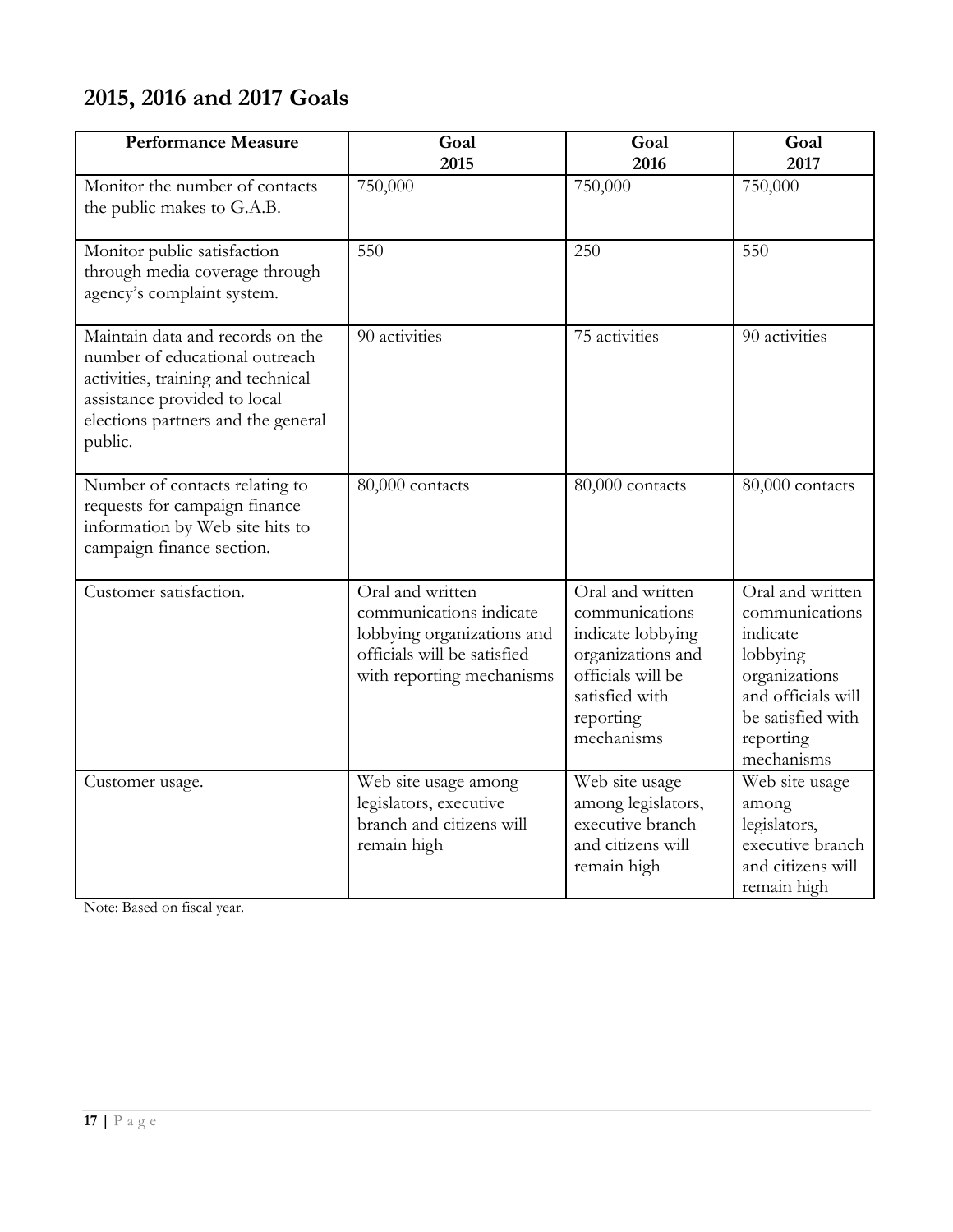# **Performance and Operation: Program Goals, Objectives and Activities**

**Goal:** *Ensure open, fair and transparent elections, by cultivating public confidence in the integrity of the electoral process.* 

**Objective/Activity:** Administer state-level election responsibilities and provide educational, training and customer service resources to local elections officials, candidates, voters and the general public.

**Goal:** *Make readily available to voters complete information as to who is supporting or opposing a candidate or cause and to what extent, whether directly or indirectly. The board makes the following information available on the internet and in its office: list of reports filed, summary of data reports, information about late campaign activity and detailed campaign finance report information.*

**Objective/Activity:** Provide educational, training and informational resources to candidates, committees, and treasurers on the requirements of campaign finance laws and on using the Board's electronic filing system (CFIS). Enter campaign finance report data received on paper on the day of receipt, and prepare and post reports on Web site within 24 hours of receipt.

**Goal:** *Identify interests influencing government and identify conflicting interests.*

**Objective/Activity:** Identify for the public the businesses, organizations and individuals attempting to influence governmental decisions, the issues in which they have an interest, and other pertinent information; and provide information about governmental officials' financial interests to confirm for the public the absence of conflicting interests or to identify conflicts meriting attention. Provide for the regular update and enhancement of an interactive Web site, which permits anyone with Internet access capabilities to search for and view data relating to lobbyists, the organizations that employ them, the issues on which they are lobbying, lobbying activity and expenditures for current and past sessions.

**Goal:** *Enforce statutory requirements. This goal fosters the continued high standards of ethical conduct by state government officials, lobbyists and lobbying organizations through independent investigation and reassures the public that the State of Wisconsin is equipped to redress conduct that falls short of statutorily established standards.*

**Objective/Activity:** Investigate possible violations of the ethics code, lobbying law, and campaign finance law and seek appropriate remedies or exoneration as circumstances warrant.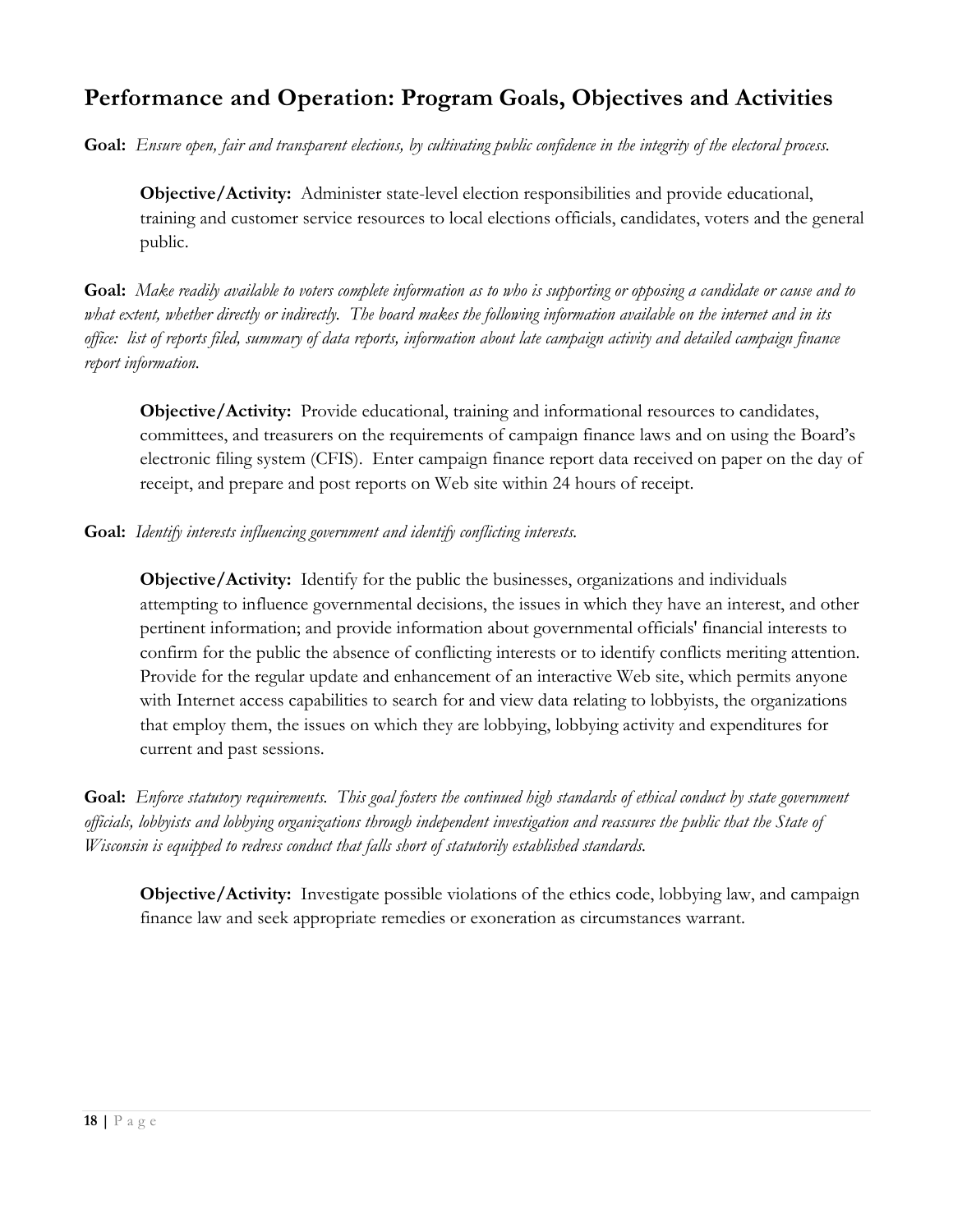# **Elections Division**

## **2013-2015 Activities and Accomplishments**

#### **1. Administration and Management of Elections**

a. Conducting Elections

The Government Accountability Board administered a total of 12 regular and special elections during the 2013-2015 biennium.

| Election                                                   | Date              |
|------------------------------------------------------------|-------------------|
| 2013 Assembly Districts 21 and 69 Special Partisan Primary | October 22, 2013  |
| 2013 Assembly Districts 21 and 69 Special Election         | November 29, 2013 |
| 2013 Assembly Districts 82 Special Partisan Primary        | December 2, 2013  |
| 2013 Assembly Districts 82 Special Election                | December 17, 2013 |
| 2014 Spring Primary                                        | February 18, 2014 |
| 2014 Spring Election                                       | April 24, 2014    |
| 2014 Fall Partisan Primary                                 | August 26, 2014   |
| 2014 Fall General Election                                 | November 4, 2014  |
| 2015 Spring Primary and Senate District 20 Primary         | February 17, 2015 |
| 2015 Spring Election                                       | April 7, 2015     |
| 2015 Senate District 20 Special Election                   | April 7, 2015     |
| 2015 Special Primary Election for State Senate District 33 | June 23, 2015     |

In conducting these regular and special elections, the Board's staff worked in partnership with Wisconsin's 1,853 municipal clerks, 72 county clerks, and thousands of election inspectors. In addition, the G.A.B. also provided administrative guidance to local election officials for numerous local special elections. G.A.B. staff processed nomination papers and ballot access documents for candidates for state offices. Staff also provided direction to and support of local election officials regarding functions of the Statewide Voter Registration System (SVRS), processing of candidate filings, preparation of ballots and polling places,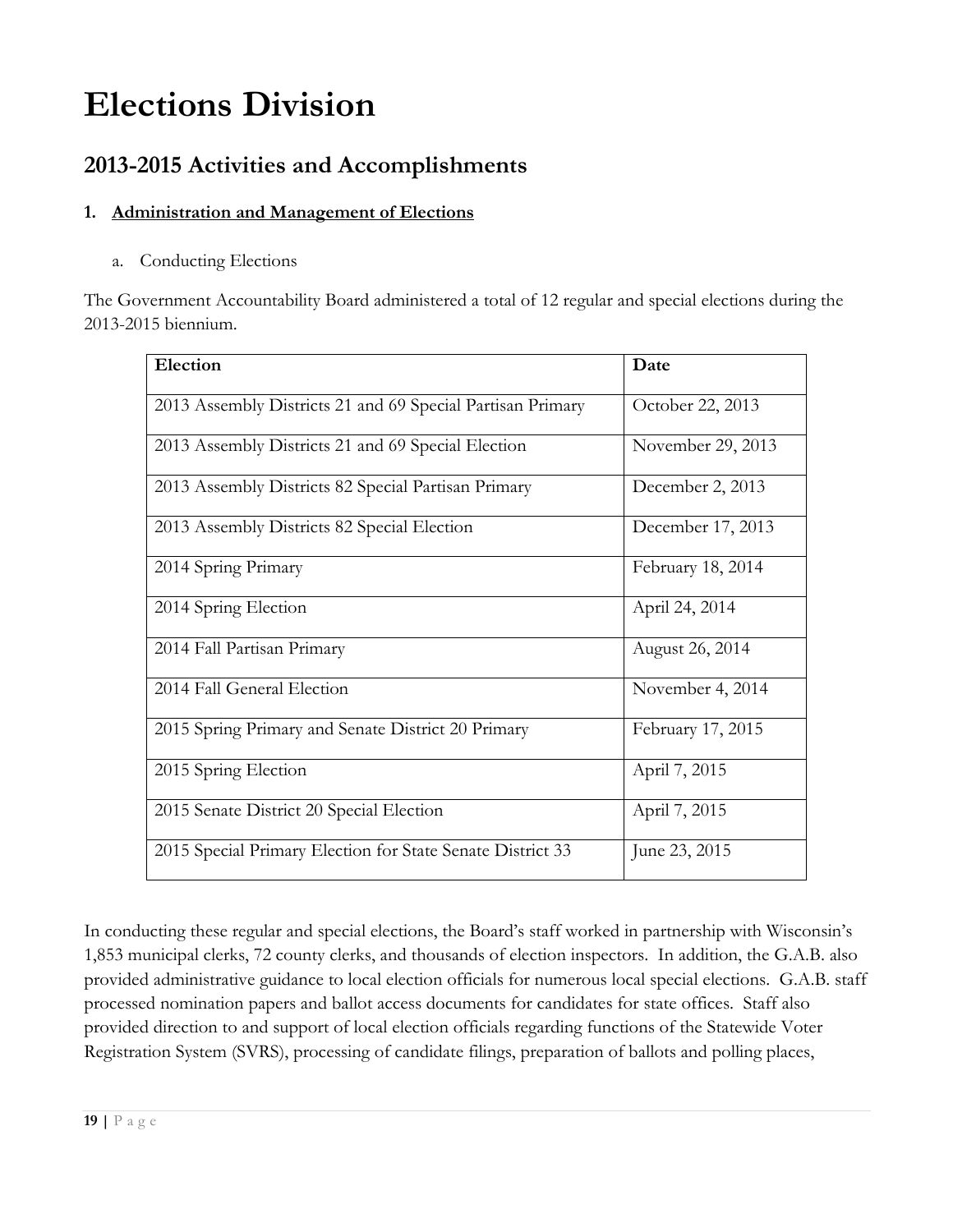training election inspectors and canvassing and certifying election results. Division staff and legal counsel also processed and resolved several elector complaints regarding decisions of local election officials.

In addition to training and support of local election officials, G.A.B. staff worked with numerous candidates, political committees and other organizations to prepare for the elections. Prior to the November 2014 General Election, staff organized meetings with representatives of the Republican and Democratic parties to discuss issues of concern and preparations.

b. Ballot Access Procedures

For the spring nonpartisan elections and the fall partisan elections, G.A.B. staff assisted candidates with the filing of ballot access documents. Staff completed the review of nomination papers submitted by candidates for state and federal offices (52 candidates for the Spring Election and 316 candidates for the General Election) and made recommendations regarding Board certification of candidates or denial of ballot access. Staff also processed and evaluated challenges to nomination papers as well as appeals regarding decisions of local filing officers. The compressed statutory timeline for review of challenges to nomination papers of partisan candidates required extraordinary effort of numerous staff to complete the analysis and recommendations for Board consideration.

c. Special Topics Assistance

In December of odd-numbered years, municipal governing bodies are required to appoint election inspectors to a two-year term, beginning January 1. By November 30, county political parties may submit names of election inspector nominees to the municipal governing bodies for appointment in December. Due to the exceptionally high party participation in 2014 and clerks' relative unfamiliarity with receiving names from the parties, staff communicated extensively with party leaders and municipal clerks advising both of their respective responsibilities related to this process. Staff also created a chart which parses the statutes regarding the procedures for inspector nomination and appointment.

Staff created an additional chapter for the Election Administration Manual entitled "Wards, Districts, Reporting Units and Annexations." The "annexation" portion of the new chapter was developed in cooperation with the Wisconsin Department of Administration, Division of Intergovernmental Relations. Staff expects that the information provided will improve clerks' understanding of the relationship of wards to reporting units and districts and also assist with the process of annexing unincorporated property into a city or village. An Annexation Checklist was also developed to further guide clerks through the annexation process.

d. Ballot Design

Working toward uniformity and consistency of ballot format, staff worked to design a simpler, easier-toread template for county clerks to use in preparing ballots. The new design was used successfully for the three special elections in 2013. Staff researched best practices in ballot design and reached out to county and municipal clerks for their comments and suggestions throughout the process. With this assistance, a ballot was developed that incorporated simple and concise instructions, navigational cues, shading to define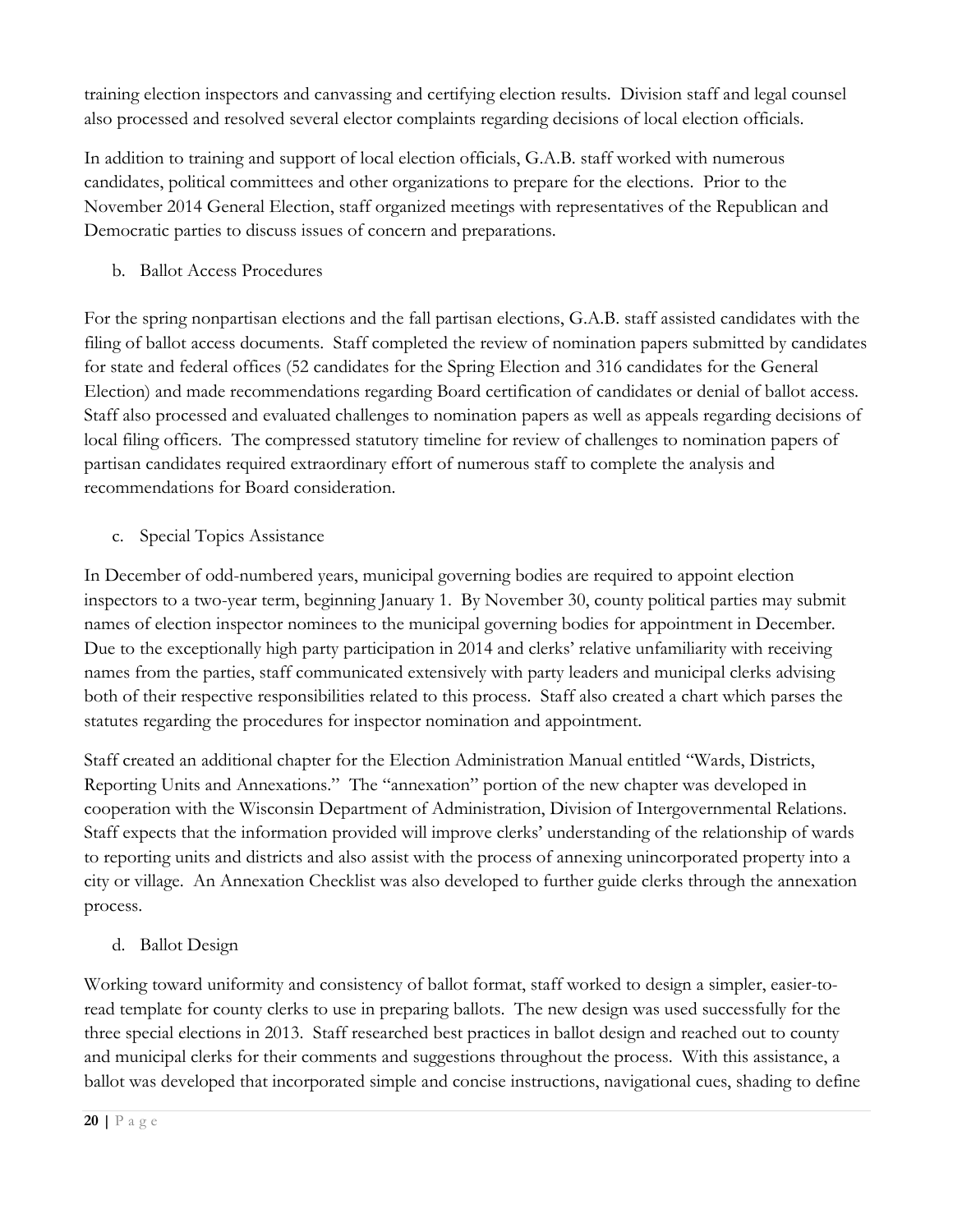office types and titles and readable text. After the staff-designed ballot format for the 2014 General Election was published in July 2014, staff consulted for a half-day with Dana Chisnell, a nationally recognized usability specialist, about ballot design principles during the week she was in Madison consulting with staff about website design. The ballot format recommended by G.A.B. staff for the 2014 General Election was not universally accepted by county clerks, resulting in the use of a variety of ballots throughout the state. In addition, the Senate Majority Leader and the Assembly Speaker filed an unsuccessful civil lawsuit in Waukesha County Circuit Court in September 2014, seeking changes to the ballots. The Board subsequently approved ballot formats for use at the 2015 Spring Primary and Spring Election, and committed to revisiting ballot format before the 2016 Partisan Primary and General Election using a new process to involve more clerks and other stakeholders in ballot design.

e. Extended Office Hours

G.A.B. staff members were available to assist local election officials before and after regular business hours in the days leading up to and after regular elections, as well as during the conduct of recounts. G.A.B. staff was available for 18 hours on each of the days of the Partisan Primary and the General Election to assist with issues ranging from the opening of polling places to the reporting of unofficial results on Election Night. Staff also logged every telephone call received during the three-week period surrounding each election to track the type of issues which arose and the resolution of those issues.

#### **2. Maintenance, Modernization and Training for the Statewide Voter Registration System**

The Statewide Voter Registration System (SVRS) is Wisconsin's election management system, which was deployed in 2006 in compliance with the Help America Vote Act of 2002 (HAVA). SVRS is managed by the G.A.B. and its records are maintained in partnership with Wisconsin's municipal and county clerks.

a. SVRS Maintenance

In 2013, G.A.B staff supported users of SVRS with an updated "SVRS Election Checklist" series for each regularly scheduled election and the special elections held in Assembly Districts 21, 69 and 82. G.A.B. staff monitored local election setup and the progression of election Milestones in SVRS. As part of its postelection activities, the G.A.B performed cross-system data analysis, comparing election statistics (GAB-190 Form) reported in the Wisconsin Election Data Collection System (WEDCS), Canvass results and voter participation in SVRS. Staff worked with local clerks in reviewing and reconciling these data sources.

G.A.B. staff also continued to provide updates to the system. SVRS version 8.5 was released in October 2013 and included improvements to the mapping features used by clerks in SVRS to help validate that voters are assigned to the correct districts. These improvements make the maps easier for clerks to use, and include additional tools to help clerks identify voters that may need some additional investigation to ensure their district assignment. Clerk feedback on the new mapping features was very positive. SVRS version 8.6, which rolled out in June 2014, included features mandated by new legislation enacted in 2014. Most of these changes involved how Proof of Residence information is tracked in SVRS. The update also resulted in noticeably improved performance by SVRS, which was received very positively by clerks. Additional changes were made after the court injunction barring implementation of the Voter Photo ID Law was lifted,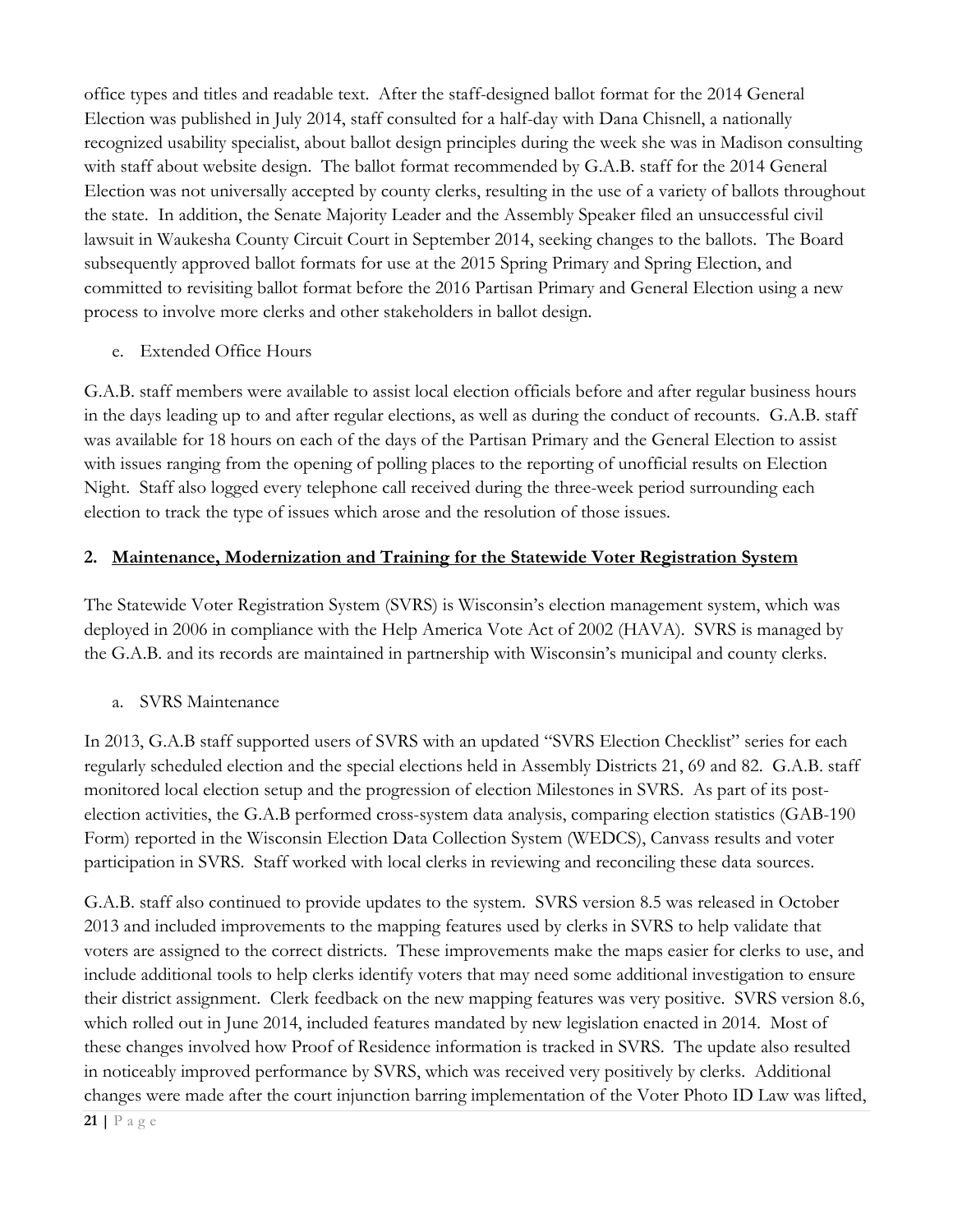allowing clerks to track voters who provided a photo ID for mail-in absentee ballots and voters who are exempt from the photo ID requirement. During the time when the law was enjoined, this tracking feature was left active so the process could continue smoothly when the injunction was lifted.

b. SVRS Modernization (WisVote)

In FY 2014, staff made significant progress on efforts to redesign SVRS to take advantage of modern design philosophies and provide greater ease of use and improved data quality. IT staff has created a development server environment with Microsoft Dynamics CRM (2013), which will be the underlying framework for the new system. Staff is using this development server to work on the layout of the new system. Primary navigation systems have been developed, as well as the screen template, which will be used throughout the system. Security roles have been developed to cover a variety of use-case scenarios, and fundamental jurisdictions and districts have been built into the system. Staff met on September 18, 2014 with representatives from Microsoft who reviewed the developments as of that date. The representatives were impressed with what had been developed so far and offered tips and recommendations for staff to consider during the remainder of development. System testing is ongoing and deployment plans are being finalized. Board staff plan on launching the new system in January 2016.

c. SVRS Training

The G.A.B. provides extensive training to SVRS users. During the biennium, staff began transitioning from in-person training using an SVRS portable server-based training environment to a web-based training environment for use in all future SVRS training. Advantages to a web-based environment include a reduction in the number of technical problems encountered during training sessions and a closer representation of the SVRS experience clerks can expect once they start using SVRS in production. The new training server and materials has been used in training sessions since January 2014.

In conjunction with creation of the new training environment, the G.A.B. updated all training materials for use in SVRS training. The new materials include the ability to train up to 40 clerks at the same time, new and updated content to reflect changes to mapping within SVRS. Staff also reformatted materials to make editing and printing easier.

Board staff updated and published new versions of 19 of the 27 chapters in the SVRS Training Manual during 2013. In 2014, staff revised 10 chapters of the SVRS Manual to accommodate legislative revisions. Additionally, two SVRS tutorial videos and companion documents were created to support some of the newly featured tasks within the CRM Election Data website. These new tutorials were integrated into the CRM Election Data website allowing clerks the convenience of watching the videos in conjunction with performing their tasks.

#### **3. Voter Identification**

Voter identification provisions of 2011 Wisconsin Act 23 were litigated in state and federal courts during much of the biennium, reaching the Wisconsin Supreme Court and the U.S. Supreme Court. While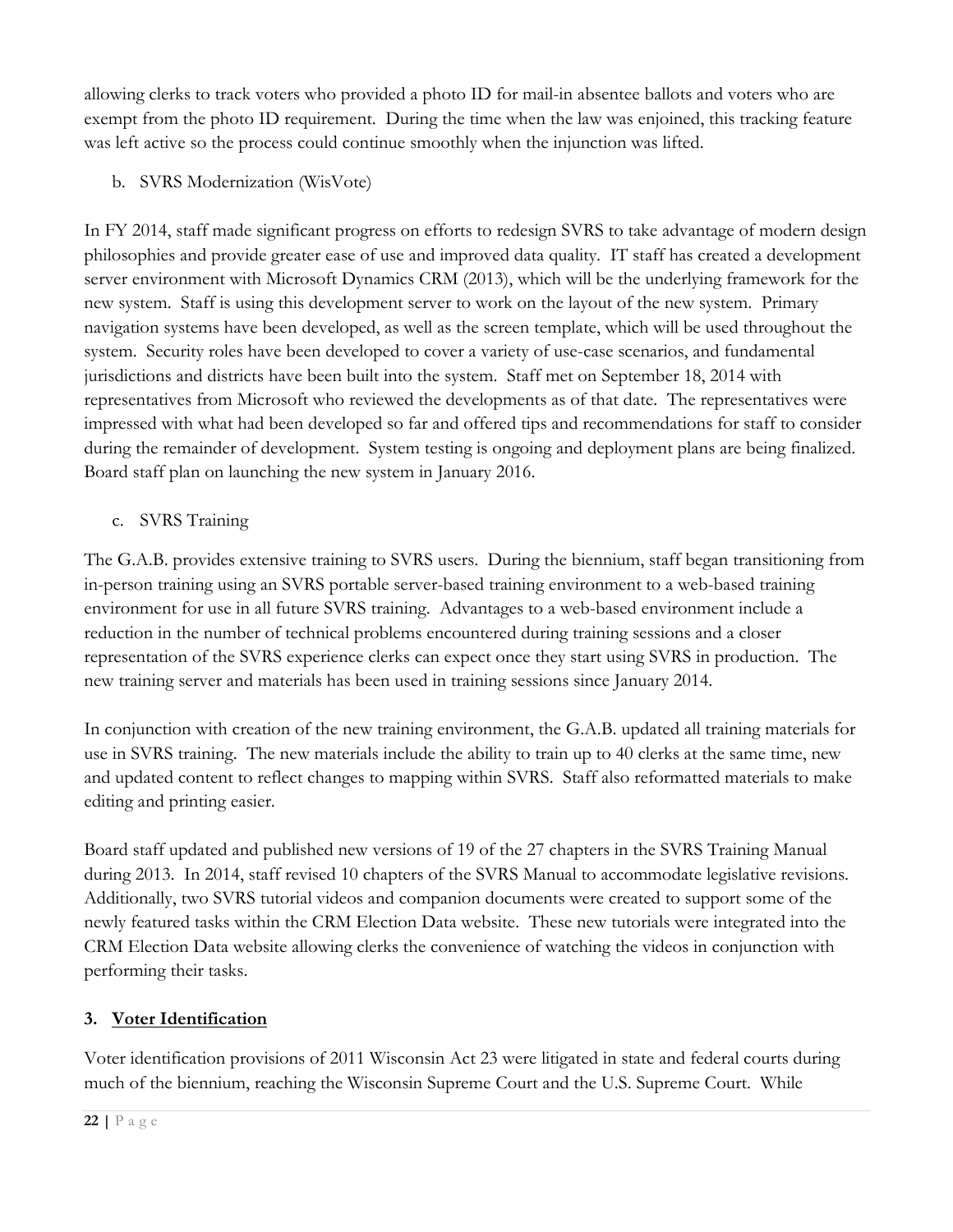implementation of the voter photo ID requirement was enjoined, Elections Division staff spent considerable time, under the guidance of staff counsel, in responding to discovery requests resulting from litigation challenging the legislation and assisting legal counsel at the Department of Justice. In addition, several Division staff members were called to testify at the federal court trial in Milwaukee in 2013, which required additional preparation.

Throughout 2014, G.A.B. staff continued to monitor the status of cases at both the state and federal level. On July 31, 2014, the Wisconsin Supreme Court lifted the circuit court injunction issued by Judge Flanagan, and on September 12, 2014, the 7th Circuit Court of Appeals lifted the federal district court injunction issued by Judge Adelman. G.A.B. staff quickly implemented necessary changes to absentee voting procedures before the September 18, 2014 deadline for municipal clerks to send ballots to voters with an absentee ballot application on file.

Forms were updated and made available to municipal clerks by high-priority communication on September 17. Substantial staff time was then dedicated to updating the Election Administration Manual and the Election Day Manual to reflect both the reinstatement of the Voter Photo ID Law and related legislative changes enacted after the original injunction. High-priority guidance and training was provided to municipal clerks. The 2011 "Bring it to the Ballot" public education campaign, including television, radio and internet ads, was updated with current information and prepared for immediate release. Staff updated both the SVRS system and the MyVote Wisconsin website to reflect that the photo ID requirement was in effect and to provide functions and features to support the photo ID law.

On October 9, 2014, the United States Supreme Court ordered that the photo ID requirement would not be in effect for the November 4, 2014 General Election. Staff immediately notified county and municipal clerks and removed all references to photo ID from the G.A.B. and MyVote Wisconsin websites, posting previous versions of forms and manuals. The public education program was pulled.

Through Election Day, November 4, 2014, staff continued to respond to inquiries regarding the photo ID law and provide guidance and instructions not to implement the blocked law.

Implementing legislative and court developments affecting the photo ID requirement required prompt, focused, flexible and coordinated efforts of the program staff, IT staff, and legal counsel, as well as effective communication and partnership with local election officials.

On March 23, 2015, the U.S. Supreme Court cleared the way for implementation of the law; however, the Wisconsin Attorney General's office advised the Board not to implement it at the April 7 Spring Election because it was two weeks away. Following the court's order, G.A.B. staff began working to update the "Bring It to the Ballot" campaign to reflect new Division of Motor Vehicles policies to help people without a birth certificate who need a state ID card for voting purposes. The campaign will be ready for the 2016 election cycle. Staff also worked with local clerks and news media to publicize the photo ID requirement in areas with special elections after April 7, 2015. No significant problems were reported in these elections.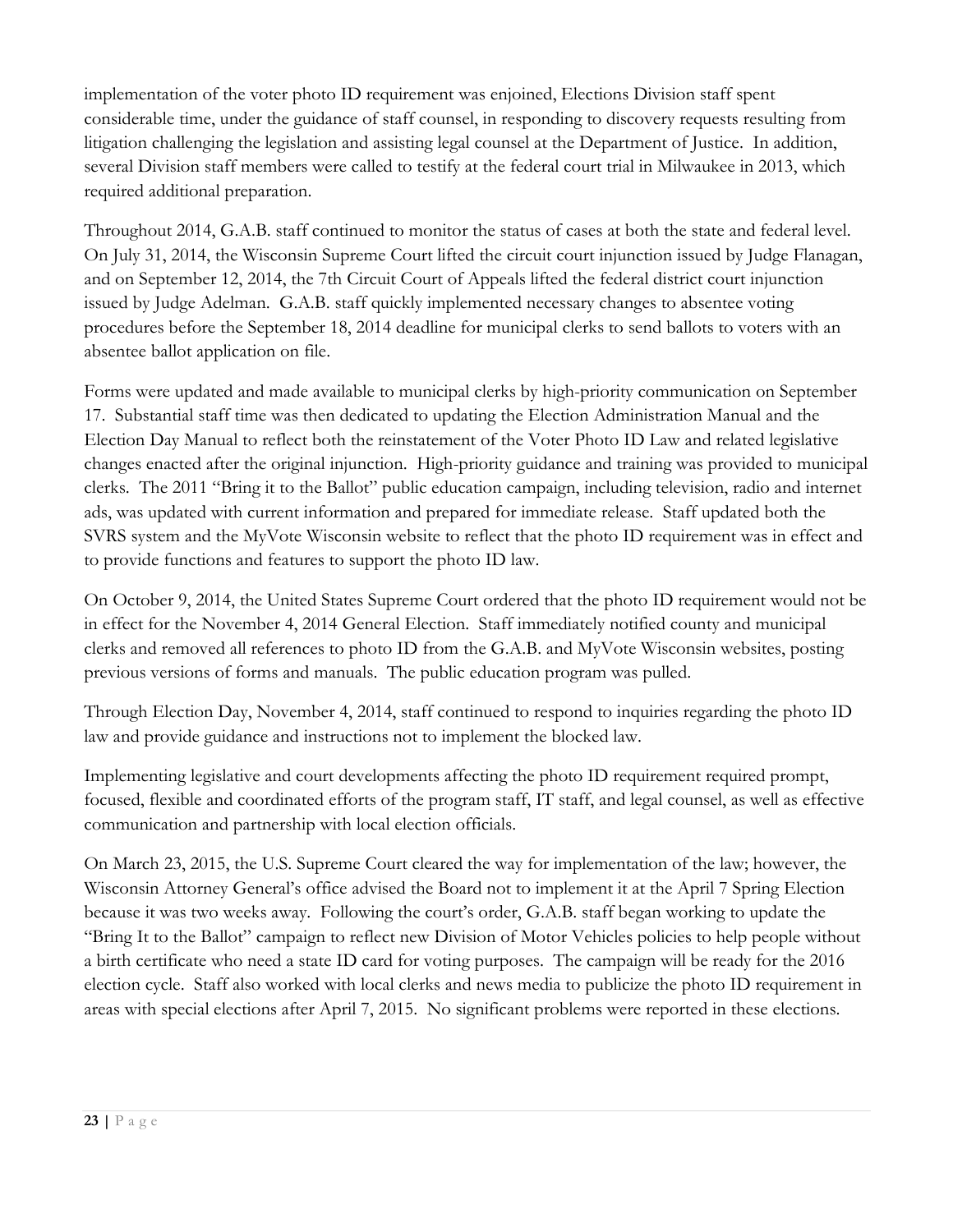#### 4. **Local Election Official Training**

The G.A.B. provides training to local election officials, including county and municipal clerks, chief inspectors, regular election inspectors, special voting deputies, special registration deputies and local boards of canvassers. This training takes many forms.

#### a. Webinars/Videos

The G.A.B. continued to produce timely election administration training sessions on rapidly changing legislative requirements and procedures, SVRS computer application training, teleconferences and training modules using webinar software. The Elections Division staff has produced 24 educational videos relating to election administration and SVRS topics and processes, including 19 recorded webinar sessions, three videos on accessibility-related topics, and two videos on topical subjects.

b. In-person Trainings

The G.A.B. continued to provide initial training classes for new municipal clerks and new chief inspectors using a combination of live webinars conducted by Board staff and in-person training classes conducted by certified clerk-trainers. Staff and clerk-trainers delivered 81 Baseline Chief Inspector training classes and trained more than 2,500 new and current chief inspectors and municipal clerks (current chief inspectors and municipal clerks are allowed to take the course once per 2-year term as a refresher). Trainers also conducted 24 Municipal Clerk Core training classes and trained 520 new municipal clerks and current clerks seeking refresher training. Based on the results of the 2014 SVRS training survey, staff conducted 13 strategicallylocated regional Application, Election Management/HAVA Interfaces and Absentee Process computer training for 172 municipal and county clerks who provide or self-provide SVRS services. Staff further extended the agency's training reach by conducting a new "Train the Trainer" session whereby staff trained 10 qualified and experienced county and municipal clerks to conduct Baseline Chief Inspector training locally.

c. Training Manual Updates

G.A.B. staff updated the Election Day and Election Administration Manuals to reflect new laws approved by the state legislature and changes in the status of the Voter Photo ID Law due to various court decisions. Staff updated the manual regarding Absentee Voting in Residential Care Facilities and Retirement Homes for the second time in two years due to legislative changes, and solicited and incorporated input from legislators, clerks, Special Voting Deputies and interested members of the public in the process. Finally, staff made significant changes in manuals related to agency technology systems, including MyVote Wisconsin, the Voter Felon Audit and the SVRS Provisional Tracker, as well as revising 10 chapters of the SVRS Manual to accommodate legislative revisions.

d. Clerk Association Presentations

The G.A.B. continued its successful practice of attending the annual and district conferences of the Wisconsin County Clerks Association, Wisconsin Municipal Clerks Association, Wisconsin Towns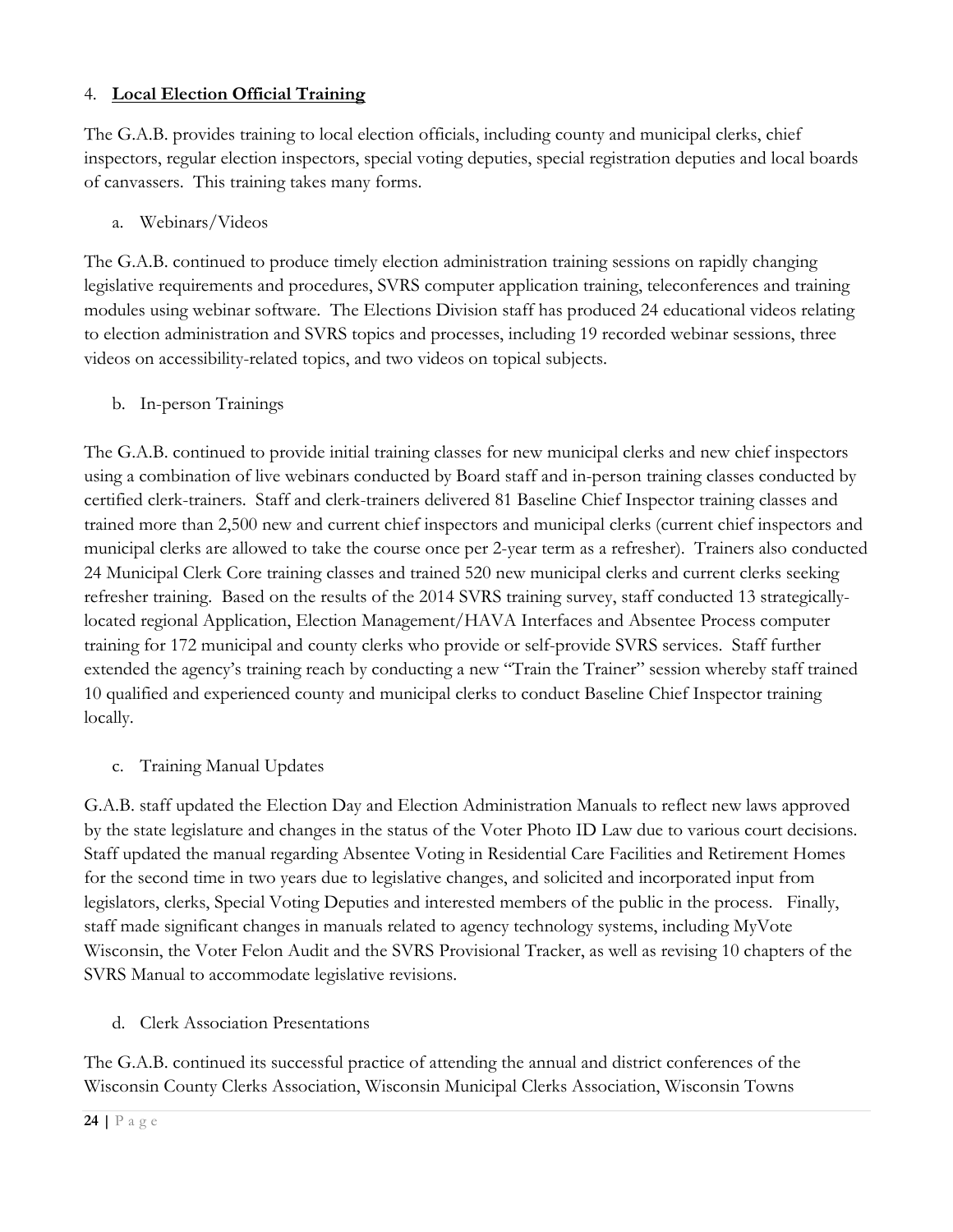Association, Wisconsin League of Wisconsin Municipalities, Wisconsin Association of School Superintendent Assistants and Wisconsin Municipal Clerks and Treasurers Institute to provide legislative updates, education and training on clerk and local election official duties and to solicit input on pending legislative proposals and other procedures.

e. Clerk Communications

G.A.B. staff continues a commitment to effective and timely communication with local election officials through a series of "Clerk Communications" which are posted to the agency website and categorized according to their urgency and priority. In the 2013-2014 biennium, staff prepared and posted 288 such communications on a variety of topics including legislative changes, election preparations, the status of Photo ID litigation, and required tasks to be completed in SVRS. Complete and accurate communications typically require the drafting and editing work of several staff members.

f. Answering Questions

The G.A.B. also responds to specific requests for information ranging from the thousands of phone calls the agency receives every year to formal requests for guidance. As a significant example, staff developed guidance for "Curbside Voting" in response to an inquiry from the Milwaukee Election Commission. This guidance expands on previous procedures to provide greater security and privacy to the curbside voting process. Some questions recur with sufficient frequency to make them noteworthy. In addition to addressing these questions as they arise, staff notes what questions arise with the greatest frequency and incorporates them into future trainings.

#### **5. Voter Services**

The Elections Division provides a variety of services to help clerks serve voters, and to serve voters directly.

a. MyVote Wisconsin Website

2013 marked the first full year of the MyVote Wisconsin website, which replaced the Voter Public Access website. Staff made numerous improvements to the site's functionality, the information available to voters, and the overall voter experience. G.A.B. staff also received approval from the Federal Voting Assistance Program (FVAP) to reallocate grant funds to facilitate additional consulting to improve website usability and technical capabilities. In early 2013, staff completed the first post-election report for the FVAP grant, which is required after each general election. A highlight from that report was a finding that the average ballot transit time for MyVote Wisconsin ballots was about half of the transit time for ballots transmitted by traditional methods. Board staff also developed a new section of the Election Administration Manual regarding clerks' duties related to MyVote Wisconsin processes.

The MyVote Wisconsin website underwent several changes in 2014. MyVote version 1.8 was introduced in June to incorporate mandatory changes to accommodate new legislation enacted in 2014. Another update was made in September to improve the online ballot for the Partisan Primary. MyVote version 1.9 was introduced in October to update information regarding the Voter Photo ID law that had recently been put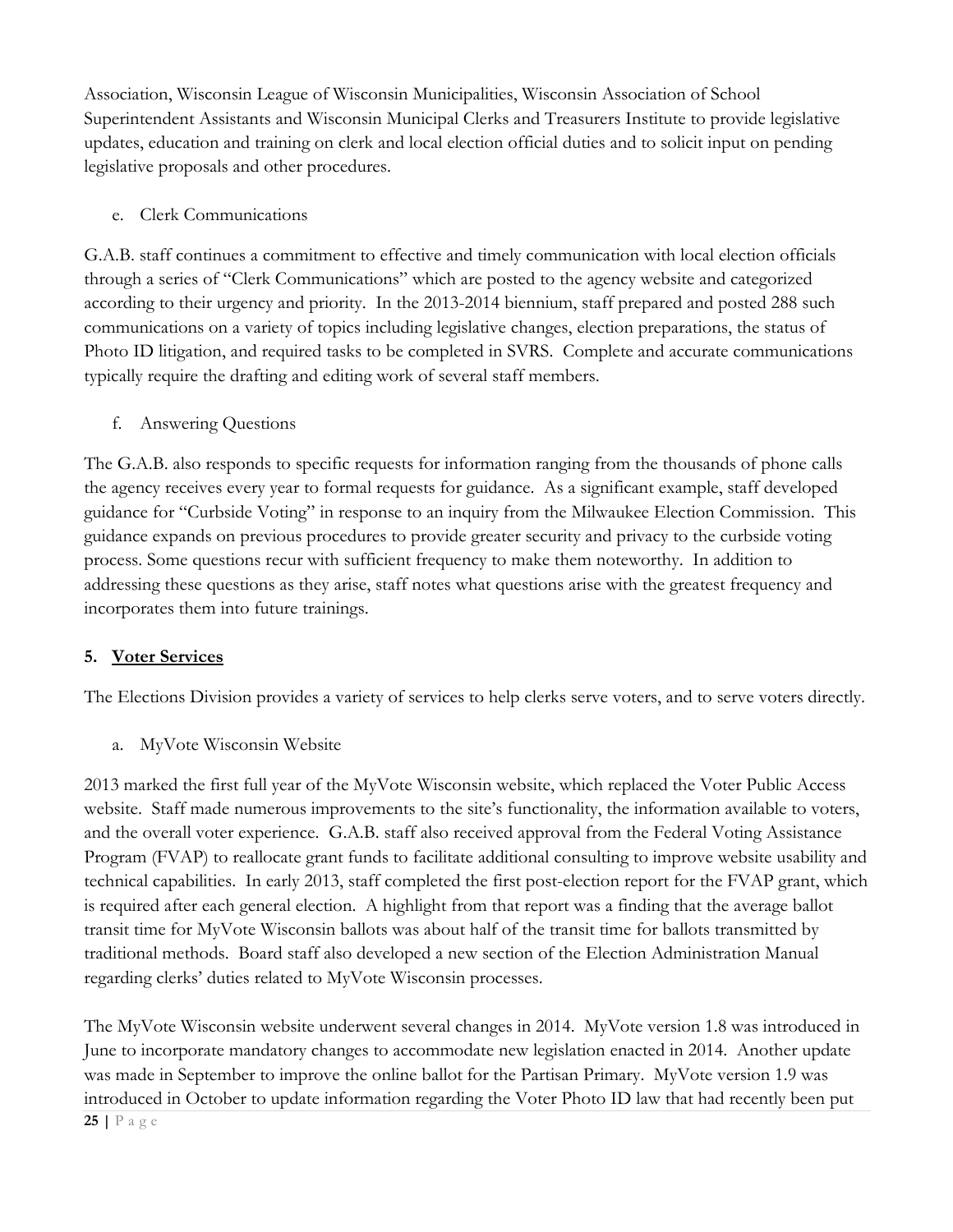back into effect. Shortly thereafter, the Voter ID law was enjoined by the U.S. Supreme Court and MyVote Wisconsin was rolled back to version 1.8.1, which included other improvements from 1.9 but removed the Voter Photo ID changes. Staff contracted with nationally recognized elections usability specialist Dana Chisnell to review the MyVote Wisconsin website and determine ways to make it easier for the public to navigate. Ms. Chisnell instructed staff in conducting usability interviews, and then assisted staff in conducting interviews with several members of the public including voters from various areas in Wisconsin and one overseas voter. Staff later conducted more interviews with new staff, using the techniques provided by Ms. Chisnell. The interviews identified areas on the website where voters become confused or are unable to find the information they are looking for. G.A.B. staff is working on ways of addressing these issues and creating a more streamlined, user-friendly interface for the MyVote Wisconsin 2.0 release in 2016.

b. Voting Information Project

G.A.B. IT staff began work in 2013 to participate in the national Voting Information Project (VIP), sponsored by the Pew Charitable Trusts. As part of the project, G.A.B. provides election related information such as polling places and sample ballot information so that search engines like Bing and Google can help educate voters on where to vote and what is on the ballot. The project went live for the November 2014 election. As a result of the sustained behind-the-scenes work of G.A.B. staff, Wisconsin voters and media outlets were able to access election information more easily and through the portals that they are accustomed to using. VIP partnered with the Internet Association in 2014 to offer the new GetToThePolls.com website, which attracted almost 8 million visits as of November 11, 2014, with 104,000 of those visits in Wisconsin. Facebook continued to offer its "I Voted" badge which linked to VIP polling place and sample ballot information, with nearly 7 million Facebook users sharing the link. VIP also provided a free Voting Information Tool that could be embedded on any website to allow people to look up polling place and sample ballot information. The tool was used by 12 media and campaign websites in Wisconsin including WXOW-TV, WQOW-18, WAOW, WBAY-FM and the Scott Walker for Governor campaign. Google used its Google Now mobile application to push voting information to voters on their Android phones or tablets as well.

#### **6. Legislative Changes to Election Law**

The 2013-2014 Legislative Session saw the adoption of 18 bills affecting the administration of elections, each of which was promptly addressed by G.A.B. staff and incorporated into the G.A.B.'s ongoing Election Official training program and into G.A.B. IT systems including SVRS, MyVote Wisconsin and the Wisconsin Election Data Collection System (WEDCS). Some notable legislative changes administered and implemented by G.A.B. staff include:

- 2013 Wisconsin Act 146: Limiting the times for voting by absentee ballot in person.
- 2013 Wisconsin Act 148: Requiring clerks and the G.A.B. to report statistics regarding the verification postcard audit that is performed on voter registrations received at the polls on Election Day.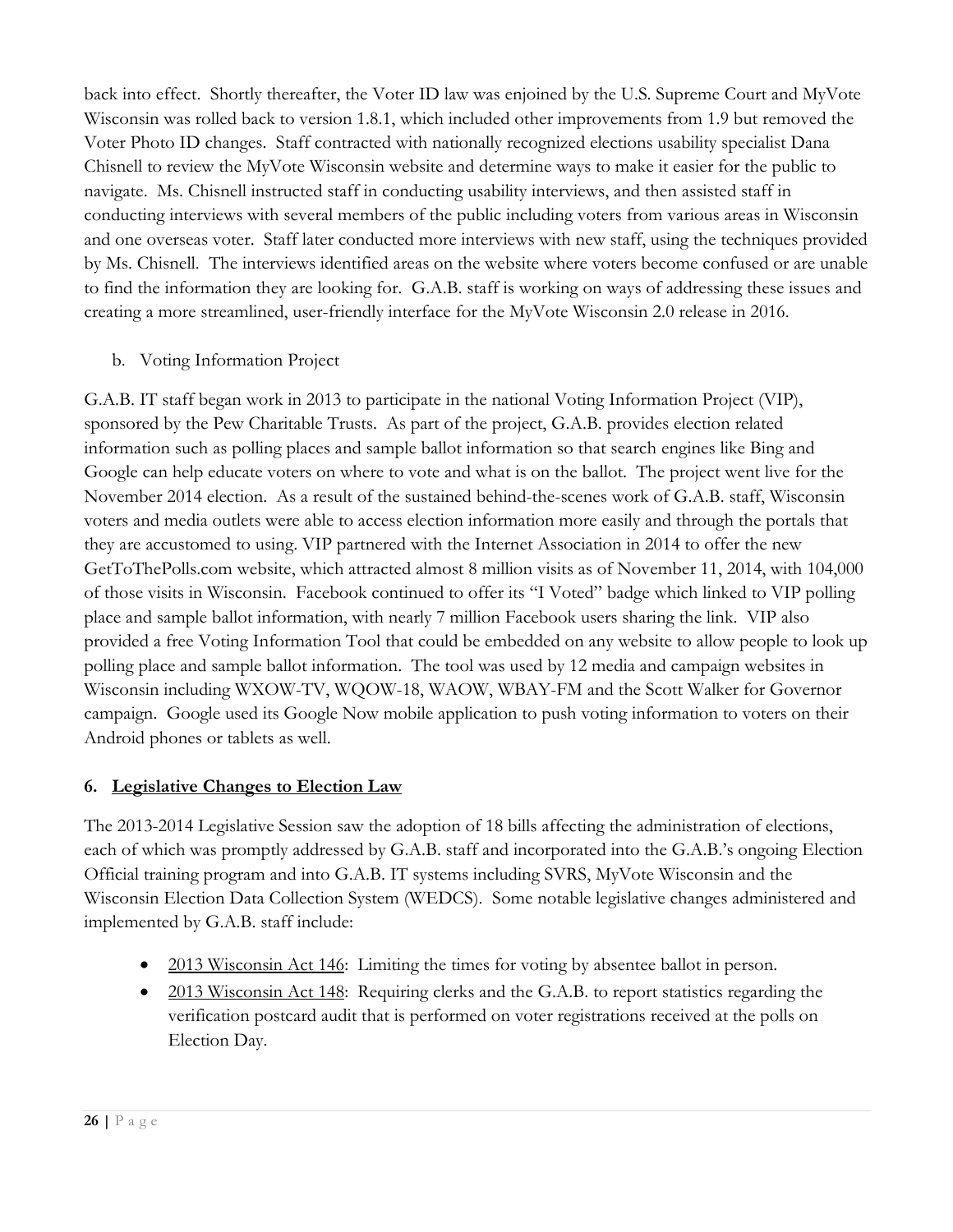- 2013 Wisconsin Act 149: Transferring the responsibility for reviewing the voter registration list and mailing notices to voters from local election officials to the G.A.B., and requiring new statistical reports from the G.A.B.
- 2013 Wisconsin Act 159: Substantially changing absentee voting at residential care facilities.
- 2013 Wisconsin Acts 160 and 174: Requiring nomination signatures to include a legible printed name and changing the number of required signatures for aldermanic districts in second and third class cities, respectively.
- 2013 Wisconsin Acts 177, 178, 179, 180, 181: Collectively requiring substantial changes to the way Chief Inspectors conduct their polling places, the way write-in ballots are counted, and the way Election Inspectors are selected.
- 2013 Wisconsin Act 182: Requiring all non-UOCAVA electors to provide a proof of residence document when registering to vote, regardless of the registration period, and requiring clerks to track information regarding the proof of residence document used.

G.A.B. provided input, testimony and fiscal analysis for numerous state and federal legislative proposals. Staff prepared research and testimony for the Director to present at seven legislative hearings, monitored progress of nearly 70 pieces of legislation, and consulted with clerks and legislators regarding the administrative implications of proposed legislation.

#### **7. Voter List Maintenance and Data Request Automation**

Aside from maintaining and improving the core of the Statewide Voter Registration System, G.A.B. staff undertook several major projects related to statutorily-required voter list maintenance tasks.

a. 2014-2015 Four-Year Voter Record Maintenance

On behalf of Wisconsin's 1,853 municipalities, the Board completed the statutorily required biennial voter list maintenance. Wisconsin Statute § 6.50 (1) and (2) mandate the inactivation of voters who have not voted within the past four years. The purpose of the biennial maintenance is to help Wisconsin maintain accurate and quality voter data, and make sure every voter's name and address is correct and current, and to remove names of voters that no longer wish to vote from poll lists. A mailing is required to be sent to registered voters who have been qualified to vote for the past four years but who have not voted. Based upon the information recorded in SVRS, of the 97,981 postcards mailed, 24,963 postcards were returned as undeliverable, 9,427 postcards were returned requesting continuation, and 63,591 postcards were not returned or were not recorded in SVRS.

b. Improvements to Deceased Vital Records Matching

The State Vital Records office in the Department of Health Services (DHS) updated its vital records tracking system which allowed it to use more current technologies when providing death records to the G.A.B. The IT staff was able to redesign the process to import those records into SVRS to make the process more stable and to replace antiquated middleware that was previously used. The death records provided to G.A.B. under the new system also include additional data that improves the quality of the data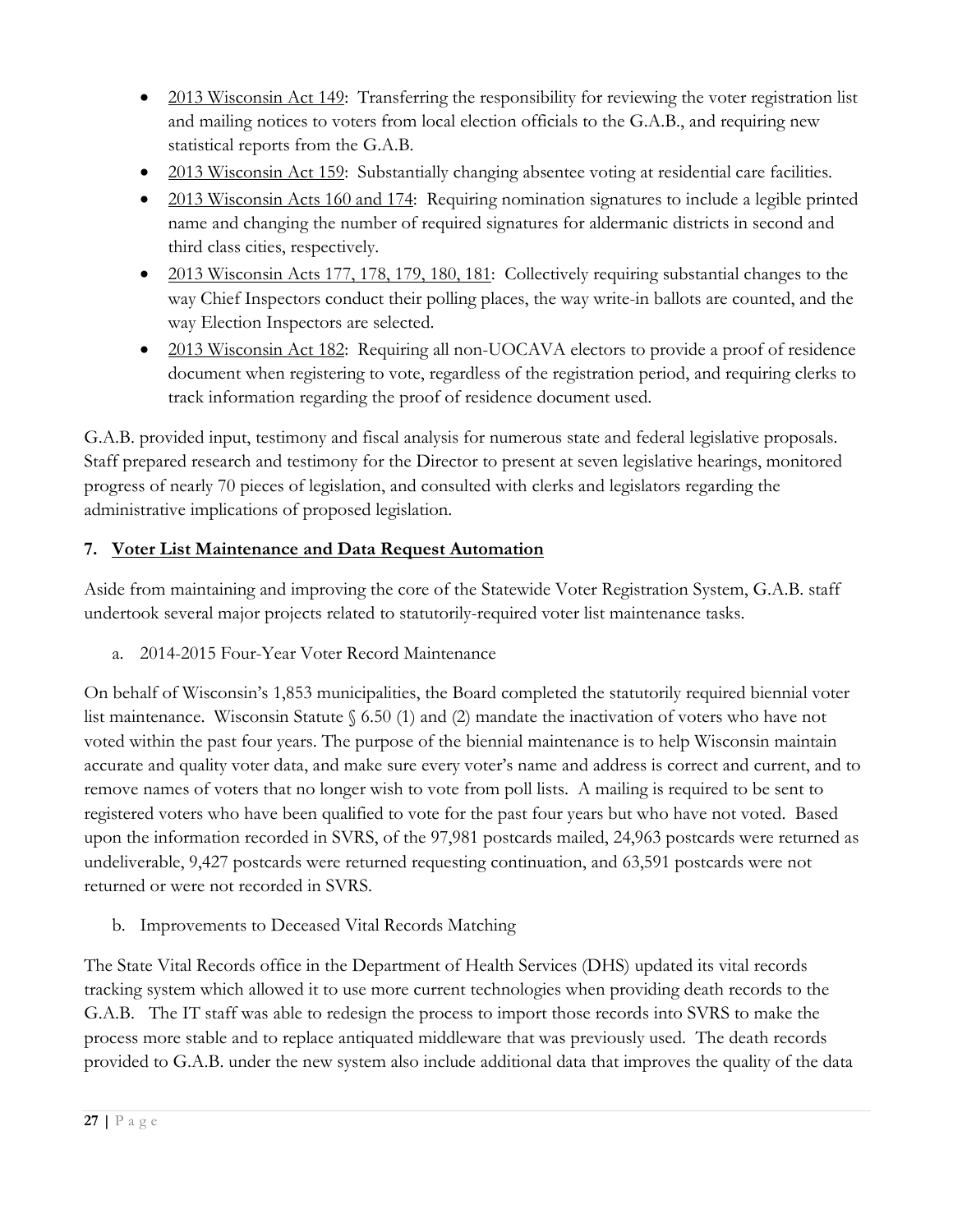matches, and provides additional supporting information to help a clerk determine if a death record and a voter record actually relate to the same person.

c. Voter Felon Audit

Wis. Stat. § 6.56(3m) requires the Board to compare the list of voters in an election with the list transmitted to the Board by the Department of Corrections (DOC) containing the names of individuals disqualified from voting due to felony convictions. Due to inherent problems in the procedures previously used, G.A.B. staff developed and implemented a new automated process in 2014 to review the matching of records. Through the G.A.B. Microsoft Dynamics website, clerks identify whether they believe records of a voter and a felony offender relate to the same person and whether a vote was correctly recorded for the voter. Clerks are asked to locate and provide an electronic copy of the poll list page for the voter and the Voter Registration GAB-131 Form. Through the automated process, clerks then assign the record back to G.A.B. staff, which forwards the case to the appropriate District Attorney.

In 2014, G.A.B. staff, in conjunction with clerks and DOC staff, completed the felon audit for the past 17 statewide elections since February 2012. All post-election audits for every election have been completed timely since the implementation of the new process and software application.

d. Voter Registrations and Cancellations

Staff received a large quantity of voter registrations in 2014. The GAB-131 Voter Registration form is processed at the local level by municipal clerks. However, some sources, including some national voter registration drives, list the G.A.B. as the recipient. Individuals also find the G.A.B. office address online and send their registration applications into the agency. Processing these forms involves determining what municipality the voter resides in and forwarding the form to that clerk for processing. The G.A.B. received and processed 4,029 of these forms in 2014, requiring a significant investment of staff time. This is significantly more than are received in an odd numbered year. In 2013, for example, only 79 forms were received. Staff created a video tutorial related to the GAB-131 Form and made it available to local election officials on the agency's website highlighting the requirements and the process. This video was then updated when new 2014 legislative changes affected the GAB-131 Form.

G.A.B. staff also receives notices from election officials in other states of voters who have moved from Wisconsin into their state and who have registered to vote there. These voters are then cancelled in SVRS.

e. BADGER Voters

On April 25, 2014, the G.A.B. launched a new web portal making it easier to request publicly available voter data, and to significantly reduce staff time required to process these requests. This new website was developed entirely by agency program staff and IT developers, and allows candidates, political parties, and the public to request SVRS voter data online, including voter participation based on jurisdiction or district, participation in a particular election or elections, or absentee voter information. Data request customers can submit their requests, make payments online through US Bank, and download the completed file from this new website. This process was previously done manually, requiring significant staff time for each request.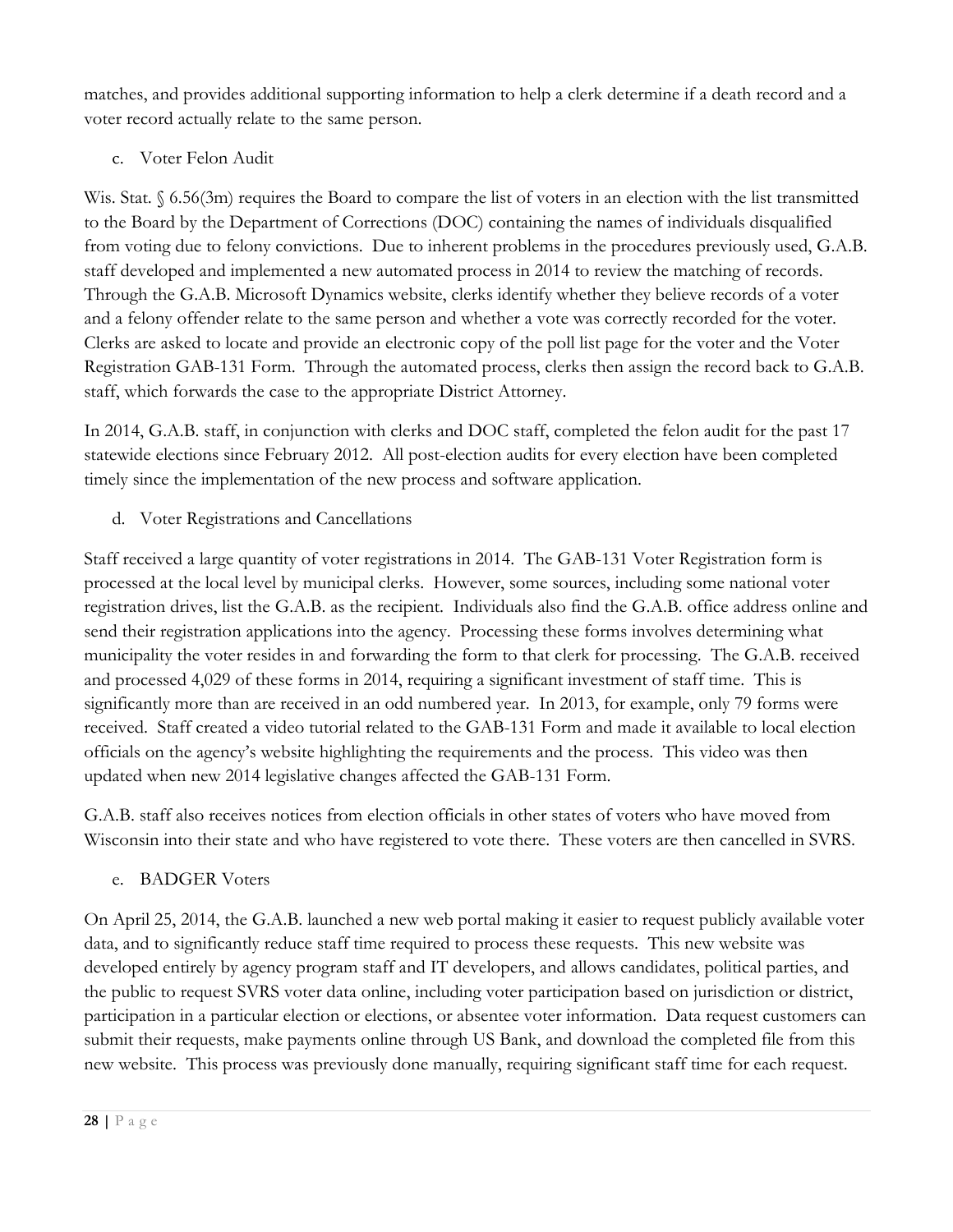Since its inception, BADGER Voters has saved significant staff resources and has generated a net benefit of over \$500,000.

#### f. District Upload Tool

The IT Staff has developed a Geographic Information Systems tool to improve the process for G.A.B. SVRS staff to update districts to account for annexations, school district boundaries and sanitary district boundaries. This uses a step-by-step process to increase the efficiency with which G.A.B. staff can update boundaries received from local Land Information departments into SVRS, and reduces the turnaround time for an annexation to be accurately reflected within SVRS. It also greatly decreases the IT resources required to update district boundaries in SVRS to represent accurately updated changes.

g. Annexation Notification

The G.A.B. has been working to facilitate and improve the process for municipalities to contact the agency upon the completion of annexations. This information is an important part of keeping SVRS accurate and up to date and ensuring electors receive the correct ballot. In the past, there have been complications with receiving this information in a timely manner, but staff has initiated recent improvements.

G.A.B. staff has coordinated with the Department of Administration (DOA) to receive copies of annexation reports provided to it statutorily by the Secretary of State. DOA has offered (but is not required) to send a quarterly list of all the annexations it has received.

Staff has also updated the GAB-100 Annexation Notification Form, improved communication with clerks, and increased interaction with the Wisconsin Land Information Community. The G.A.B. has also worked to facilitate improved communication between annexing municipalities, their County Land Information Departments and County Clerks, and other state agencies concerned with maintaining updated ward and municipal boundary data. Partnerships between G.A.B. and the Wisconsin GIS community are critical to the ongoing support of SVRS and MyVote Wisconsin, and will continue to result in more accurate data for clerks to use to better administer elections for voters.

#### **8. Voting Systems: Testing, Approval , Auditing, Standards and Research**

The G.A.B. is responsible for certifying electronic voting systems for use by municipal clerks in Wisconsin, as well as auditing equipment to ensure accuracy.

a. Voting Equipment Testing and Approval

G.A.B. staff worked closely with voting equipment manufacturers and local election officials from pilot municipalities to test several new pieces of voting equipment to be considered for approval by the Board for use in Wisconsin:

• Clemson University – Prime III: The Prime III voting equipment system was first brought to the G.A.B. for approval in 2013. Relying on open-source software and commercial off-the-shelf hardware, the system sought to provide improved functionality and accessibility at substantially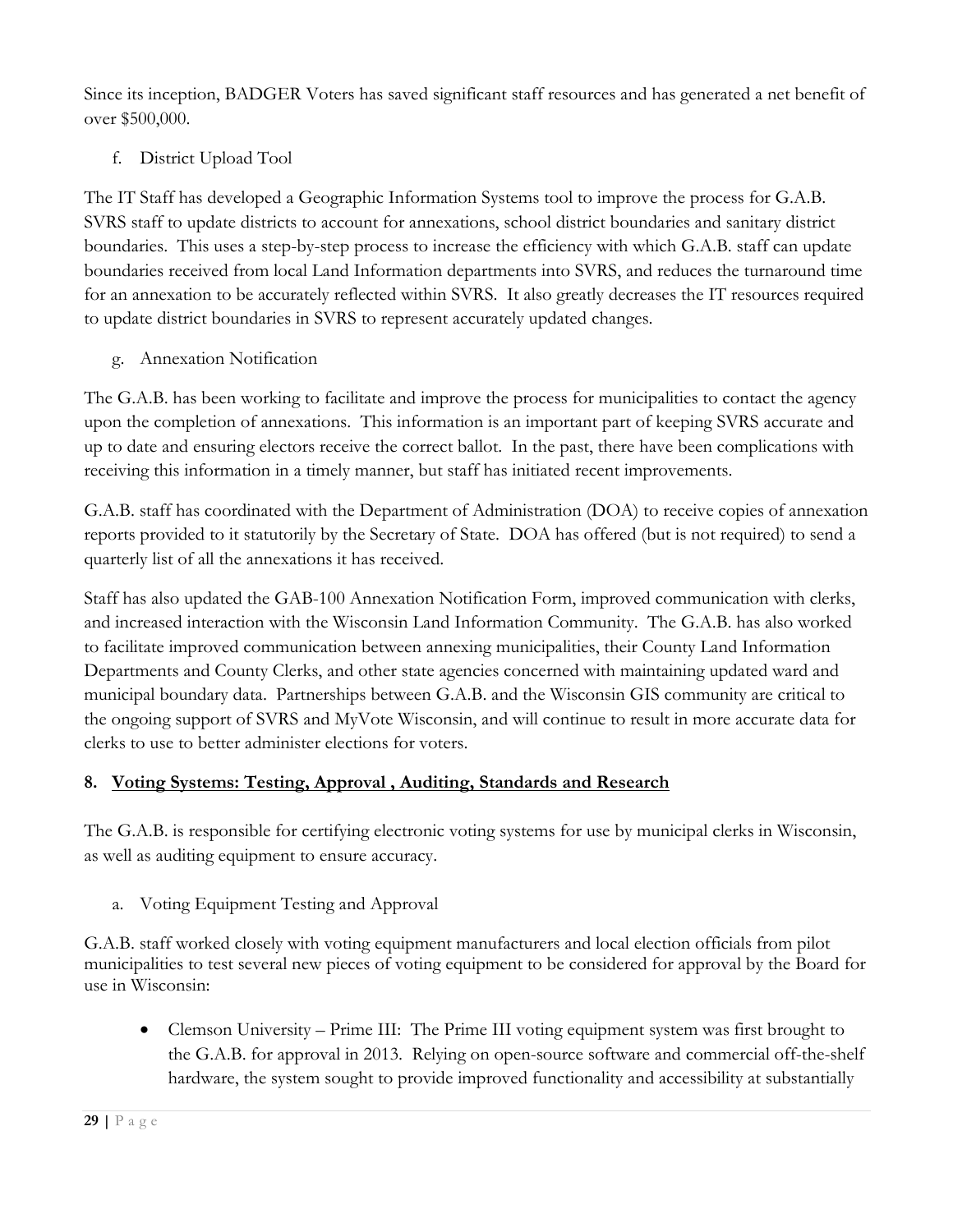reduced cost. After preliminary testing in 2013 and Board approval on February 25, 2014, a pilot program was created for the April 1, 2014 election with the assistance of the Manitowoc County Clerk and the municipal clerks from the Town of Newton and the Town of Kossuth. An introductory user's video was created for voters and was viewed during the election. Between the two municipalities, 737 voters cast ballots on the Prime III voting system in the April election. Exit polling determined that overall voters were satisfied with the process, citing high confidence in the system and ease of use. However, a number of system issues arose during the day and during staff testing that will require further research by the Clemson team. The Board accepted a report making recommendations to the Clemson team and the U.S. EAC to consider for future development of the Prime III software, but did not endorse or approve the system.

- ES&S Unity 3.4.0.1: In 2013 the Board granted conditional approval for the use of Election System and Software's (ES&S) Unity 3.4.0.1, which was identical to the Unity 3.4.0.0 voting system already in use in Wisconsin except for the addition of a modem component used to transmit preliminary election results to the county. Preliminary research completed by the G.A.B. staff, as well as field testing conducted by staff in cooperation with representatives from ES&S and municipal clerks, had shown that the successful operation of the equipment depended heavily on the fidelity of the telephone networks between the polling place and the county seat. The conditional approval, therefore, required that those systems purchased be tested in place, along with the telephone networks intended to support them, prior to the election in which they were to be used. At the May 21, 2014 meeting of the Board, staff presented reports collected from county clerks who had used the system subsequent to its conditional approval. Those reports demonstrated that the system worked satisfactorily in a live election. The Board granted final approval to the Unity 3.4.0.1 system, with the condition that municipalities are recommended to test the telephone networks intended to support the Unity 3.4.0.1 system in advance of any election in which it is to be used.
- ES&S EVS 5.2.0.0 & EVS 5.3.0.0: The G.A.B. Voting Equipment Team conducted a test campaign for ES&S's EVS 5.2.0.0 and EVS 5.3.0.0 voting systems from July 7-16, 2014. A public demonstration was held July 8. A demonstration was held before the Wisconsin Election Administration Council on July 9. The Board accepted the staff's recommendation to approve the two systems for sale and use in Wisconsin, under the condition that the equipment be programmed to automatically reject over-voted ballots and return them to the voter so errors can be corrected.
- Dominion Democracy Suite 4.14-D & 4.14-DS: The Board accepted the staff's recommendation to approve these systems for use in Wisconsin at its June 2015 meeting.
- b. Voting Equipment Audit

**30 |** Page After each General Election, the G.A.B. is required pursuant to Wis. Stat. § 7.08(6) to audit the performance of each type of electronic voting equipment used in Wisconsin and determine whether the error rate of voting systems in counting valid ballots is within acceptable limits established by the federal government. In a public meeting on November 7, 2014, Board staff randomly selected 100 reporting units as a base sample and augmented that sample with additional reporting units until each currently certified voting system used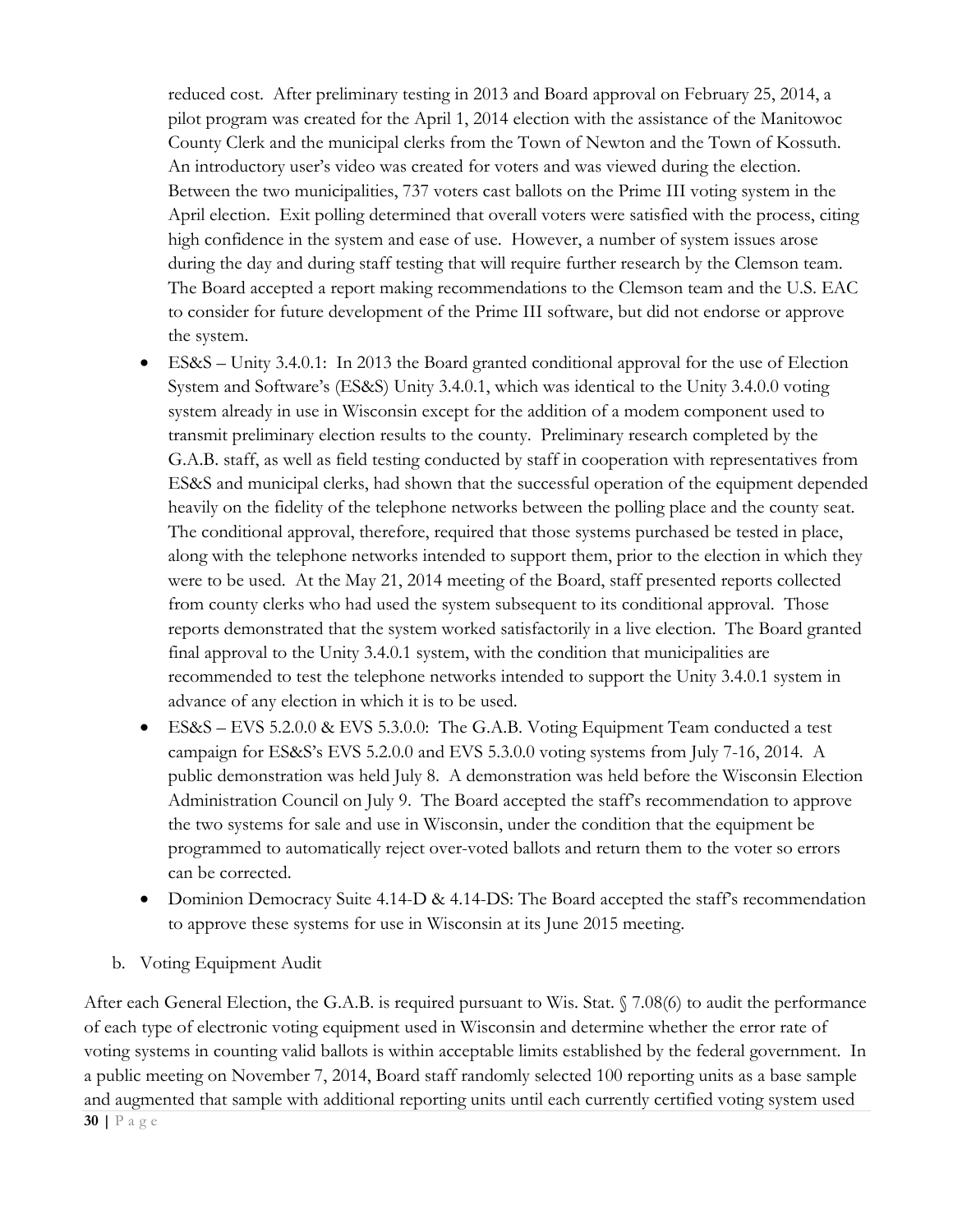in the State of Wisconsin was represented by at least five reporting units (except the Populex system which is only used in two reporting units in the state). The final sample set contained 106 reporting units in 78 municipalities. At that same meeting, staff also selected the contests to be audited in addition to the Governor's contest. As a result of random selection, the contests for Attorney General, State Treasurer and Sheriff were included in the audit. The voting equipment audit was completed and found no instances of machine error in reading properly-marked ballots. The Government Accountability Board reviewed and accepted the staff's report on the audit at its March 2015 meeting.

c. Electronic Poll Book Research

Board staff also began researching the possibility of using electronic poll books in Wisconsin. Wisconsin law already permits the use of electronic poll books, but requires that the system be approved by the Board prior to use. In July 2013, a team of Board staff was formed to research a variety of questions related to the use of electronic poll books and to develop standards for testing and approval of an electronic poll book system. The team submitted an interim report to the Board at its December 2013 meeting with a final report submitted in March 2014.

Based upon the experiences and best practices of other states, the report recommended development of a testing and approval process for electronic poll books, should a manufacturer seek approval of a system by the Board. Staff recommended further study and analysis of the costs and benefits of developing an electronic poll book solution. The Board directed staff to discontinue further research and development of electronic poll book standards for the present time. At its June 18, 2015 meeting the Board directed staff to conduct a survey of Wisconsin election officials to gauge their interest in electronic poll books.

d. Revisited Central Count Absentee Policies, Procedures, and Compliance

Board staff surveyed by e-mail and by phone all 72 county clerks in November 2013 to create a current and comprehensive list of municipalities utilizing the central count absentee process under Wis. Stat. § 7.52. This one-question survey requested county clerks to provide a list of municipalities in their county using the central count absentee process. This review identified 12 municipalities with central count absentee ordinances. Board staff has collected and filed copies of these ordinances as well as the procedures used by each municipal board of absentee canvassers. Board staff is reviewing these documents for compliance with central count absentee guidance adopted by the Board at its December 13, 2011 meeting and revisions adopted by the Board at its May 15, 2012 meeting.

e. National Election and Voting System Standards

G.A.B. staff has actively participated in national efforts to define standards for future voting systems and IT systems used to administer elections in the United States.

• IEEE Voting System Standards Committee: The Institute of Electrical and Electronics Engineers (IEEE) formed the Voting Systems Standards Committee (VSSC) at the request of the U.S. Election Assistance Commission (EAC) to develop consensus-based standards for voting system and election administration IT system interoperability using common data formats. G.A.B. staff member Sarah Whitt is chair of the Election Results Reporting working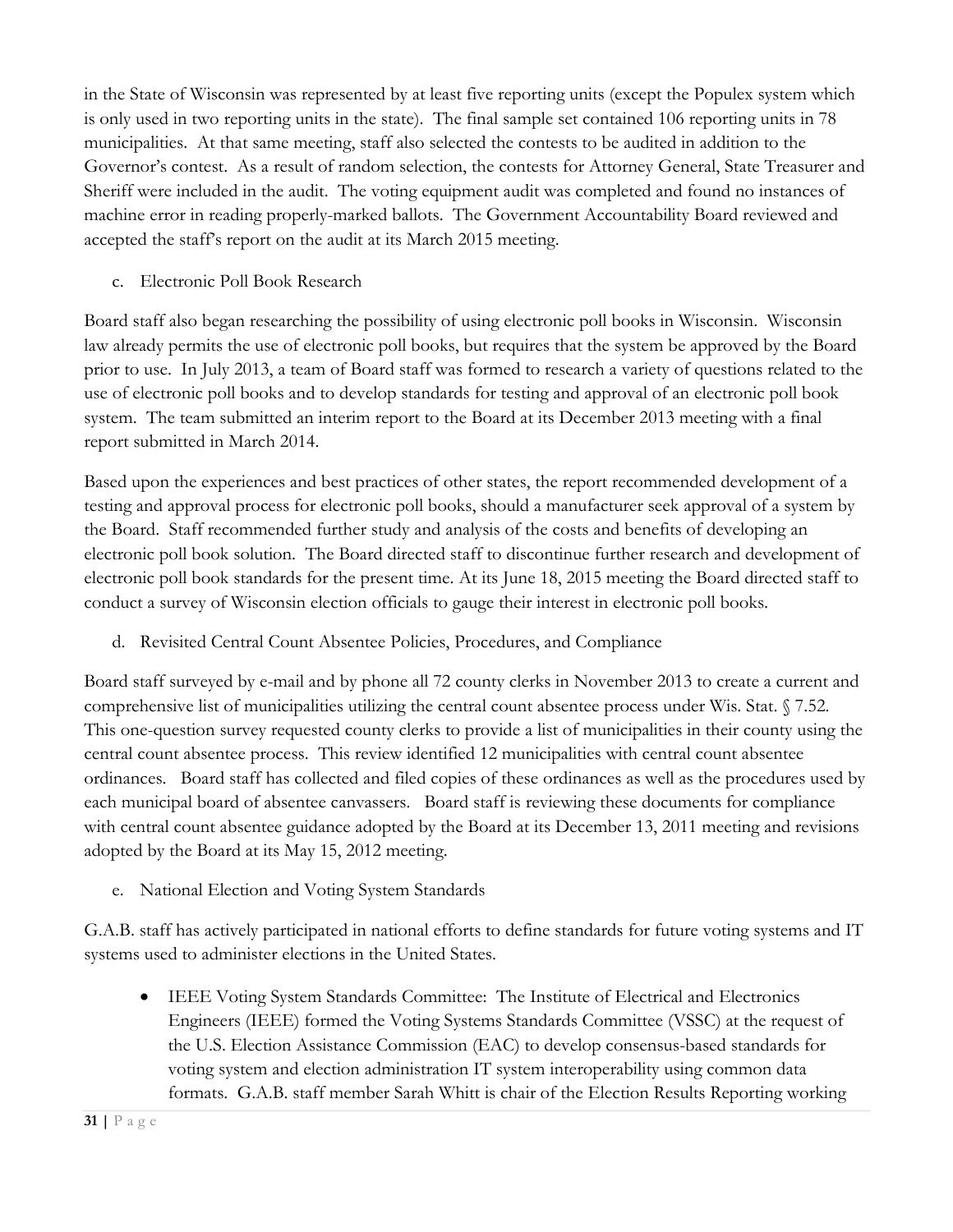group which finalized work on a standard for election results reporting. The standard is nearing the end of the balloting process within IEEE at which point it will become an official standard. The standard was developed in coordination with diverse stakeholders including State and county election officials, voting system vendors, the Associated Press, The National Institute of Standards and Technology, and other interested groups. Wisconsin is also participating in other VSSC standards activities including the Election Modeling working group which is developing a comprehensive data model for all of the systems involved in administering elections.

- NASED Voting System Committee: G.A.B. Elections Supervisor Ross Hein serves on the National Association of State Election Directors (NASED) Voting System Certification Sub-Committee, as facilitated by the Bipartisan Policy Center. The Sub-Committee has made several recommendations to the U.S. EAC regarding approval and development of voting equipment standards and certification. Additionally, the Sub-Committee focuses on contingency planning should the certification process at the federal level currently performed by the U.S. EAC be reformed, and what role the federal government should provide in voting equipment standard setting and certification. Elections Supervisor Hein was recently appointed to the Technical Guidelines Development Committee (TGDC) which assists the U.S. EAC in developing the Voluntary Voting System Guidelines with the assistance of the National Institute of Standards and Technology.
- Each state is entitled to appoint one state representative and one local election official to the EAC's Standards Board. The Standards Board is an advisory body which provides input to the EAC regarding the development of voting equipment technical standards as well as EAC guidance and best practices created for local election officials. Because the EAC lacked a quorum for several years, the Standards Board was dormant until the EAC obtained a quorum in early 2015. In March 2015, the Government Accountability Board designated Elections Division Administrator as Wisconsin's state representative to the Standards Board and approved a process for selecting the local election official representative beginning in November 2015. Franklin City Clerk Sandi Wesolowski has served as Wisconsin's local election official representative since the inception of the Standards Board and currently serves as its Vice Chair.
- f. Voting Equipment Security Checks

The G.A.B.'s Polling Place Accessibility Auditors (see Section 10) also completed brief inspections of voting equipment security. Auditors were trained on the specific pieces of voting equipment they will encounter and the procedures by which the equipment is secured. In the field, auditors verified that all voting equipment seals were in place and unbroken, that they matched what was recorded in the Chief Election Inspector's Incident Log, and that the Chief Inspector was initialed for the pre-election security check, and not pre-initialed the post-election security check. This check was done at each of the 571 polling places audited.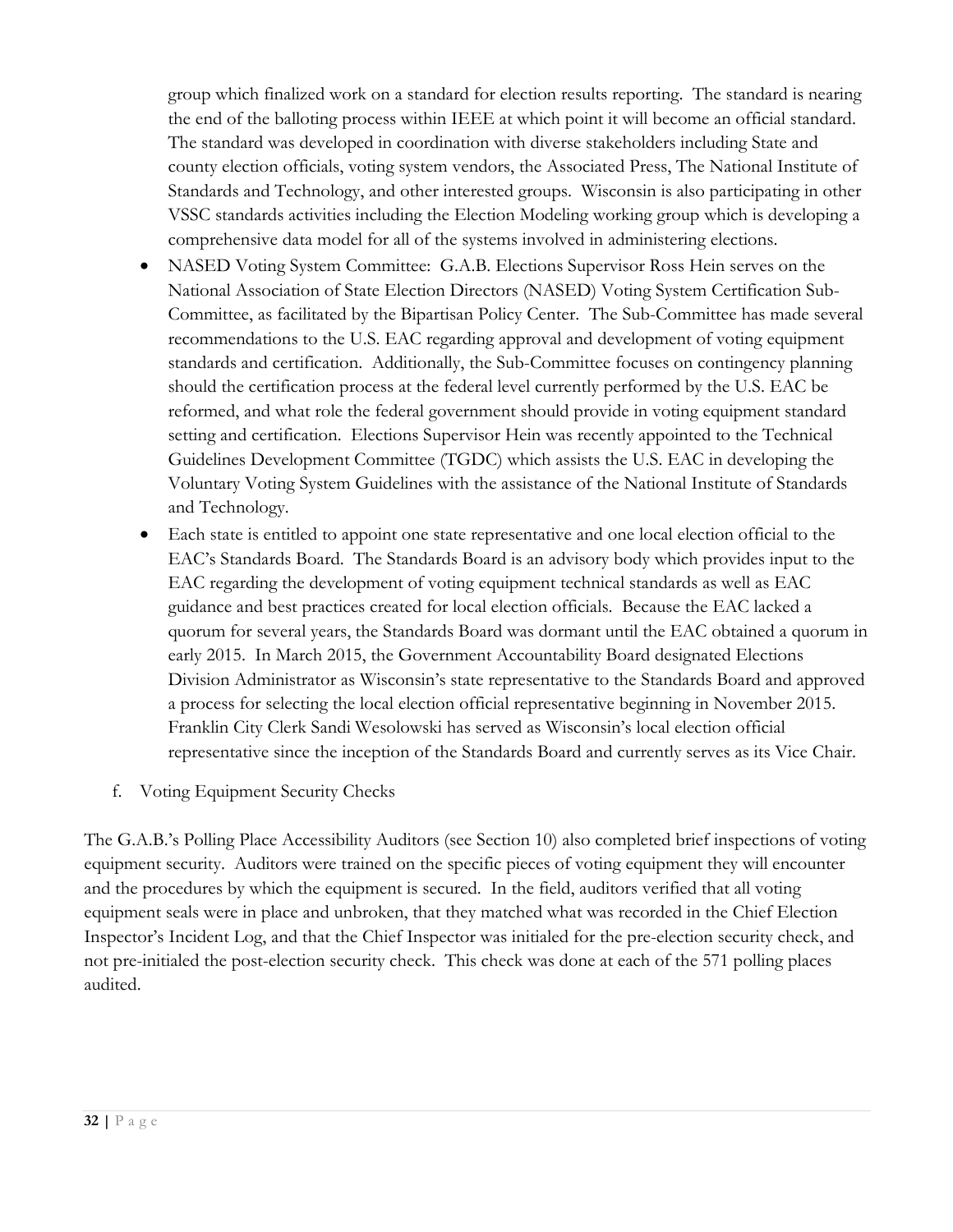#### **9. Election Data Collection**

The G.A.B. collects a great deal of data about elections in Wisconsin, much of it from local election officials. This data is made available to the public and is used in various reports to other government agencies.

a. Data Collection and Reports and Improvements to Data Collection and Reconciliation Processes

In 2013, the G.A.B. completed all federal reporting requirements related to the 2012 Presidential Election on behalf of the State of Wisconsin, all 72 counties, and 1,852 municipalities. This includes the U.S. EAC's Election Administration and Voting Survey (EAVS), the FVAP 2012 Presidential and General Election Survey, and the FVAP grant post-election report (referenced in item three above). The G.A.B. also successfully concluded all MOVE Act Consent Decree Reporting requirements with the U.S. Department of Justice.

Staff made several changes to the WEDCS reporting procedures in response to issues identified by the Clerks' Election Workload Concerns Task Force. Staff standardized the questions for the GAB-190 report into a federal and non-federal version, arranging the questions in a more logical order and making the forms always available online ahead of elections. The GAB-190 Help Guide now includes updated tutorials on completing the forms with more accurate and updated definitions. Thanks to considerable input from municipal and county clerks, the GAB revised election cost reporting into an election-specific report for April and November elections, and an annual report for general costs. The deadline for submitting the cost reports was also extended from 30 to 60 days after the election.

In 2014, municipal clerks completed GAB-190 statistics reports for the Spring Primary (select jurisdictions), Spring Election, Partisan Primary, and General Election. Municipal and county clerks complete the GAB-191 election-specific cost report for the Spring Election and the General Election. By January 31, 2015, clerks also completed the GAB-192 Annual Election Costs Report. All of the data reports are conveyed electronically through the G.A.B.'s Wisconsin Elections Data Collection System (WEDCS). G.A.B. staff invests considerable time and effort in educating local election officials regarding the reporting requirements, obtaining and monitoring compliance with the reporting requirements, and reconciling discrepancies in the data. WEDCS is also being utilized to comply with 2013 Wisconsin Act 148 which requires clerks to report certain statistics related to Election Day Registration address verification postcards. Staff is currently engaged in reconciling WEDCS data internally, as well as with data from SVRS and the Canvass Reporting System, in order to complete multiple federal reporting requirements, including the Election Administration and Voting Statistics report required by the U.S. Election Assistance Commission following each General Election.

b. Canvass Reporting System

G.A.B. staff developed updates to the Canvass Reporting System (CRS) to fix minor issues, and to upgrade the aging software CRS uses to generate reports, allowing for easier export of large files.

The Canvass Reporting System was used by municipalities in four counties to report their Election Night results in 2014. In Barron, Milwaukee, Sheboygan and Waukesha Counties, municipal clerks and county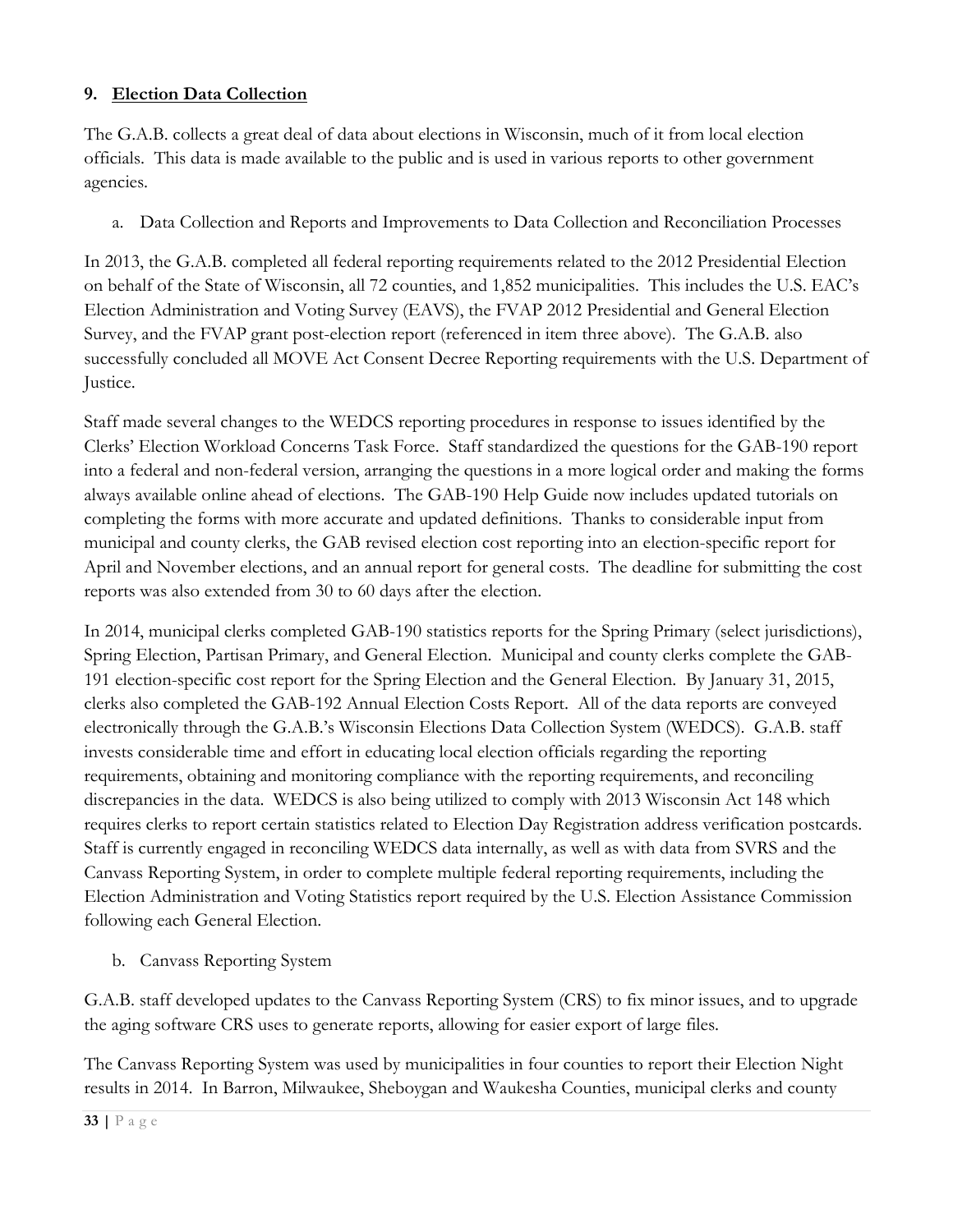staff entered election results directly into CRS on election night and ran reports from CRS to post results on their county websites. G.A.B. staff provided additional training and support to these counties to facilitate successful Election Night Reporting using the system. Several smaller counties also generated reports from CRS to facilitate the posting of unofficial Election Night results in 2014. Election Night Reporting is a new and exciting addition to the CRS that could be used by additional municipalities and counties in the future.

#### **10. Voting Accessibility**

The G.A.B. provides guidance and resources to local election officials to improve polling place accessibility to people with disabilities, conducts polling place accessibility audits and works with the disability community on voting issues.

a. Polling Place Audits

G.A.B. staff conducted 323 polling place accessibility audits during three elections in 2013. Over the course of four statewide elections in 2014, G.A.B. accessibility auditors completed audits of 571 polling places in 420 municipalities in 33 counties. G.A.B. staff hired and trained fifty temporary workers to conduct onsite accessibility compliance audits, a program that is unique in the nation.

b. Improvement of Accessibility Survey

The onsite compliance audits are conducted using an electronic survey instrument loaded onto a tablet computer. In 2014 the electronic survey received many much-needed upgrades to improve clarity and ease of use. These changes have already proven invaluable in smoother training processes and in reducing confusion in the field.

c. Accessibility Online Reporting Portal

Staff worked with the IT team to develop an online portal that provides local election officials with electronic access to their polling place accessibility audit reports. The system allows staff to customize report findings, include photos taken during a site visit and provide reference materials to assist local election officials with their compliance efforts. Local election officials are able to respond electronically to audit findings and attach supporting documents with their response. Users are also able to use the system to request polling place accessibility-related supplies. The development of this system moved a paper-based process to an electronic platform that allows for easier transmission, review, storage and analysis of audit information and data.

d. Analysis of Accessibility Audit Results

An enhanced effort was made in 2014 to improve data quality and engage clerks and municipal officials in the improvement of polling place accessibility. In 2014, G.A.B. staff has received and processed 252 plans of action for polling places visited by the onsite audit program. Staff continues to work with municipal clerks to ensure accessibility issues are adequately addressed. Staff has worked with agency IT contractors to begin the process of automating the report generation and notification system, which will ultimately reduce costs in staff time as well as paper and postage.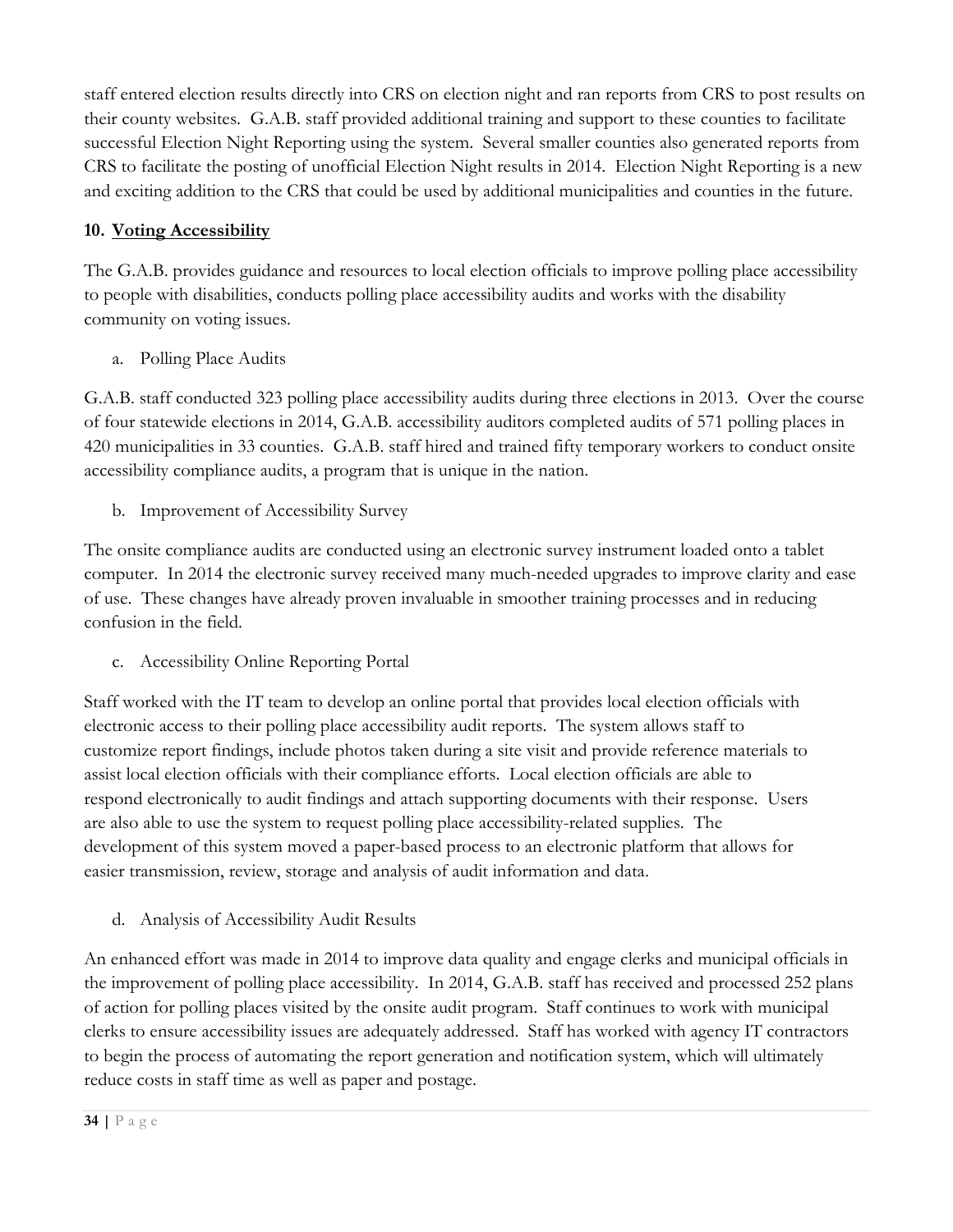e. Accessibility Supplies

In support of clerks' efforts to make polling places more accessible to voters with disabilities, G.A.B. staff has distributed 893 signs and other supplies to 218 municipalities. Additional supplies have been procured in order to continue to address the most common accessibility audit findings.

f. Public Education and Outreach Materials

G.A.B. staff created informational material to better serve voters with disabilities and for use by clerks and poll workers. A new section has been added to the agency website with information for clerks including guidance on polling place setup, a list of the most common issues found in onsite audits and easy ways to fix them for Election Day. Staff created two video tutorials demonstrating the AutoMARK ballot-marking device and the AccuVote TSX tabulator. Both are available on the agency's website to view online by the public or to download for use by local election officials.

The G.A.B. worked closely in partnership with the Wisconsin Disability Vote Coalition to produce public education materials for voters with disabilities in advance of the November 2014 General Election. These materials included an update and redistribution of the Voting in Wisconsin: A Guide for Citizens with Disabilities pamphlet. Paper copies of this document were distributed to more than 3,100 community-based residential care facilities across the state and in outreach efforts conducted by the Disability Vote Coalition. A digital version is available to the public on the G.A.B. website.

Also distributed to residential care facilities along with the Voting in Wisconsin guide were informational packets containing voting-related videos, voter registration, and absentee ballot request forms and information sheets on the appropriate manner in which facility staff should talk to residents about voting issues. Facilities that are eligible to be served by Special Voting Deputies also received a copy of the updated Absentee Voting in Residential Care Facilities and Retirement Homes manual. Additionally, a training video for local election officials, This Is Where We Vote, was created to teach poll workers and municipal clerks about the issues important to the disability community and the unique challenges they may face in voting. It is available for public viewing on the agency website.

g. Accessibility Advisory Committee

The G.A.B.'s Accessibility Advisory Committee was reconvened in 2013 and membership was expanded to include representation from 10 different disability and elderly advocacy groups. Meetings were scheduled to correspond with the fall and spring election cycles with a plan adopted for a similar meeting schedule to continue in 2014. G.A.B. staff and representatives from several of the advocacy groups agreed to collaborate on several public education and public outreach projects for the 2014 election cycle. The committee convened twice in 2014, providing ideas for compliance efforts and communication with the community, and approving changes to the electronic version of the accessibility survey.

#### h. Accessibility Legislative Report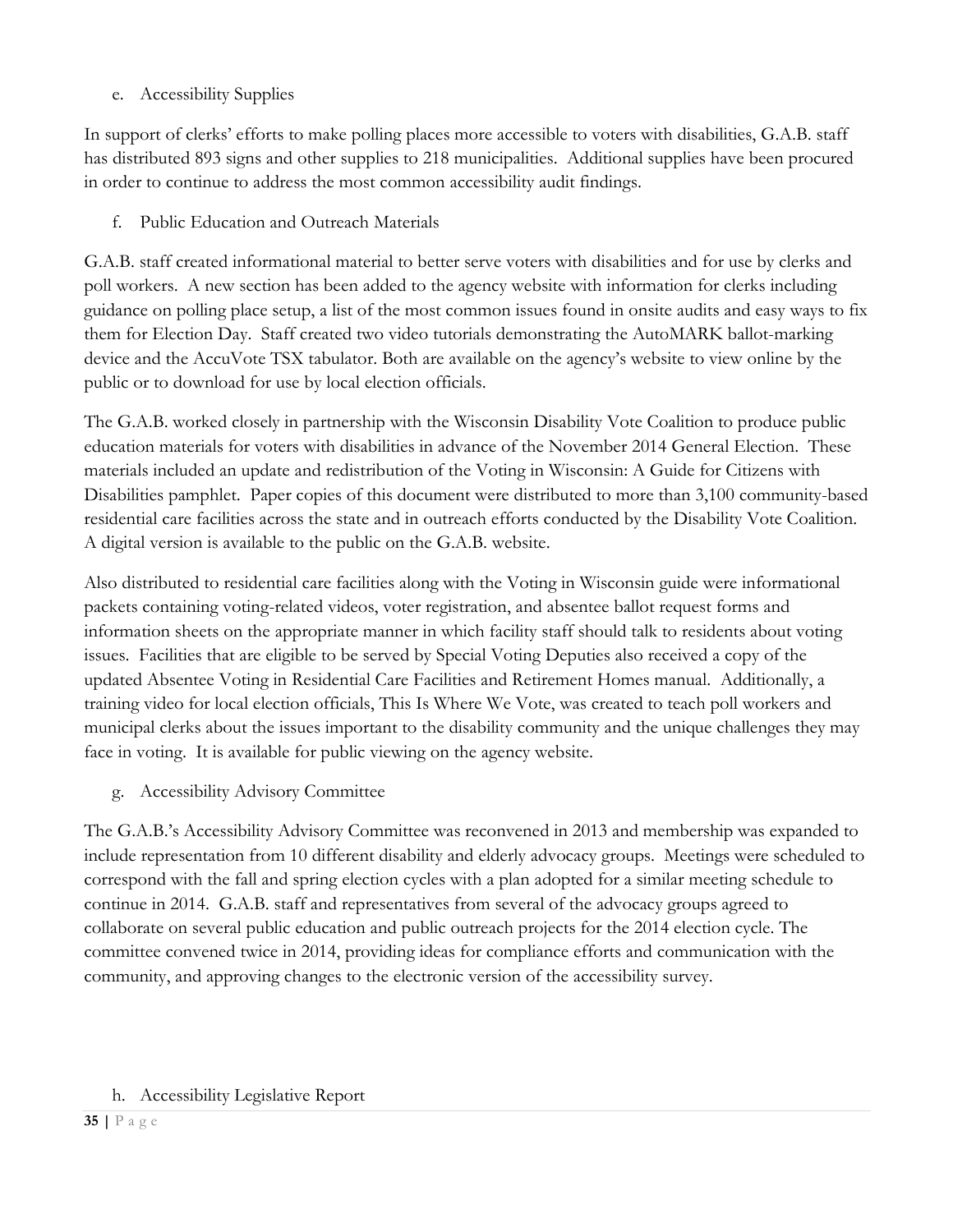Per requirements in Wis. Stat. § 5.25(4)(d), G.A.B. staff prepared and filed the Impediments to Voting report with the Wisconsin State Legislature. This report was also posted to the agency website and distributed to the media via press release. The report provided a summary of the results from the 1614 polling place accessibility audits conducted during the 2011-2013 filing period. It also outlines G.A.B. efforts to increase accessibility and compared the data from Wisconsin to available national statistics. The report was posted to the Presidential Commission on Election Administration website and the audit program cited as an example of "best practices" for use by election officials to increase physical accessibility of polling places.

#### **11. Customer Service**

G.A.B. staff answers phone calls and in-person questions from clerks, candidates, incumbents, media and members of the general public on a variety of subjects.

During the biennium, the front desk had answered 15,181 phone calls and the SVRS Help Desk answered 22,441 and processed 38,969 email inquiries and requests for technical assistants. Help Desk staff supports more than 2,000 municipal SVRS users statewide. Additionally, staff provides voter information through the G.A.B. website, the MyVote Wisconsin website, Facebook and Twitter. The agency Facebook and Twitter accounts each reach over a thousand users, while the MyVote Wisconsin website peaked on November 6, 2014, the day of the General Election, with 132,233 unique users in a single day and totaled 466,235 unique users in 2014.

#### **12. Spanish Language Assistance to the City of Milwaukee**

The G.A.B. assisted and advised the City of Milwaukee concerning compliance with its Spanish language designation under Section 203 of the federal Voting Rights Act. For each election, the G.A.B. provides the MEC with a surname analysis report that allows it to determine bilingual poll worker coverage for each election. In 2013, G.A.B. staff also observed a meeting of the M.E.C. Advisory Task Force that was created to solicit feedback on the language program from the Milwaukee community. In 2014, staff participated in conference calls with U.S. Department of Justice representatives and MEC staff concerning the development of the minority language program in the City of Milwaukee.

#### **13. Division Staffing and IT Management**

The Elections Division transitioned to new management and absorbed the loss of several key staff due to retirement or other career opportunities. Division management, with the assistance of G.A.B.'s administrative staff, was able to make significant progress in filling vacant staff positions. As part of this recruiting effort, a GIS Elections Specialist position was created and filled, which has helped to ensure the accuracy of GIS boundary, ward, and voter information in SVRS. Currently, there are two positions that are vacant and will be recruited in the near future. In addition, Division staff participated in the restructuring of the management of, and coordination with, agency IT contractors and resources, leading to closer collaboration between program staff and the IT team, as well as more efficient use of IT resources.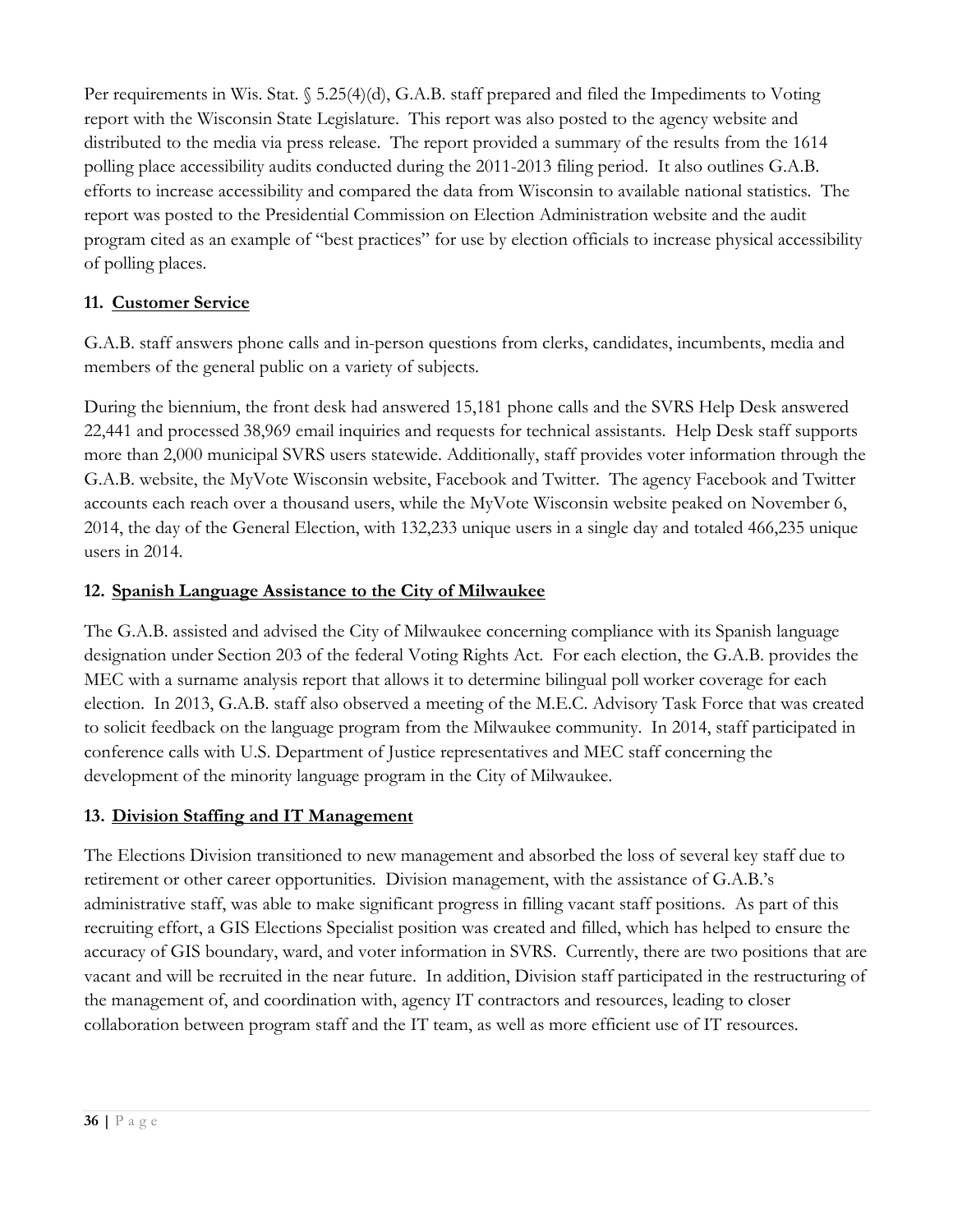# **Ethics and Accountability Division**

# **Introduction**

The Ethics and Accountability Division is responsible for the administration and enforcement of campaign finance, lobbying and ethics laws. At the discretion of the Board, division staff investigates and audits groups and individuals under these areas. At the end of FY 2015, the division was fully staffed and comprised of the division administrator, five full-time division staffers and one full-time contract IT developer who works on all IT projects within the division under the supervision of the agency's IT director. Full staffing has allowed the division to focus to perform detailed campaign finance audits, lobbying system enhancements, and in-depth work on investigations and complaint follow-up. All members of the division staff continue to be cross-trained in the areas of law administered by the division.

# **Campaign Finance**

All state-level candidates, political action committees, and party committees in the state are overseen by the Ethics and Accountability Division. At the heart of the division's work in this area is the Campaign Finance Information System (CFIS), an online database of all state candidates, committees and contributors, as well as their campaign spending, donations and transfers. CFIS contains campaign finance data from July 1, 2008 to the present.

There were 3,371 committees active during the biennium for state candidates, PACs, conduits, county parties, legislative campaign committees, recall committees, referendum committees, sponsoring organizations, and independent disbursement groups. Of these 338 were new committees, of which 218 were candidate committees. From these committees, the G.A.B. campaign finance staff received and reviewed for completeness approximately 9,959 separate campaign finance reports containing 983,331 transactions. In all, these committees reported \$141,533,973.43 in contributions and \$145,361,216.63 in expenditures.

The campaign finance staff conducts the following audits on campaign finance data received through the many reports filed with our office:

- Campaign period contribution limit for individuals
- Campaign period limit for committees
- Lobbyist contributions outside of the allowable window
- Corporate contributions
- Cash balance discrepancies
- Employer information for certain contributions
- Termination audits for non-continuing committees
- Audits of specific committees triggered by a complaint.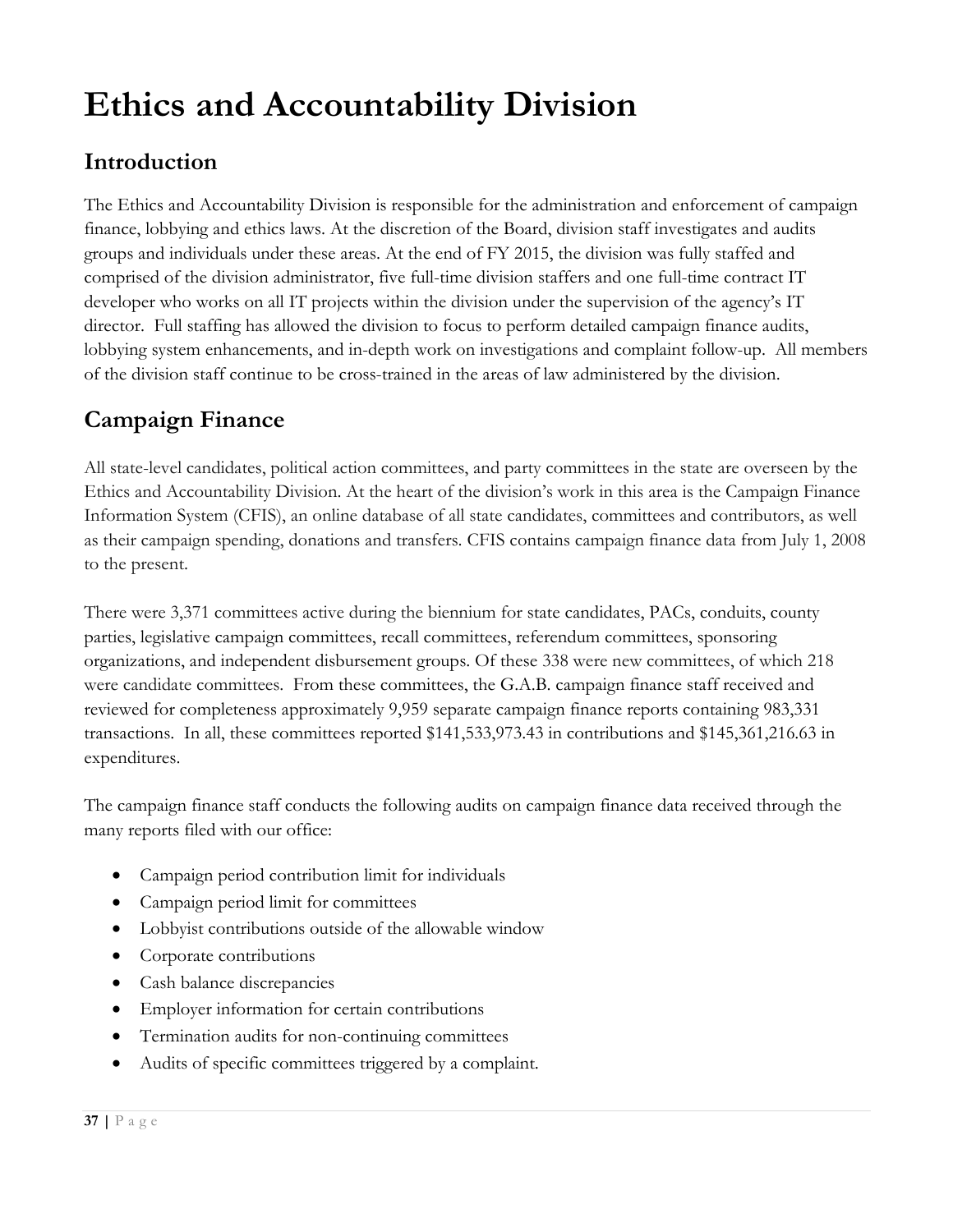Accomplishments of the staff in this area include:

- Provided education, training and information to elections officials, candidates, the Wisconsin electorate and the general public
- Conducted campaign finance law sessions in several locations across the state at the request of political parties and associations on registration, reporting, contribution limits, and duties of the local filing officer
- Completed campaign finance audits and investigations of alleged campaign finance violations outside of the regularly performed audit categories
- Presented material at several conferences to educate the community on campaign finance requirements
- Reviewed campaign finance law to determine how the statutes should be modified or interpreted in light of recent court decisions.

# **Ethics**

The ethics staff has maintained compliance with the collection and processing of various financial disclosure forms required by statute. Each year, state officials are required to file a Statement of Economic Interests (SEI) that details various financial and employment information that assists the public in determining if a material conflict could exist between their job duties and the financial interests they maintain. Statements for these annual filers are due April 30 each year. Gubernatorial nominees to various state boards and commissions that require Senate approval must also file SEIs within 21 days of their nomination or appointment. Candidates for state office as well as municipal judges must file a statement within three days of the deadline for filing nomination papers for that office. In all, approximately 2,500 statements are filed with the G.A.B. each year. Staff enters the financial information from each filer's previous year form and then provides filers a pre-printed form to assist the filer in updating their financial information each year.

Statements of Economic Interests are public documents available upon request; however, statutes require requestors to identify themselves and provide contact information. In addition, they are required to disclose whether they are requesting the information behalf of another person, and identify that person. In turn, the G.A.B. notifies filers about who has viewed their statement. Staff regularly processes these requests – some small and some very large.

The ethics staff is also responsible for the collection of:

- State of Wisconsin Investment Board quarterly transaction reports (four times a year)
- Agency legislative liaison reports (twice a year)
- Solicitation of Funds or Items of Value report filed by the Department of Tourism and the Wisconsin Economic Development Corporation (filed annually).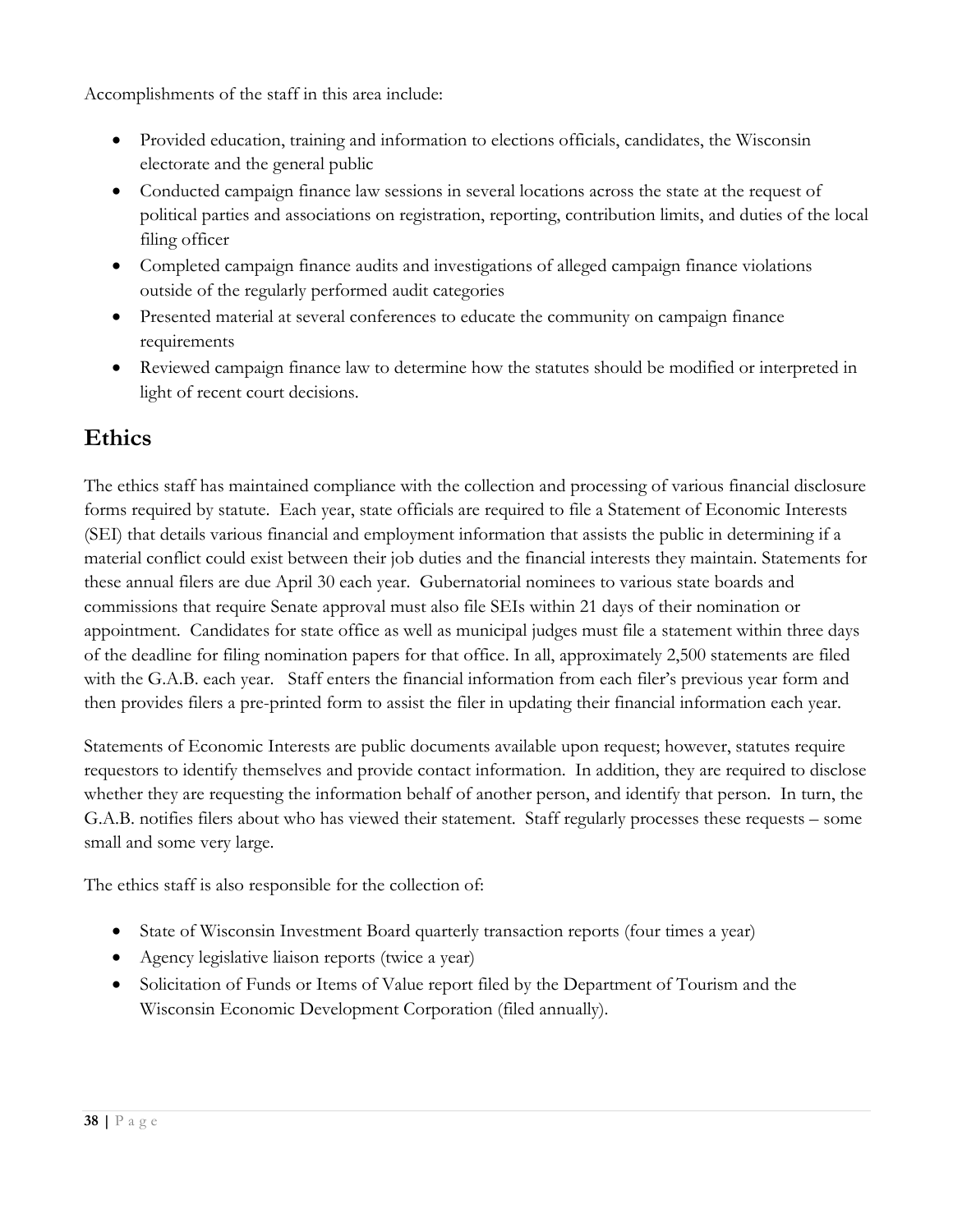Accomplishments of the staff in this area include:

- Conducted trainings for newly elected legislators and for legislative staff on standards of conduct for state officials
- Presented ethics training for cabinet secretaries and their key appointees
- Continued to meet or improve the timelines of responses to oral and written requests for advice about the ethics code and lobbying law, and to ensure that the Board's opinions are reasonable and consistent
- Maintained a searchable, online index to the personal financial interests of Wisconsin's governmental officials
- Facilitated state public officials' completion of their Statements of Economic Interests by providing them with forms already containing information they previously filed
- Completed investigations of alleged misconduct by public officials
- Responded to phone calls and emails related to questions of conduct
- Reviewed the ethics code to determine how the statutes should be interpreted to further the purposes of Wisconsin's Ethics Code.

# **Lobbying**

Similarly to campaign finance, the Ethics and Accountability Division is responsible for overseeing all lobbying at the state level in Wisconsin. Since 1997, the state has maintained an online database of lobbying activities that allows the public to monitor efforts to influence the Legislature in real time. In 2012, G.A.B. staff launched a new and enhanced version of the Eye on Lobbying information system, and during the 2013-2015 biennium the staff has continued to add enhancements to the system based on feedback from the lobbying community, legislative users and the public. In 2015 the staff relaunched FOCUS, a subscription-based service that sends email alerts to subscribers about lobbying activities they are interested in.

For the purpose of complying with Wis. Stat. § 13.685(7), this biennial report incorporates by reference information about lobbyists, lobbying principals (organizations), and state agency liaisons found on the Government Accountability Board's Eye on Lobbying web site, [https://lobbying.wi.gov,](https://lobbying.wi.gov/) as well as the Board's web page for Statements of Lobbying Expenditures and Activities, [http://www.gab.wi.gov/publications/reports/lobbying.](http://www.gab.wi.gov/publications/reports/lobbying)

#### **Lobbying by the Numbers**

For the 2013-2014 legislative session:

- 746 organizations registered as lobbying principals
- 685 lobbyist licenses were issued
- 1,752 lobbyist authorizations were issued by lobbying principals.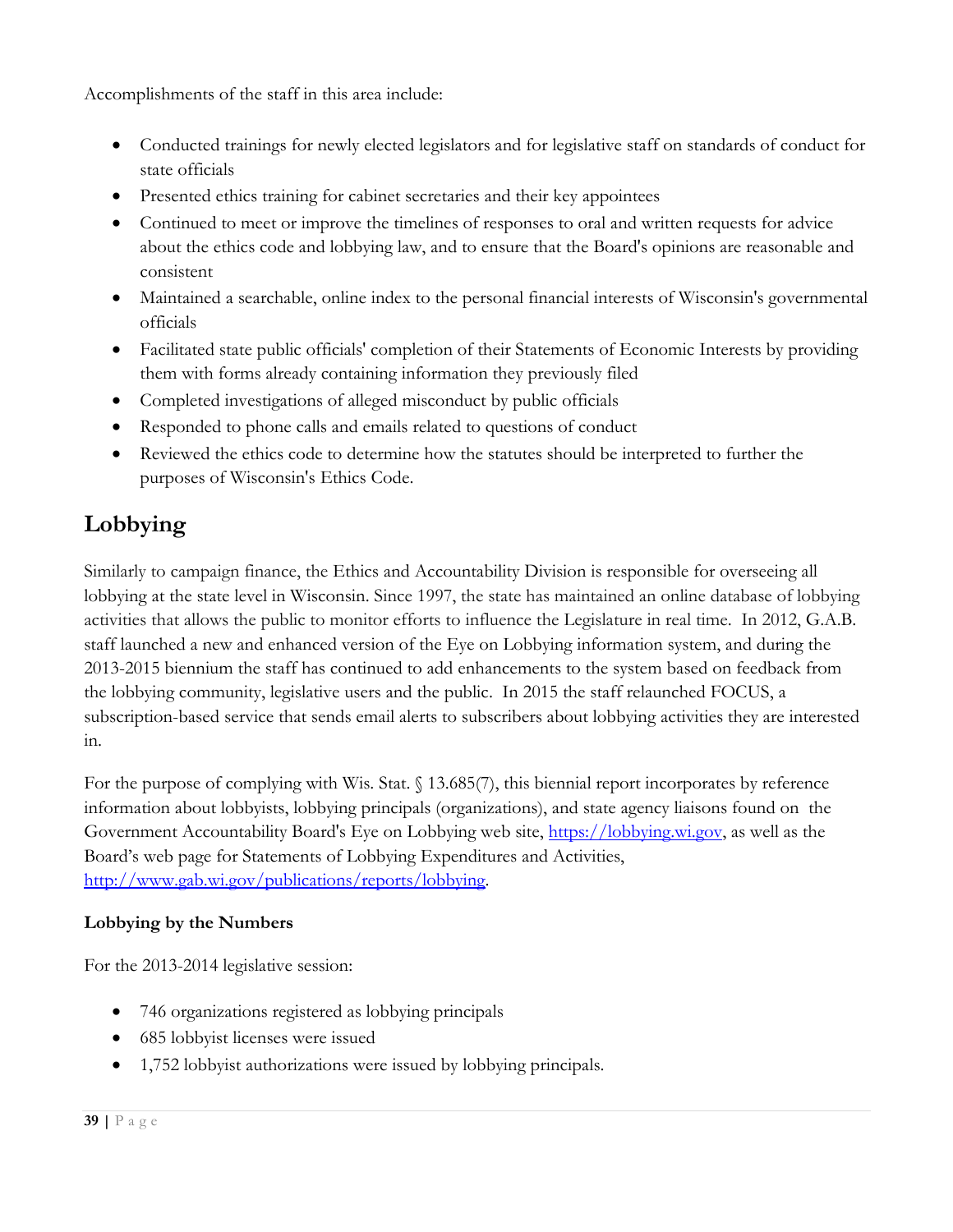For the 2015-2016 legislative session as of June 30, 2015:

- 644 organizations registered as lobbying principals
- 466 single client lobbyist licenses were issued
- 110 multiple-client lobbyist licenses were issued
- 1,202 lobbyist authorizations were issued by lobbying principals

Accomplishments of the staff in this area include:

- Conducted seven public lobbying training sessions in December 2014 and January 2015 for the 2015-2016 legislative session in addition to numerous one-on-one trainings
- Conducted two live webinars in January and May 2015 focusing on lobbying reporting requirements
- Recorded nine webinars in 2014 and 2015 on various components of lobbying registration and reporting, which can be viewed online anytime: *<http://www.gab.wi.gov/lobbying/training/webinars>*
- Conducted trainings for legislators, legislative staff and state agency officials on application of lobbying laws and standards of conduct for state officials
- Enhanced dissemination of information about interests in proposed legislation and rules
- Provided feedback on proposed lobbying law changes and how the statutes should be modified.

# **Complaints and Investigations**

The Ethics Division has broad authority to investigate potential violations of law contained in Chapter 11, Chapter 13, subchapter III, Chapter 19, subchapter III, *Wisconsin Statutes.* These chapters cover campaign finance, lobbying, ethics of public officials, and financial disclosure requirements and deadlines. The majority of investigations conducted by the ethics division are initiated by a complaint from an interested party. By statute, investigative work done by the Ethics Division is by and large confidential. The Ethics and Accountability Division Administrator and other ethics staff members have spent a great deal of time on investigations and complaints.

In 2014 and 2015, the Ethics Division and Elections Division collaborated on creation of a more comprehensive tracking system for complaints received and inquiries undertaken along with a fuller, more transparent series of reports to apprise the Board of the status of this activity.

# **Forfeitures**

As a result of its investigations and audits, the Ethics Division collected forfeitures during calendar years 2013, 2014, and the first half of 2015 totaling \$96,478.32 for the following violations:

- Late filing of Statement of Lobbying Activities and Expenditures reports
- Late reporting of lobbying interests
- Exceeding the annual aggregate campaign contribution limit
- Cash balance discrepancies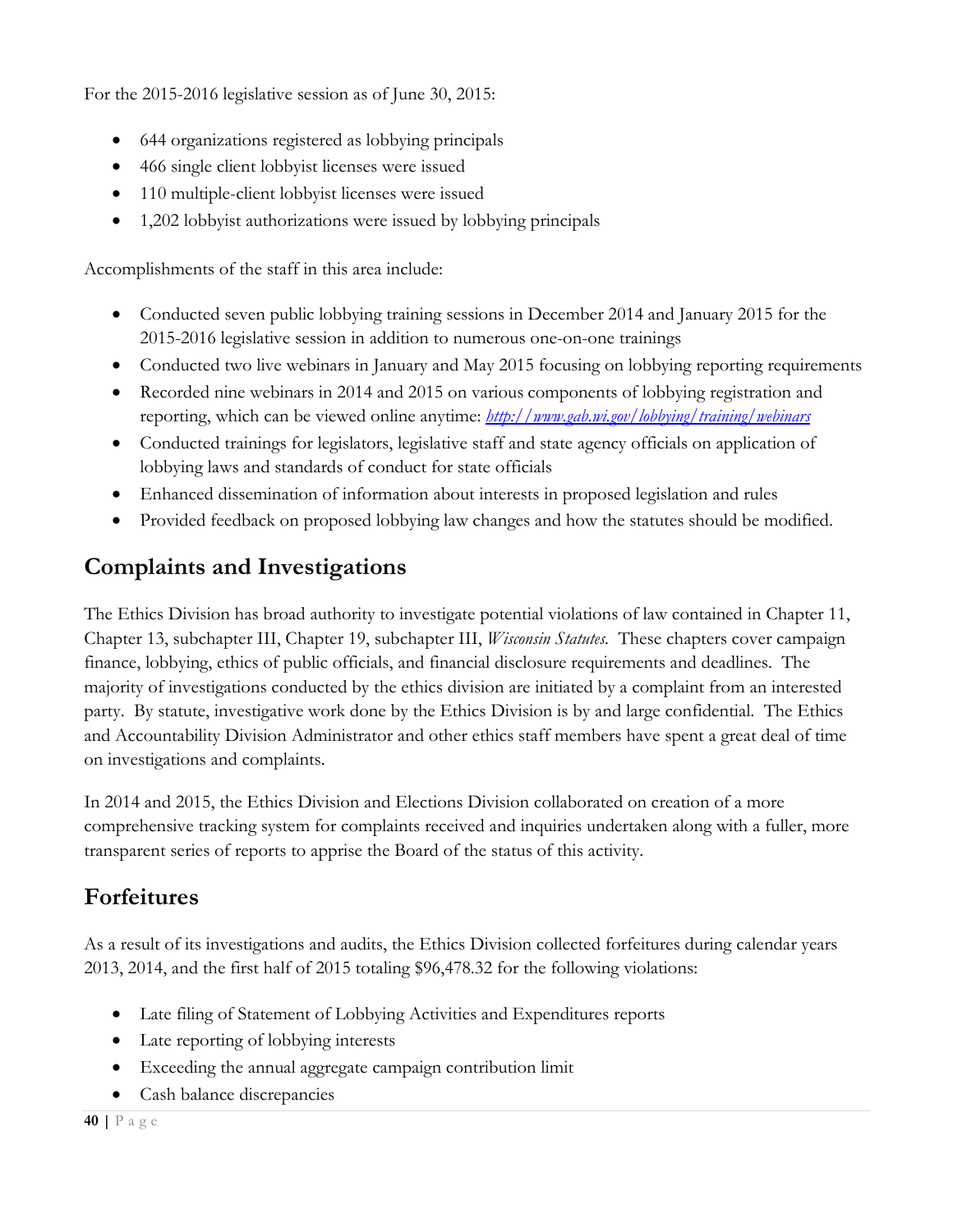- Improper soliciting of political service via government email
- Improper lobbyist campaign contribution
- Late filing of Statement of Economic Interests
- Accepting campaign contributions over allowable limits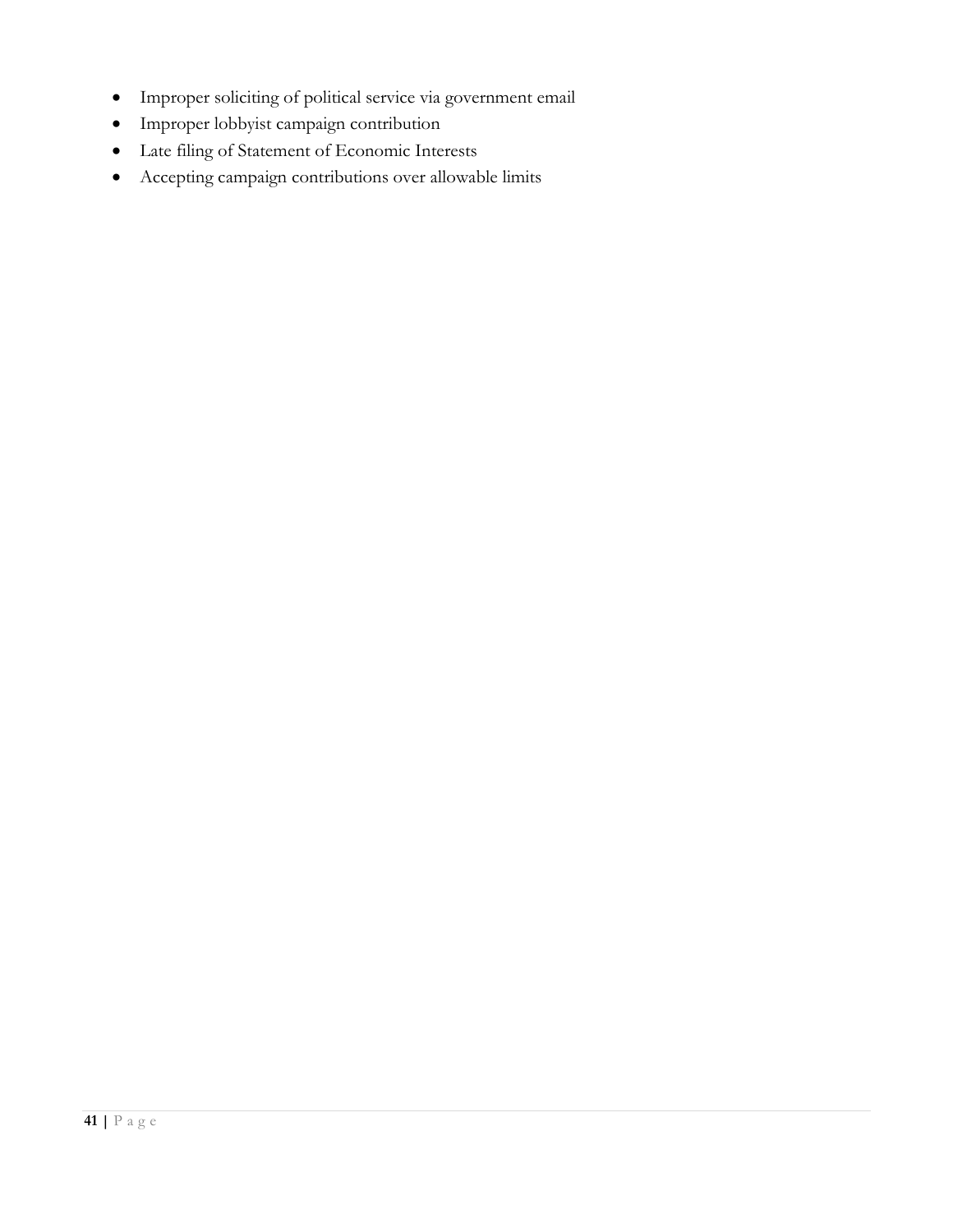# **Office of Director and General Counsel**

The Office of Director and General Counsel encompasses the agency's leadership, legal, administrative and public information functions.

# **2013-2015 Activities and Accomplishments**

## **Director and General Counsel**

Wis. Stat. [§ 5.05\(1m\)](http://docs.legis.wi.gov/statutes/statutes/5/I/05/1m) provides that the Board "shall employ outside the classified service an individual to serve as legal counsel who shall perform legal and administrative functions for the Board." The Board has given its legal counsel the title of Director and General Counsel. The Director and General Counsel serves as Wisconsin's Chief Elections Official.

For details of the Director and General Counsel's activities, see the Board Action Summary 2013-2015, on page 8 of this report for links to Board materials for each meeting, which contain an Administration Report listing activities and accomplishments.

#### **Highlights**

During the 2013-2015 Biennium, the G.A.B. received numerous honors and recognitions:

- Wisconsin was ranked #3 in the nation for election administration during the November 2012 General Election by the Pew Charitable Trusts' Elections Performance Index: [http://www.pewtrusts.org/en/multimedia/data-visualizations/2014/elections-performance](http://www.pewtrusts.org/en/multimedia/data-visualizations/2014/elections-performance-index)[index.](http://www.pewtrusts.org/en/multimedia/data-visualizations/2014/elections-performance-index)
- The Presidential Commission on Election Administration cited Wisconsin several times in its January 2014 report which addressed common challenges faced by voters and local election officials across the nation and identified best practices to remedy these problems [\(PCEA Full](http://www.supportthevoter.gov/files/2014/01/Amer-Voting-Exper-final-draft-01-09-14-508.pdf)  [Report\)](http://www.supportthevoter.gov/files/2014/01/Amer-Voting-Exper-final-draft-01-09-14-508.pdf). The bipartisan committee included a recommendation in its report that states should survey and audit polling places to determine their accessibility to persons with disabilities, and local jurisdictions should gather and report voting-related transaction data for the purpose of improving the voter experience. Both recommendations recognized Wisconsin's national leadership in these areas.
	- o "The Wisconsin Government Accountability Board performs a survey and audit of polling places that stands as a model. Its Polling Place Accessibility Survey asks a series of questions regarding parking, pathways, entrances, interior routes, and voting areas," the report said. "The Board's 2013 Report was derived from 1,614 polling place audits conducted over the course of 16 elections, which required the visiting of 921 municipalities located in 66 Wisconsin counties. The audit was comprehensive and identified shortcomings that deserved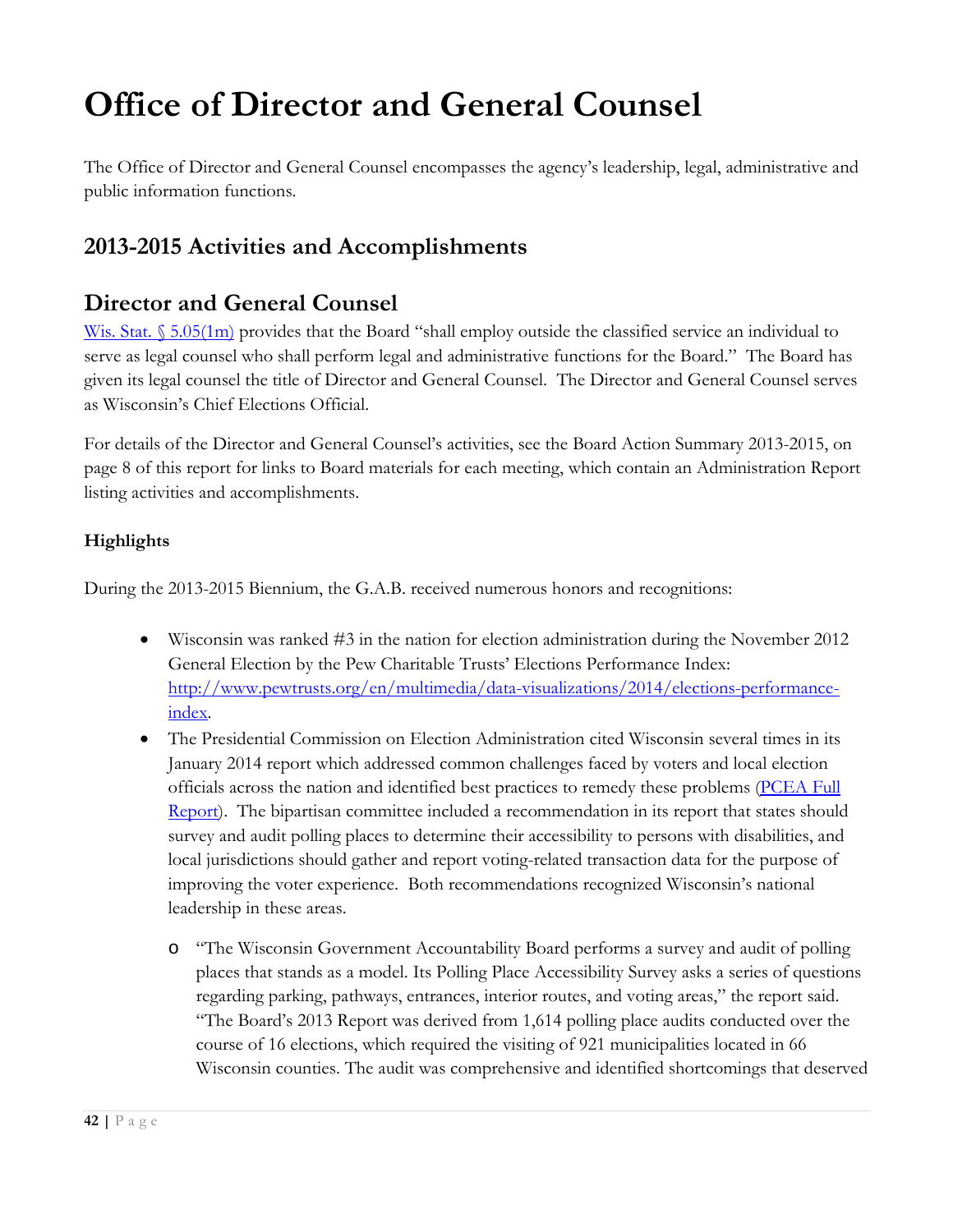attention. Following the audit, localities then worked to address the problems the audit revealed."

- o Regarding data collection, the report said: "First, local jurisdictions can learn a lot from the state of Wisconsin, which, despite having the most decentralized election administration system in the country, also has one of the most thorough election data-gathering programs."
- Wisconsin was one of seven states that received an award from Google in 2015 for commitment to using new technologies to serve voters, specifically the Voter Information Project, which provides search engines with standardized information for voters about polling places and candidates on the ballot. In 2014, voters nationwide accessed VIP data through the Google Civic Information API approximately 31 million times in the run-up to the general election and on Election Day. In Wisconsin, VIP provided more than 104,000 voters with accurate polling place information.

## **Legal**

In addition to the Director and General Counsel, the Government Accountability Board has two full-time staff counsel attorney positions that provide legal counsel and support to the Board members and the agency staff. However, for 14 months of the biennium one of those positions was vacant. During the first four months, one staff counsel position was vacant due to a promotion. During the last 10 months, the other staff counsel position was vacant due to a resignation.

Under the general policy direction of the Director and General Counsel, staff counsels are responsible for providing legal advice on the application of campaign finance, election, ethics and lobbying laws to the Board and its staff along with authoritative and timely advice and information to political registrants, state and local election officials, state public officials and the general public. They are responsible for preparing legal opinions, enforcement orders and administrative rules to implement agency policy and authority. They are also responsible for agency investigation and enforcement of campaign finance, election, ethics and lobbying law violations. Finally, they serve as part of the agency enforcement team along with the Director and Division Administrators.

#### **Highlights**

During the 2013-2015 Biennium, the Board members and the agency were defendants in a large number of state and federal lawsuits involving the Voter Photo ID law, recent election law changes, campaign finance regulations and the Board's authority to conduct investigations. A number of cases involving the Board were subject to appellate review, including the U.S. Supreme Court and the Wisconsin Supreme Court. Staff counsels worked closely with attorneys for the Wisconsin Department of Justice, and with appointed outside counsel, who defended the Board in court. The Board also filed amicus briefs consistent with the Board's interpretation of law in two cases as noted below. Several of these cases are still ongoing. Cases include: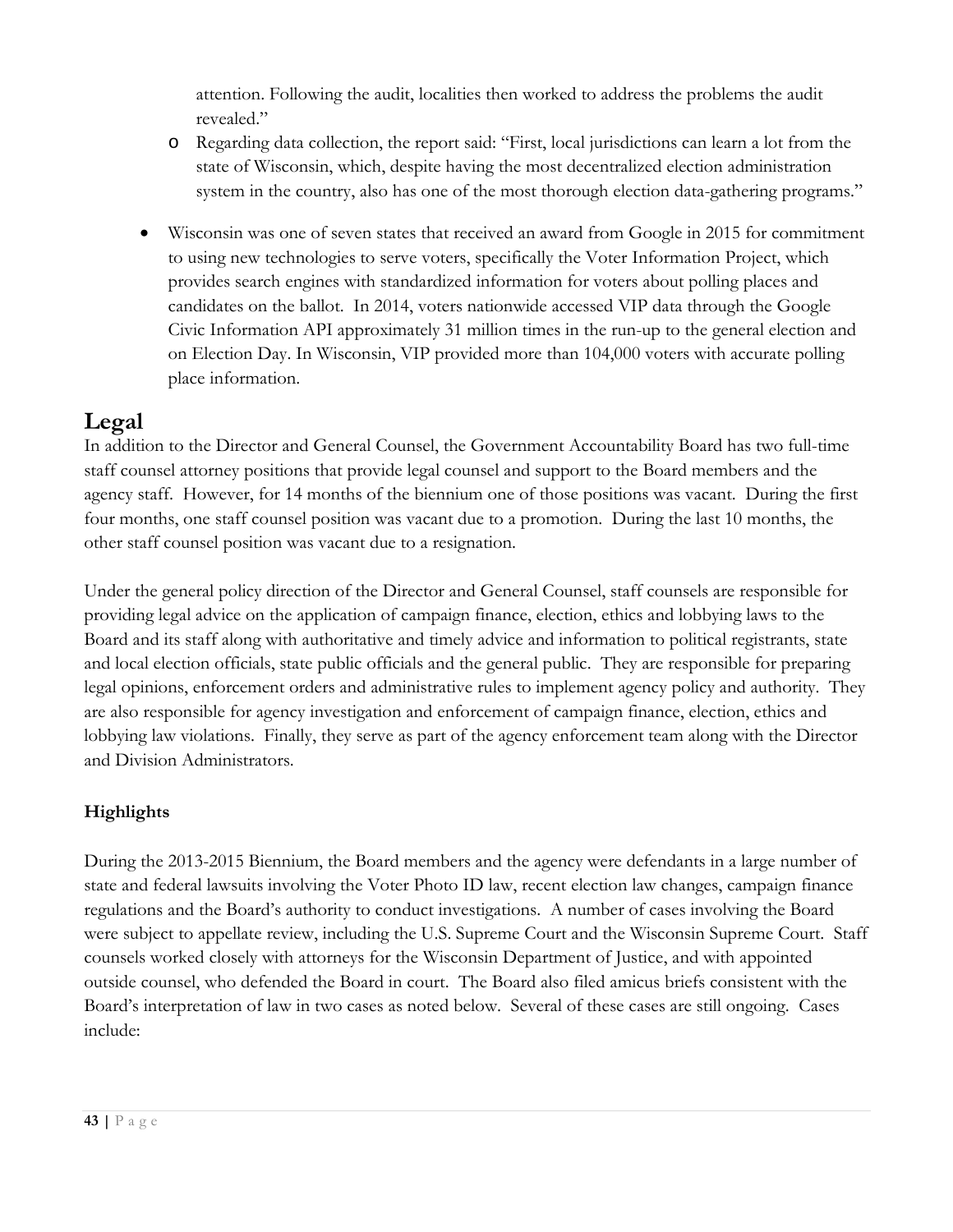- *League of Women Voter of Wisconsin Education Network, et al., v. Scott Walker, et al.; Milwaukee Branch of the NAACP et al., v. Scott Walker et al.*, Dane County Circuit Court Case No. 11CV5492 (voter photo ID)
- *Frank et al., v. Walker et al.*, Case No. 11-CV-1128, U.S. District Court for the Eastern District of Wisconsin, (voter photo ID)
- *Bettye Jones, LULAC of WI, et al. v. G.A.B. Board, et al.*, Case No. 12-CV-185, U.S. District Court for the Eastern District of Wisconsin, (voter photo ID)
- *Wisconsin Right to Life PAC v. G.A.B., et al.*, Case No. 09-CV-761, U.S. District Court for the Eastern District of Wisconsin, (Impartial Justice Act)
- *Randy Koschnick v. Kevin Kennedy, et al.*, Case No. 09-CV-767, U.S. District Court for the Eastern District of Wisconsin, (Impartial Justice Act)
- *Wisconsin Right to Life Committee, Inc. et al. v. Gordon Myse, et al.*, Case No. 10-C-669, U.S. District Court for the Eastern District of Wisconsin, (campaign finance)
- *Voces de la Frontera, Inc. et al. v. Brennan, et al.*, Case No. 11-C-1011, U.S. District Court for the Eastern District of Wisconsin, (redistricting)
- *Baldus, et al. v. Brennan, et al.*, Case No. 11-C-562, U.S. District Court for the Eastern District of Wisconsin, (redistricting)
- *Friends of Scott Walker et al. v. G.A.B. et al.*, Case 11CV4195, Waukesha County Circuit Court, (recall)
- *Friends and Neighbors of Robin Vos and Scott Fitzgerald for Senate v. Wisconsin GAB, et al.*, Case. No. 14-CV-1932, Waukesha County Circuit Court (ballot design)
- *Wisconsin Right to Life v. Barland*, Case Nos. 12-2915, 12-3046, 12-3158, U.S. Court of Appeals for the 7th Circuit, (campaign finance)
- *O'Keefe and WiCFG v. G.A.B. and Kennedy*, Case No. 14-CV-1139, Waukesha County Circuit Court (investigation authority)
- *O'Keefe and WiCFG v. Chisholm, et al.*, Case No. 14-C-1822, U.S. Court of Appeals for the 7th Circuit (amicus filing)
- *Three Unnamed Petitioners v. Peterson, et al.*, Case Nos. 2013AP2504-2508-W, *Two Unnamed Petitioners v. Peterson, et al.*, Case No. 2014AP296-OA, *Schmitz v. Peterson*, Case Nos. 2014AP417-421-W(all cases consolidated), Supreme Court of Wisconsin (amicus filing)
- *One Wisconsin Institute et al. v. Nichol et al.*, Case No. 15-CV-324, U.S. District Court for the Eastern District of Wisconsin (election law legislation)
- *Whitford, et al. v. Nichol, et al*, Case No. 15-CV-421-bbc, U.S. District Court for the Western District of Wisconsin (redistricting)

# **Administrative Services**

The Government Accountability Board's Administrative Services Section operates within the Office of the Director and General Counsel. The section consists of seven full time-equivalent employees, headed by the Chief Administrative Officer. The section provides a wide array of administrative support services to the entire agency, including: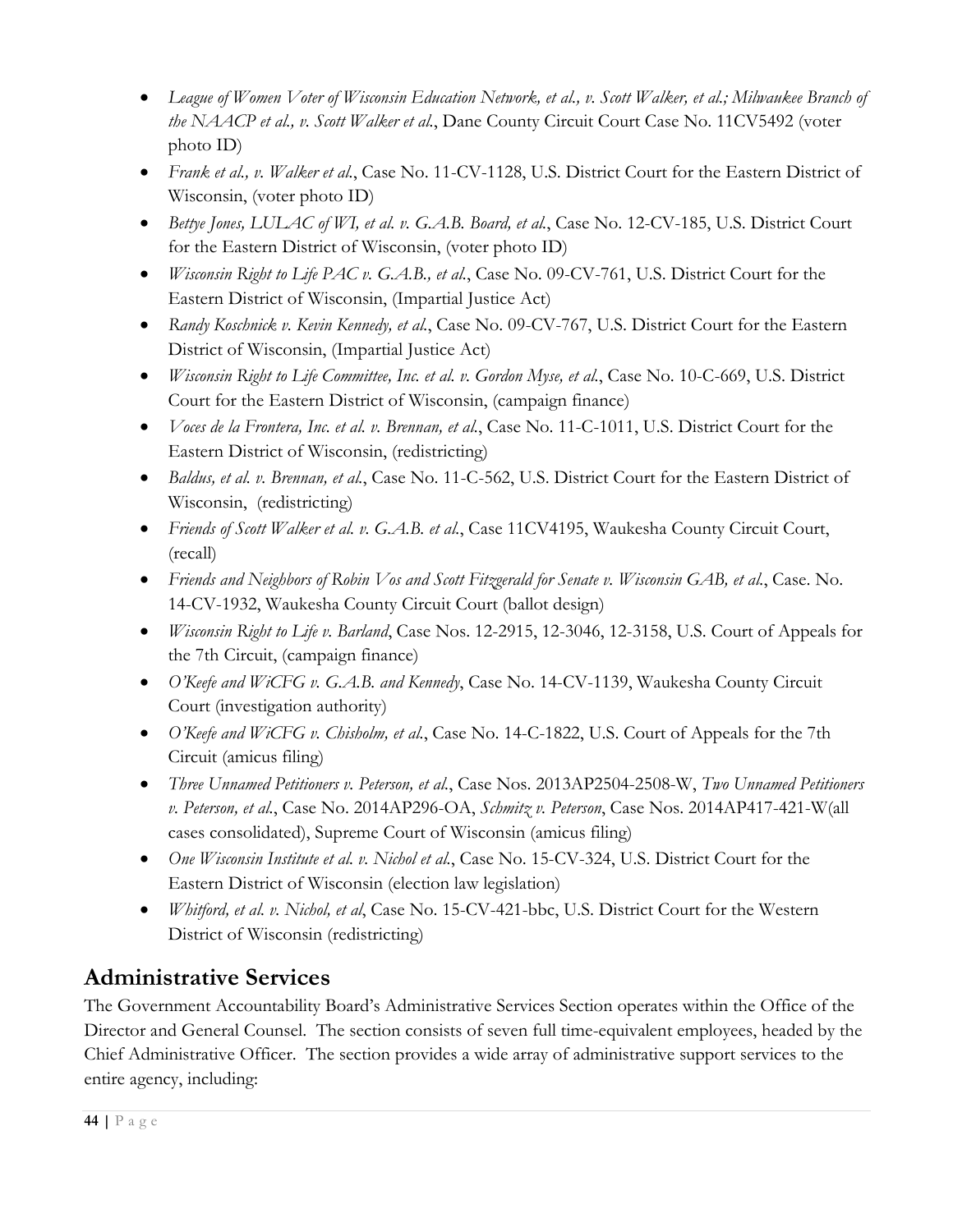- 1. Financial Management
	- The development of the agency's biennial budget (\$13,069,200)
	- The development and management of the agency's annual operating budget which consists of three General Purpose Revenue appropriations, three Program Revenue appropriations one Program Revenue Federal appropriation and one Segregated Revenue Federal appropriation (see 2013 Wisconsin Act 20 for complete budget breakdown).
- 2. *State Transforming Agency Resources (STAR) Project*
- 3. Purchasing/Procurement
	- In FY-14 and FY-15 procured several information technology services contractors to meet G.A.B.'s IT needs utilizing the state's IT Services Contract.
	- In FY-14 and FY-15 procured several temporary staff to conduct Accessibility Audits of polling places throughout the state utilizing the state's temporary services contract.
	- In FY-15 procured the services of an advertising firm to update the ad campaign for Voter ID using an existing state contract.
	- In FY-15 a bid for the agency's Four Year Maintenance was posted and awarded.
- 4. Information Technology Services/Help Desk
- 5. Grants Management
- 6. Liaison to the State Budget Office, State Controllers' Office, DOA Personnel Office and the Legislative Fiscal Bureau
- 7. Human Resources Management
- 8. Contract Sunshine program (See separate section below.)
- 9. Day-to-Day Administrative support
- 10. Receptionist/Front Desk support
- 11. Facilities Management

For details of the Administrative Services section's activities, see the Board Action Summary 2013-2015, on page 8 of this report for links to Board materials for each meeting, which contain an Administration Report listing activities and accomplishments.

# **Public Information**

During the 2013-2015 Biennium, the Public Information Officer (PIO) was involved in many of the agency's major events, providing information to the public and news media, as well as maintaining the agency's primary website and working with the divisions on improvements to program specific websites. For details of the PIO's activities, see the Board Action Summary 2013-2015, on page 8 of this report for links to Board materials for each meeting, which contain an Administration Report listing activities and accomplishments.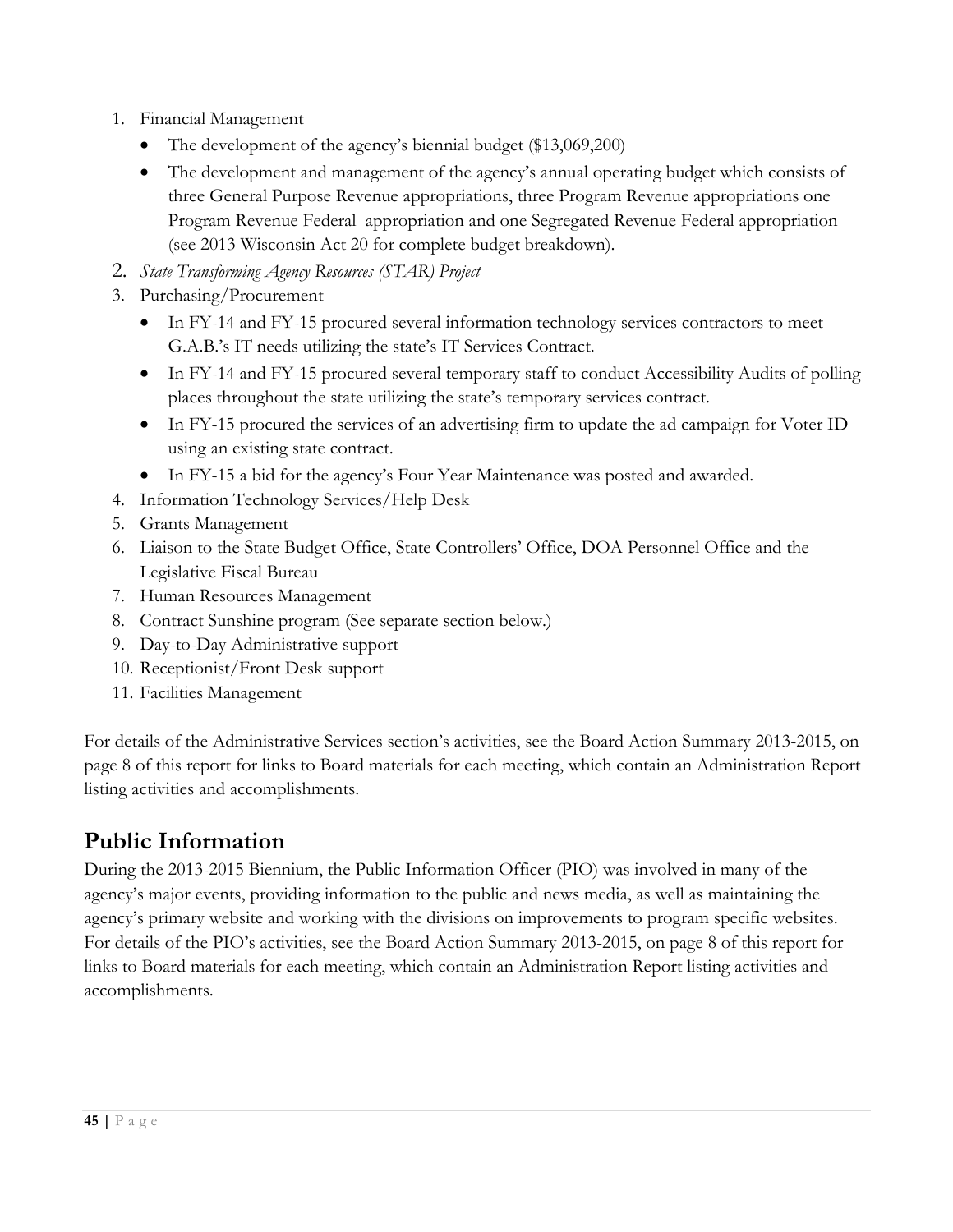#### **Highlights**

- Oversaw agency efforts to update the public information and education campaign for implementation of 2011 Act 23, the Voter Photo ID Law. This involved briefly relaunching the Voter Photo ID campaign in September 2014 following a  $7<sup>th</sup>$  Circuit Court of Appeals decision upholding the law before the U.S. Supreme Court issued an order blocking implementation of the law for the November 4, 2014 General Election. After Supreme Court lifted the order in March 2015, the PIO oversaw agency efforts to update the campaign to reflect new Division of Motor Vehicles procedures to help people without birth certificates get state ID cards for voting purposes.
- Oversaw development of a new, website-based training calendar application that has streamlined the process for the Elections and Ethics divisions to hold training sessions when reservations are required.
- Coordinated the agency's written responses to two Legislative Audit Bureau reports.
- Managed the agency's responses to an unprecedented number of complex and sensitive public records requests dealing with investigations.
- Developed an enhanced Voter ID section of the agency website.

# **Contract Sunshine**

Contract Sunshine was created by the Wisconsin Legislature in 2006. In enacting the Contract Sunshine Act, the Legislature's intention was to enhance citizens' confidence in the State's procurement process by providing a one-stop internet location where citizens, the press, vendors, and others could learn about current procurement activities. The Legislature intended that the Act provide potential vendors of goods and services with ready access to information about the State's purchases and confirm that the State's procurement programs are operating fairly and efficiently.

The Act directs every state office and agency in the executive, legislative, and judicial branches of government to post on the Internet a list identifying each solicitation for bids or proposals and each proposed order or contract of the agency for which bids or proposals will not be solicited that involves an expenditure of \$10,000 or more, or if a contract or order is for continuing purchases, an expenditure of \$10,000 or more in the current fiscal biennium. While agencies are required to report the names of successful vendors, they are not required to report the amounts of those contracts.

In 2009, an administrative services staff person was assigned to focus on the administration of the Contract Sunshine Program. The current website at [http://sunshine.wi.gov](http://sunshine.wi.gov/) was developed between 2009 and 2011, and is being maintained with minimal upkeep required. To increase consistency of agencies reporting information, a quarterly certification process was developed in September of 2010. Four times per year, all agencies are requested to certify they have reported all information required. Since the January – March 2012 certification period, all agencies required to report to Contract Sunshine have certified they have reported the required information. Despite the development of the certification process, there is no statutory penalty for failure to comply.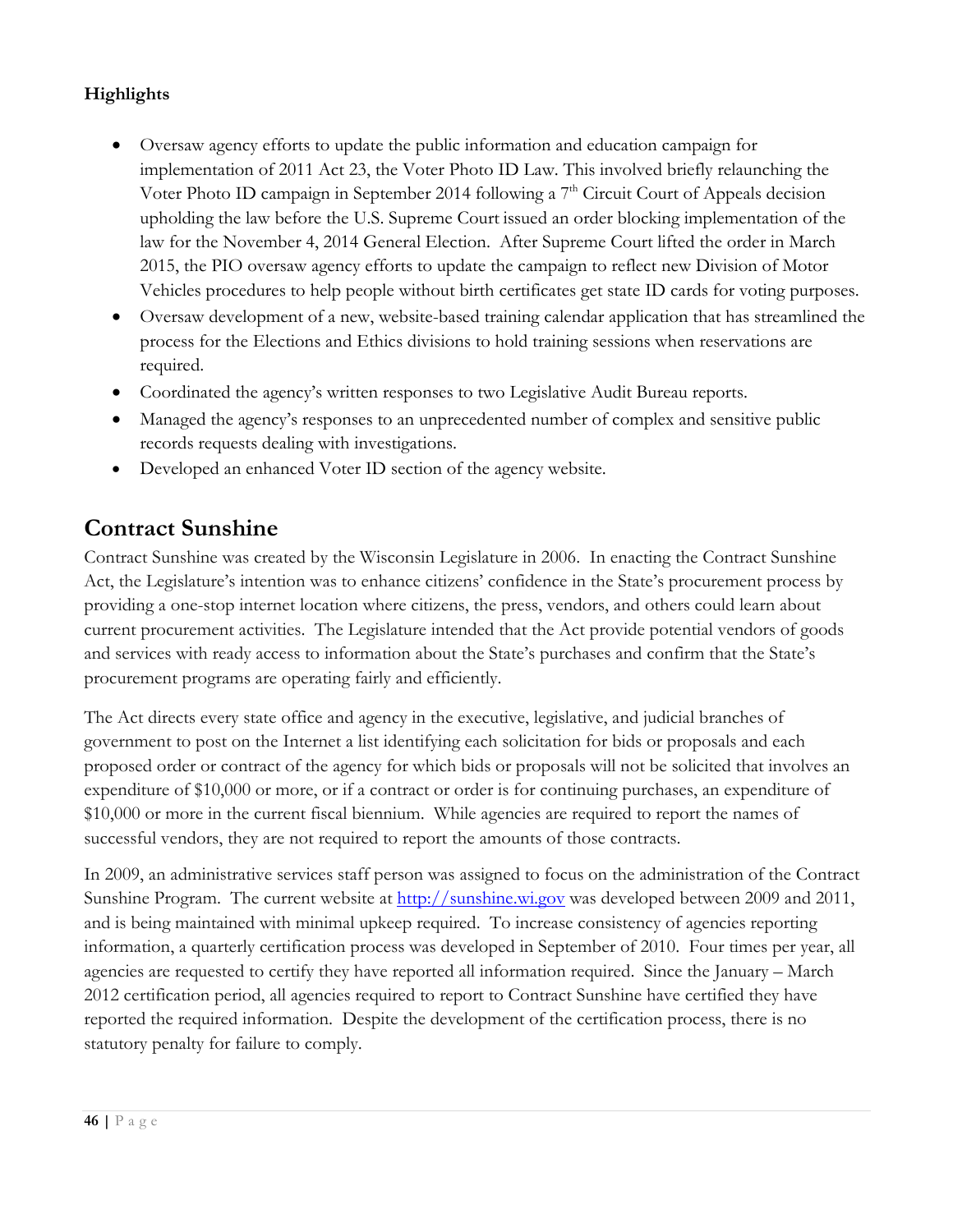Training for agency users is ongoing for any user who requests further information about the system and how to enter data. Most requests for training are from new employees to an agency assigned to enter data, though some training sessions are focused on refreshing users on the requirements associated with reporting data.

During the biennium the Department of Administration developed and launched a spending transparency website called OpenBook Wisconsin [\(http://openbook.wi.gov\)](http://openbook.wi.gov/), which reports all state of Wisconsin expenditures for goods and services. Despite the duplication, of some contract data between Contract Sunshine and OpenBook Wisconsin, there is still a statutory requirement for agencies to report data to Contract Sunshine.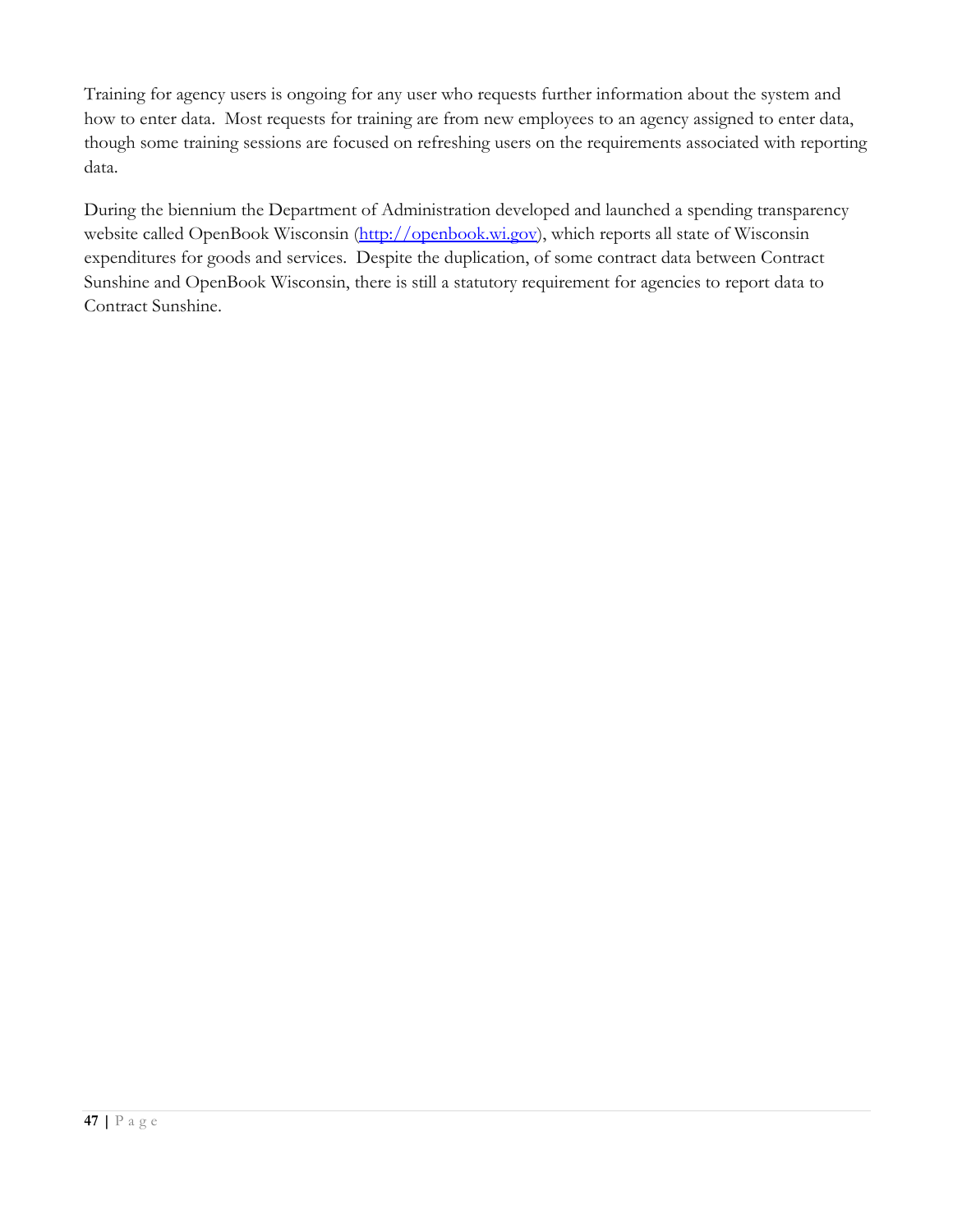# **Report on Flexible Work Schedules, Permanent Part-Time Positions and Alternative Work Patterns**

The G.A.B. maintains a commitment to providing flexible time and staggered-hour work schedules, job sharing and other alternative work patterns. All employees are allowed to adjust their start and leave times and lunch breaks. Many G.A.B. staff members are issued notebook computers and have access to agency servers through a secure, virtual private network so they may work from other locations when they cannot be in the office. Many of the agency's employees work non-standard hours while providing quality service through a mutually satisfactory arrangement. During the 2013-2015 Biennium, the G.A.B. employed permanent, project, and LTE personnel.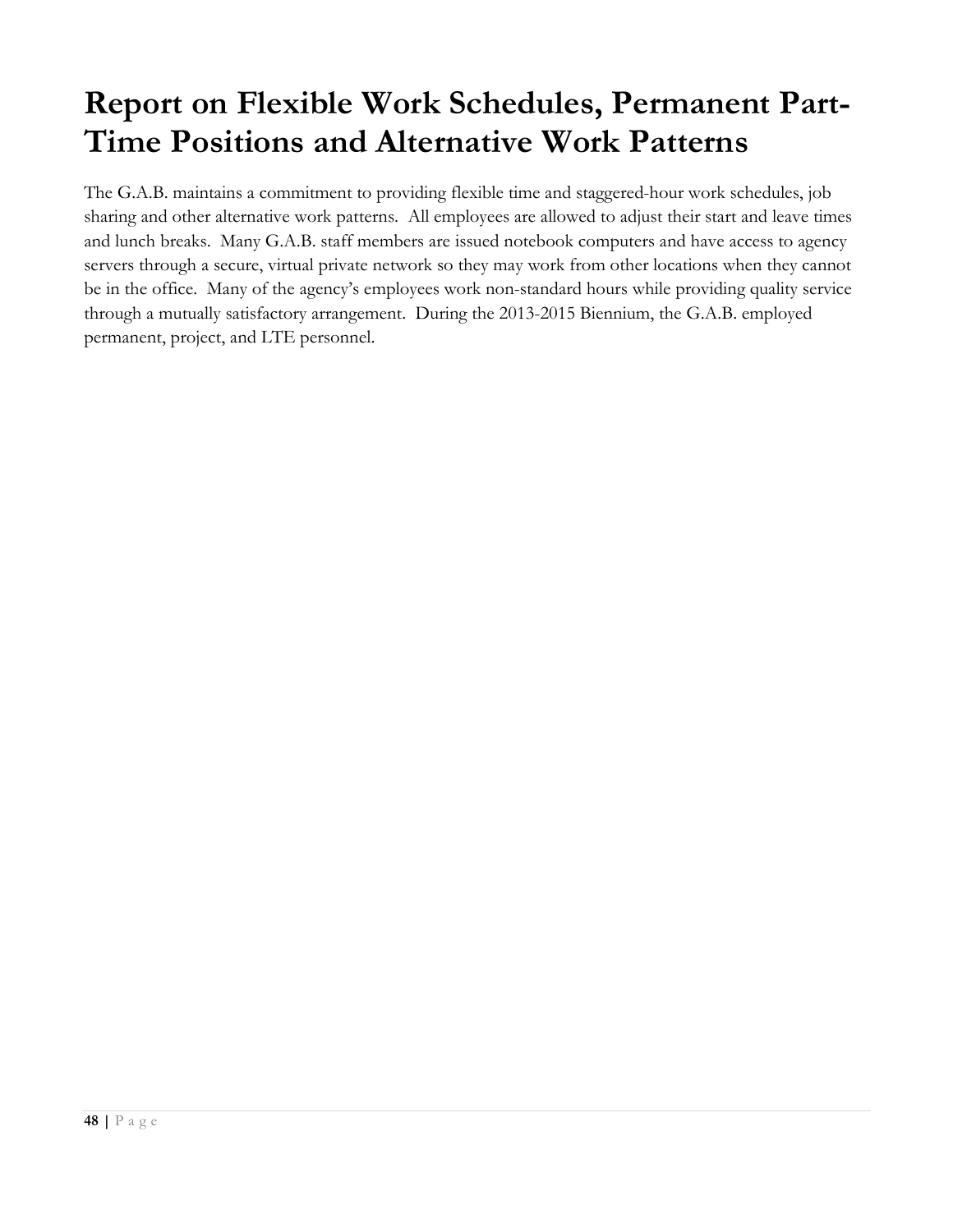# **Organizational Chart**

Individuals Employed by the Government Accountability Board during the 2013-2015 Biennium

## **Administration Staff**

- Kevin J. Kennedy Director and General Counsel
- Sharrie Hauge Chief Administrative Officer
- Shane W. Falk Staff Counsel (resigned August 2014)
- Nathan Judnic Staff Counsel (transferred from Ethics & Accountability Division)
- Matthew Giesfeldt Staff Counsel (resigned August 2015)
- Reid Magney Public Information Officer
- Michael Lauth Accountant (resigned August 2015)
- Tony Bridges Office Operations Associate
- Julie Nischik Financial Specialist II (resigned August 2015)
- Tiffany Schwoerer Office Operations Associate

## **Elections Division Staff**

- Michael Haas Elections Division Administrator
- Juanita Borton SVRS Trainer
- David Buerger Elections Specialist HAVA Compliance
- Sherri Ann Charleston Elections Specialist Voting Equipment (resigned May 2014)
- Allison Coakley Elections Training Coordinator
- Christopher Doffing Multimedia Training Officer
- Jason Fischer Elections Specialist (resigned August 2014)
- Marianne Griffin Elections Specialist
- Ross Hein Elections Supervisor
- John Hoeth Help Desk
- Peter James SVRS Elections Specialist
- Mohideen Kader Contract IT Developer
- Jodi Kitts SVRS Elections Specialist
- Matthew Kitzman Electronic Voting Systems Elections Specialist (resigned September 2015)
- Michael Kukula Office Operations Associate, Training (resigned March 2015)
- Diane Lowe Lead Elections Specialist
- Robert Mate SVRS Elections Specialist (resigned July 2015)
- Mahadeo Matre Contract IT Developer
- Michael Nelson SVRS Trainer